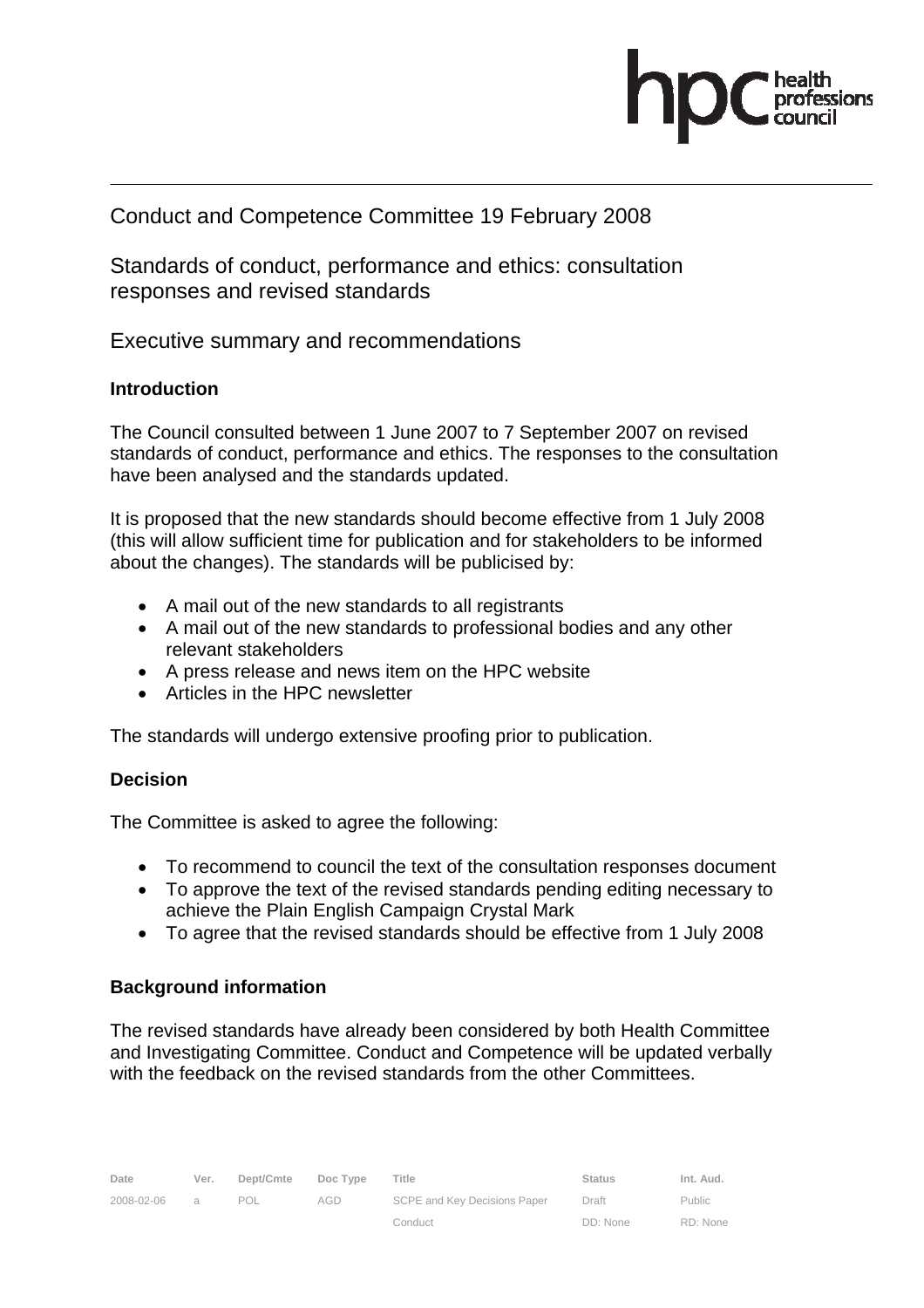#### **Resource implications**

- Type-setting and publication of new standards (if appropriate) online and in hard-copy
- Organising mail outs

#### **Financial implications**

- Type-setting and publication of new standards
- Mail out to registrants
- Mail out to professional bodies

These financial implications are accounted for in the 2007/8 budget.

## **Appendices**

The following are appended:

Appendix 1: Consultation responses document Appendix 2: Revised standards of conduct, performance and ethics

#### **Date of paper**

1 February 2008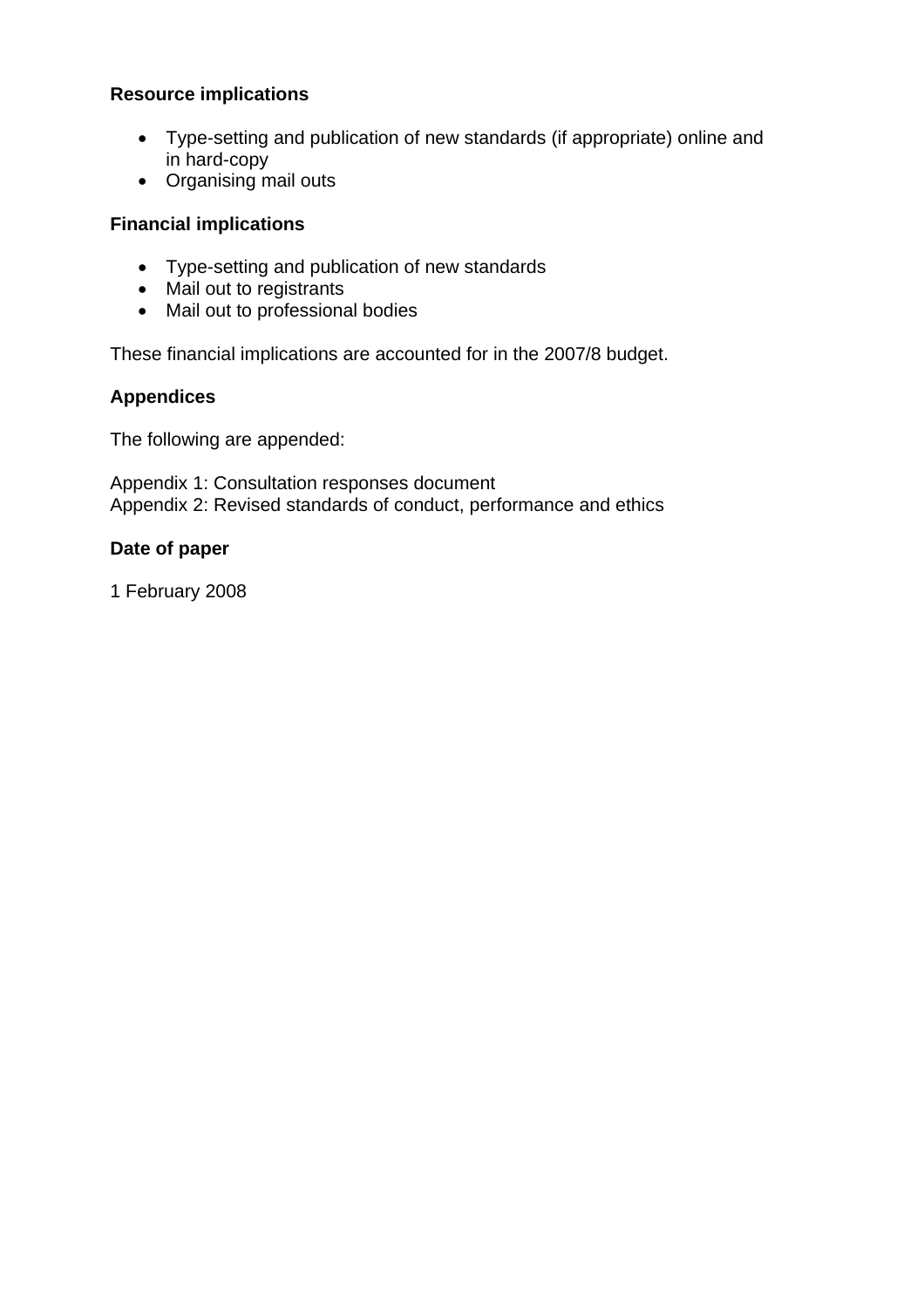# hpC health<br>council

# Standards of conduct, performance and ethics consultation

# Responses to our consultation and our decisions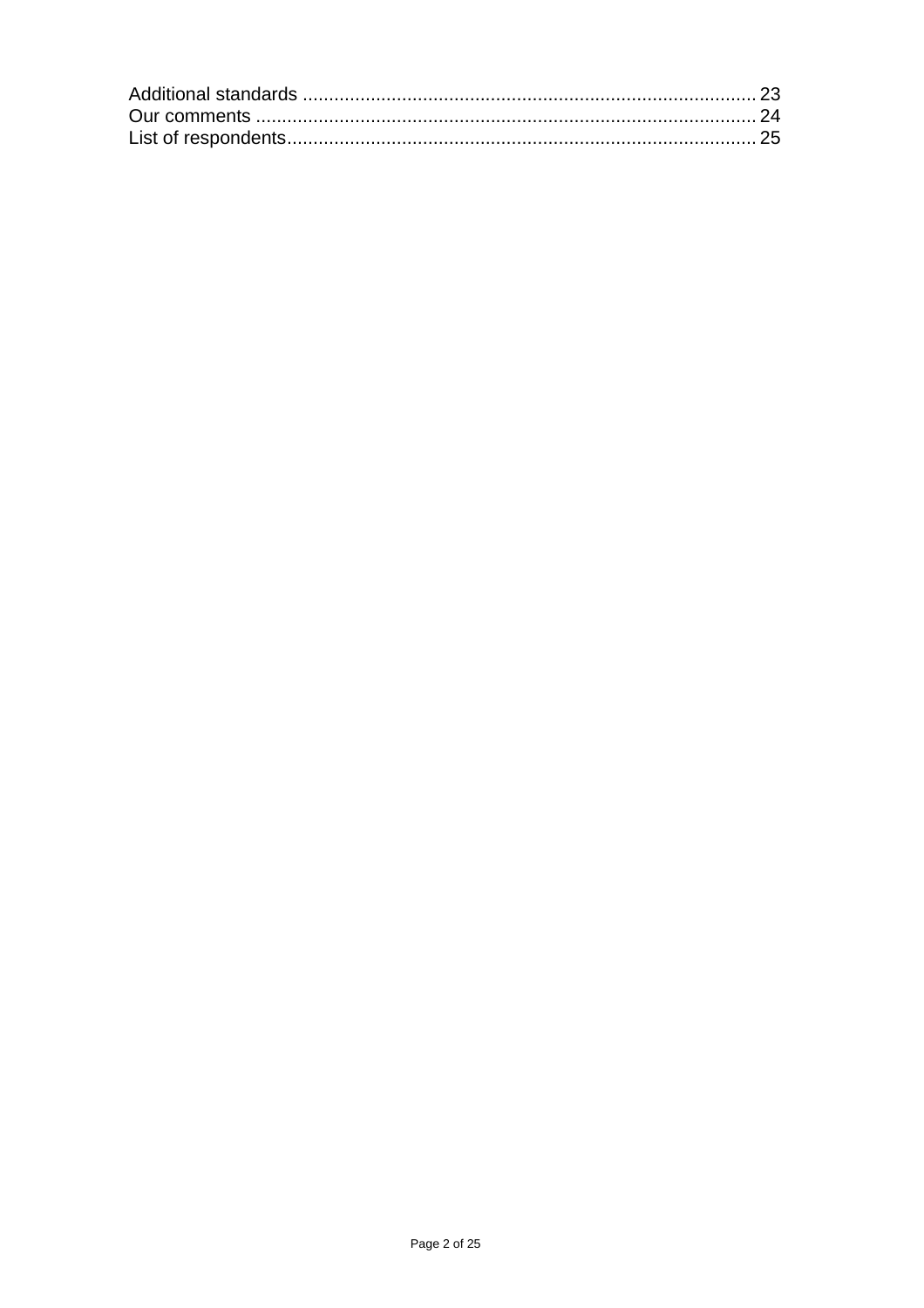# **Introduction**

We consulted on our standards of conduct, performance and ethics from 1 June 2007 to 7 September 2007.

We sent a copy of our consultation document to over 300 organisations on our consultation list. Our consultation list includes employers, education providers and professional bodies. In addition, the consultation document was published on our website and we sent out hard copies on request.

The review of our standards was led by our Conduct and Competence Committee, with input from our Investigating Committee and Health Committee. The Committees considered information from a number of sources, including the standards set by other regulators, and information from the chairs of fitness to practise panels who have experience of using the standards in fitness to practise hearings.

We also held two meetings in September 2006 to discuss the standards with representatives from patient groups, professional bodies, unions and other stakeholders.

At an early stage of the review, we established the following broad principles which have influenced the standards. We decided that the standards should:

- focus where possible on providing guidance to registrants based on our expectations of their behaviour;
- be based on over-arching principles with some further detail on key points (with more detailed guidance available elsewhere if necessary);
- be applicable to all registrants (as far as possible) including those engaged in research, clinical practice, education and roles in industry; and
- be written in broad terms to accommodate changes in best practice, technology, legislation and in wider society.

In this document, we first consider comments made about the standards as a whole, including comments on the introduction, language and function of the standards. We then consider comments made about each of the individual standards. After each section, we then outline the decisions that we have taken following your comments.

We would like to thank all of those who took the time to respond to the consultation.

You can download a copy of the consultation document from our website: http://www.hpc-uk.org/aboutus/consultations/

Alongside the consultation on the revised standards, we have also consulted on guidance we have produced for registrants on confidentiality. The outcome of the consultation on the confidentiality guidance will be published on our website.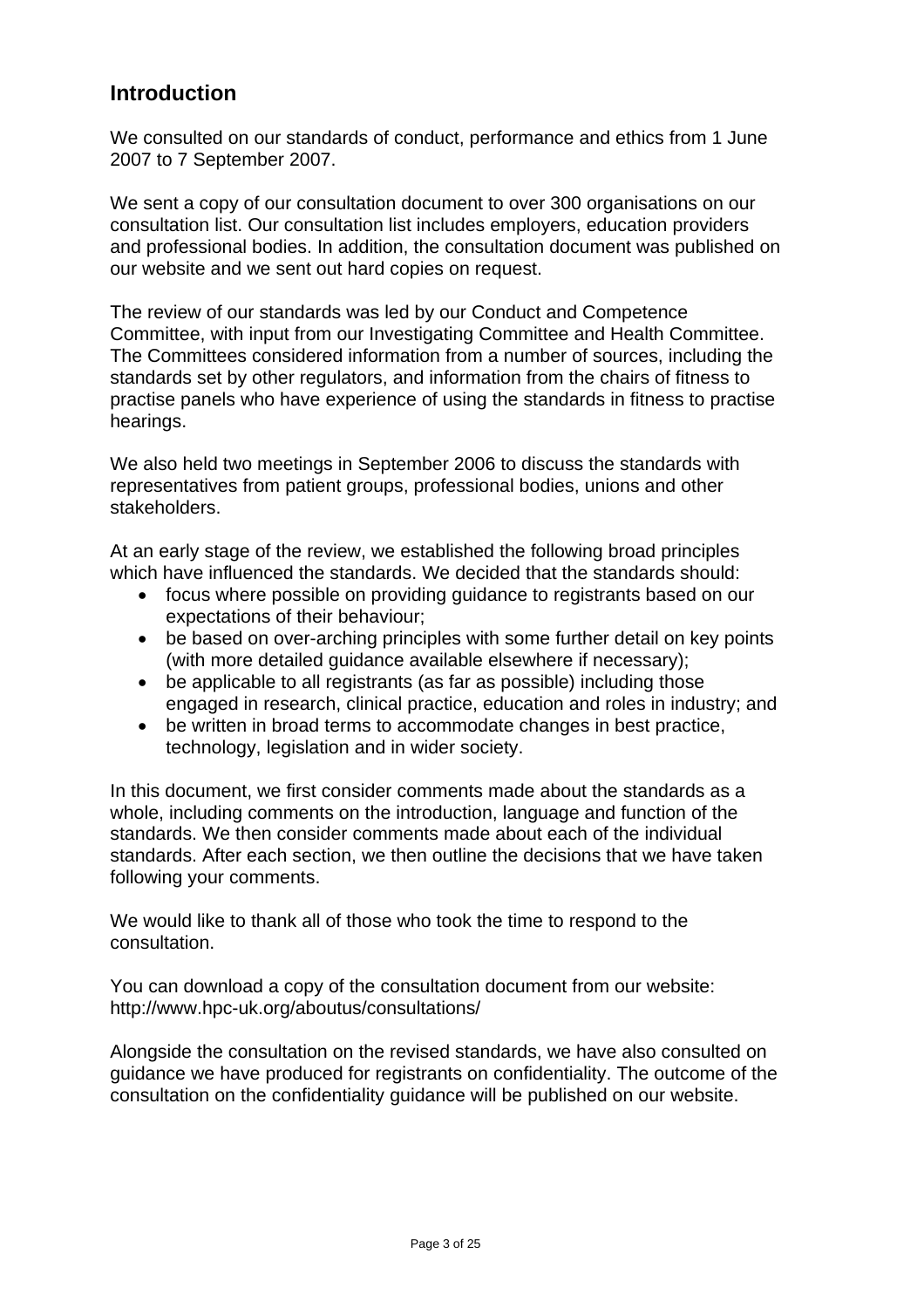# **The Standards**

Article 21 (1) (a) of the Health Professions Order 2001 says that we must:

'...establish and keep under review the standards of conduct, performance and ethics expected of registrants and prospective registrants'

The standards have a number of different roles:

- They provide useful guidance to registrants which can help them in making decisions about their practice.
- They apply to prospective registrants. When someone applies to become registered with us, or when they apply to renew their registration, they are required to inform us if they have received any criminal convictions or cautions. This information is considered by registration panels that refer to the standards when they decide whether we are able to register someone or renew their registration.
- They are also used by panels that consider complaints as part of our fitness to practise process. Panels refer to the standards when deciding whether we need to take any action to protect members of the public.

# **Analysing your responses**

Now that the consultation has ended, we have analysed all the responses we received. We considered carefully each suggestion we received, taking into account whether similar comments were made by other respondents.

# **Changes to other publications**

These standards are quoted in a number of our other publications. When we change the standards, we will therefore make corresponding changes to any other publications.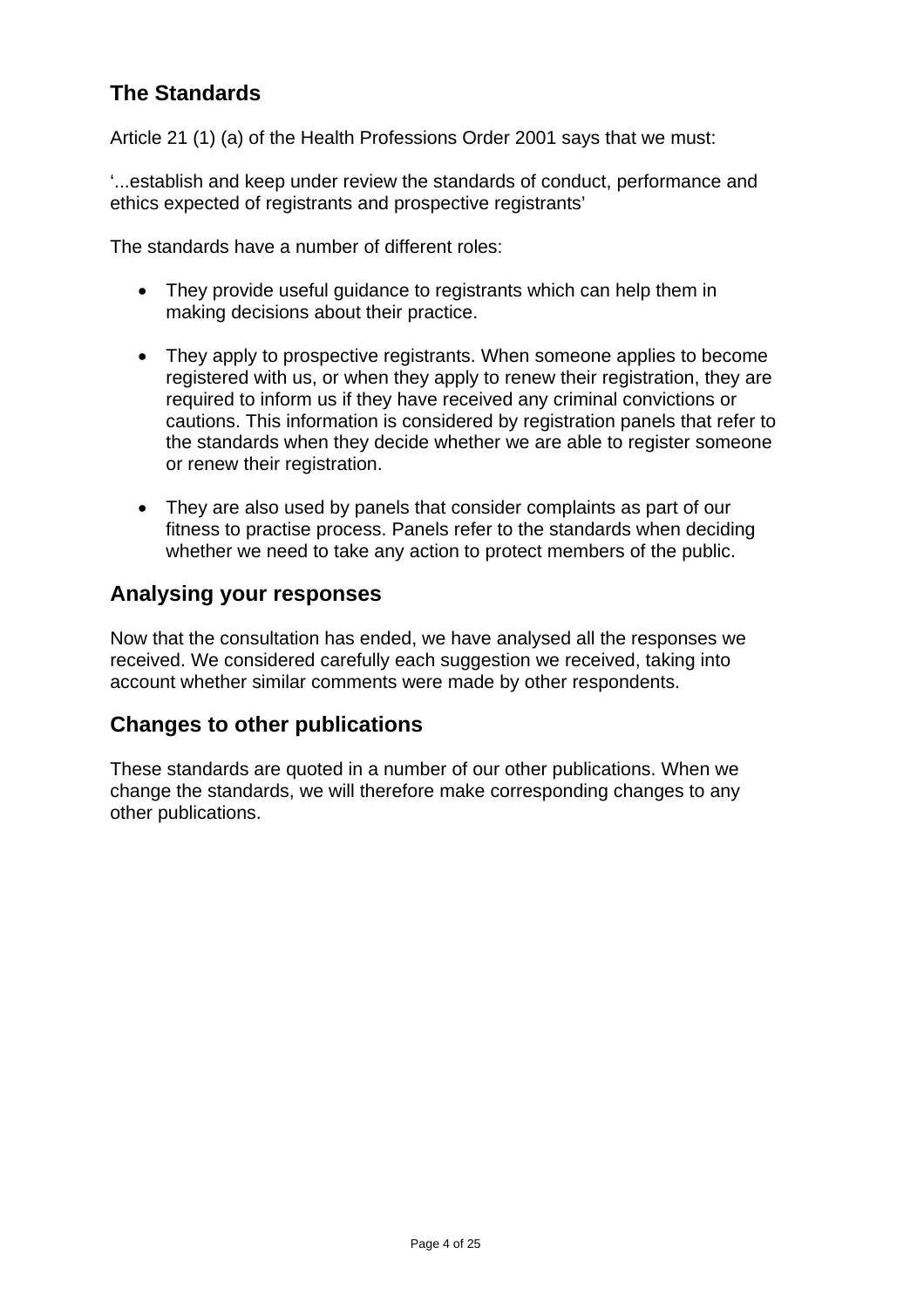# **Overall comments**

In this section, we respond to comments relating to the standards as a whole, including the function of the standards and the language used.

# **General comments**

The majority of comments we received about our revised standards were positive, with most respondents saying that the revisions we suggested were improvements. The Society of Sports Therapists said: 'The revised standards of conduct, performance and ethics are well thought out and produced.' Both The British Psychological Society and The Pharmaceutical Society of Northern Ireland recognised that the guidance was written in broad terms so that it was applicable to changing practices and to a range of professions. Several respondents, including the Welsh Scientific Advisory Committee, commented that they were pleased that we were reviewing the standards to ensure that the standards were fit for purpose and that we were inviting feedback from stakeholders. However, Buckinghamshire Chilterns University College said: 'The consultation document on Standards of Conduct, Performance and Ethics gives little guidance to educationalists about the role of students in health care delivery.'

A small number of respondents asked how the standards fit within the NHS Knowledge and Skills Framework (KSF) and whether the standards should be reformatted so that they can be used as a performance management tool. The Royal College of Speech and Language Therapists said: 'The KSF process requires different Bands of SLTs to work at different levels of standards according to band. How do the HPC standards account for this in their general standards format?' The Picker Institute said: '…standards are increasingly seen, not only as 'guidance to registrants' to help in their practice decisions, but as the standards against which professional performance should be measured.'

# **Our comments**

When we began the process of drafting the standards we established some broad principles that the standards should meet. One of these principles was that the standards should apply to all registrants as far as possible. The phrase 'all registrants' encompasses both registrants and prospective registrants who are applying to join the Register. Students are expected to know and follow these standards throughout their period of study and particularly when undertaking practice placements. When joining the Register, they also sign a declaration to state that they will abide by the standards. However, the standards are not intended to provide guidance to educationists about the role of students in health care delivery.

We understand the comments from some respondents about how the standards link to other standards and frameworks. We recognise that registrants do not work 'in a vacuum' and must comply with employer protocols and national protocols (including the KSF). We acknowledge that registrants working in more senior positions have increased responsibilities. However, our standards of conduct, performance and ethics provide principles and guidance which all registrants must comply with, irrespective of their seniority or their KSF banding.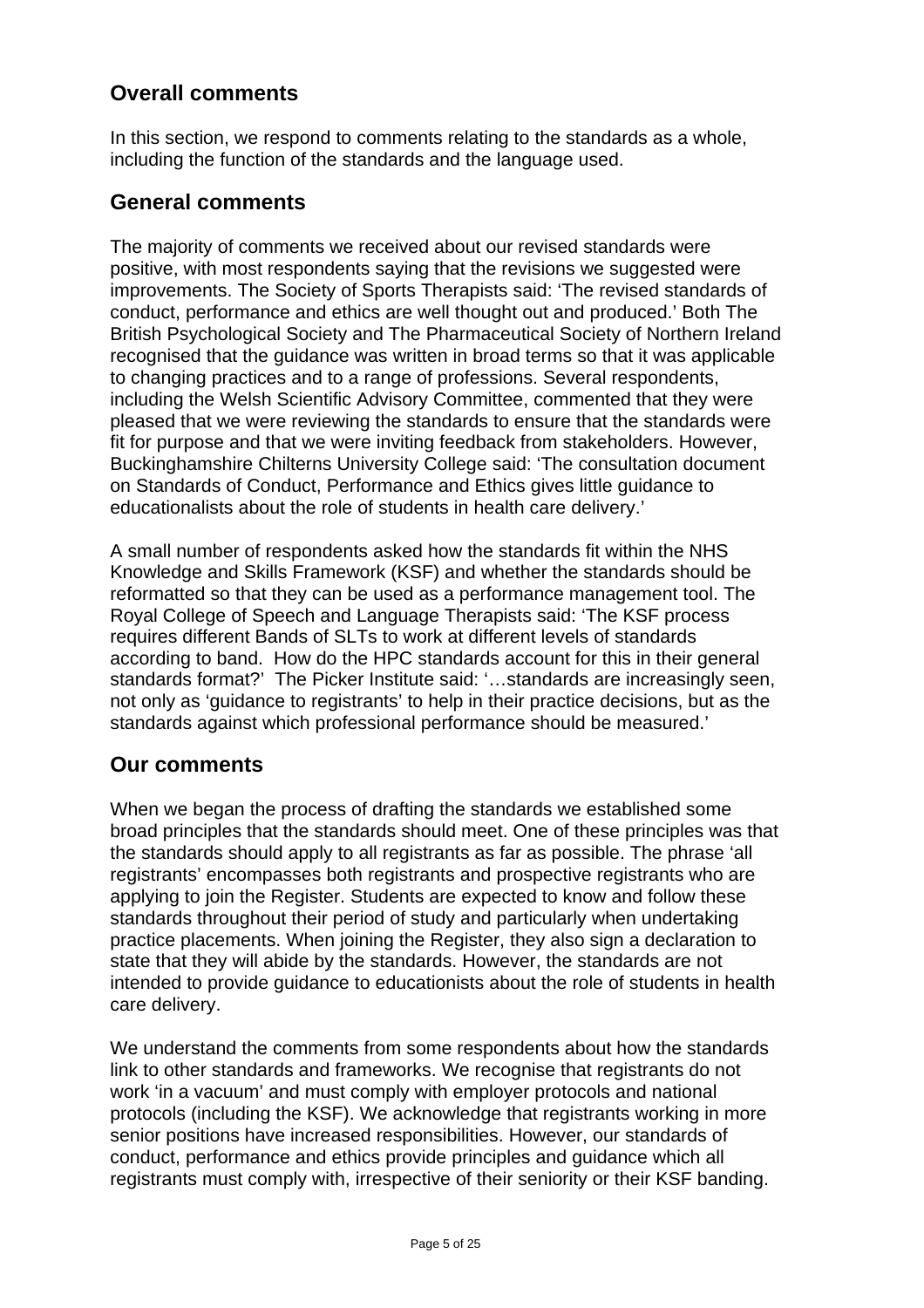In addition, many of our registrants do not work within the NHS and therefore the KSF does not apply to them.

We believe that it is important to recognise that the standards of conduct, performance and ethics have a very specific regulatory function. The NHS KSF has a related, but very specific function about learning and development of staff within the NHS. We also think that it is important that the standards do not lose clarity by the addition of too much information about how they relate to other standards and frameworks.

However, in order to explain better how the standards link to other frameworks, we intend to publish a separate document on our website which maps the standards of conduct, performance and ethics against the standards of proficiency. The KSF Group of the NHS Staff Council has undertaken work to map the standards of conduct, performance and ethics and standards of proficiency against the NHS Knowledge and Skills Framework. You can find out more information by visiting: www.e-ksfnow.org

# **Language**

Several respondents welcomed the language used throughout the standards. The Registration Council for Clinical Physiologists said that the document was: '…very comprehensive, written in a sensible, easily understandable language and not ambiguous.'

However, we also received a number of comments relating to specific language used in the standards. Several respondents questioned the definition of service users cited within the standards. The Society of Chiropodists and Podiatrists suggested that the term 'service user' should apply to the patient or client of the health professional, whilst 'stakeholder' should apply to staff, carers and others. The British Psychological Society expressed concern that staff were included within the definition of 'service user' and said: 'As some registrants are likely to be working outside of a health care setting and to have institutions, rather than individuals, as their clients the term [service user] may need to be broadened in its definition or even abandoned'. The British Dietetic Association raised concerns that the broad definition of service users created confusion when it is applied to a number of the standards, for example the standard relating to the keeping of records. They said: 'Is a Dietetic Manager, for example, expected to keep a record of all professional advice given at high level strategic meetings? Are tutors/ lecturers expected to keep records of all interactions with their students?'

A small number of respondents questioned the language used to describe the functions carried out by registrants. The British Association for Counselling and Psychotherapy asked whether the word 'treatment' meant that the guidance was too focused on health matters and they suggested that: '… a more generic word could be used in the alternative, or it could be included in the Glossary with a more wide ranging descriptor'. The Society of Radiographers agreed and suggested that the phrase 'diagnostic procedure' should be inserted after the word 'treatment'.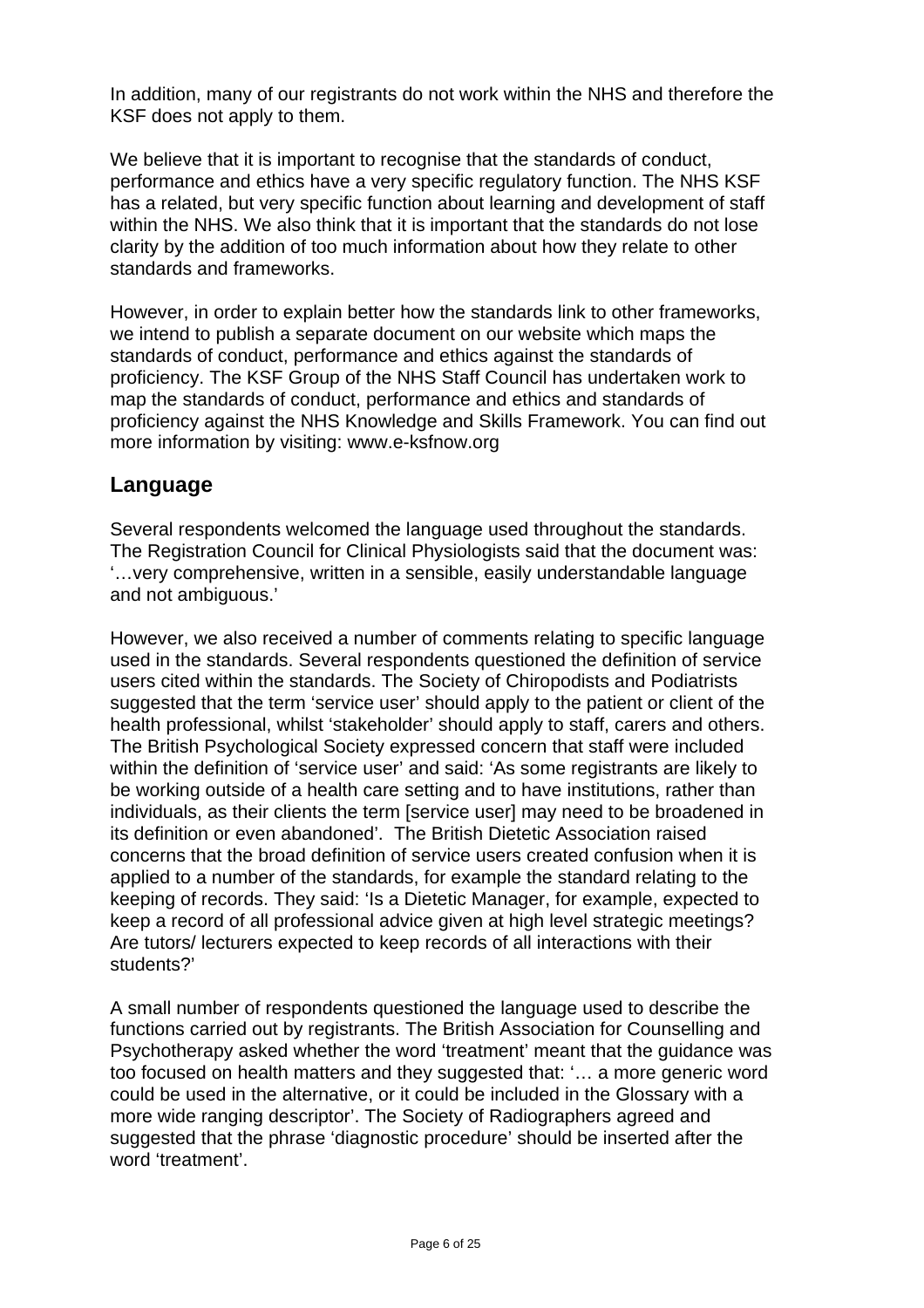# **Our comments**

Language was an area we considered in detail when drafting the revised standards. Our standards apply to all registrants, irrespective of their profession or the environment in which they work. As a result, the standards must be written using language which is sufficiently broad so that it encompasses all registrants. We have taken the definition of service users from the Continuing Professional Development documents we have produced to ensure consistency between our documents. In communicating our CPD requirements to registrants we have received good informal feedback that this definition is sufficiently broad in scope to reflect the variety of environments in which registrants work. We recognise that not all registrants may have patients or clients but that their actions may still affect other individuals, for example when working in a research or management capacity. In certain circumstances, 'service users' may also include organisations. We will amend our definition of service user to include organisations.

We recognise that the word 'treatment' may be perceived to have medical connotations. On the majority of occasions when the word 'treatment' is used it is as part of the phrase 'treatment or advice' to encompass the variety of functions carried out by registrants. However, in the revised Standards of Proficiency, we use the phrase 'diagnostic or monitoring procedures, treatment, therapy or other actions' to incorporate the variety of functions carried out by registrants. To ensure consistency between the two documents, we will add a definition to the SCPE to state that treatment incorporates diagnostic or monitoring procedures, advice, therapy or other actions.

After consideration of the comments we received, we have added two sections to the introduction incorporating information on language and how the standards relate to a registrant's practice.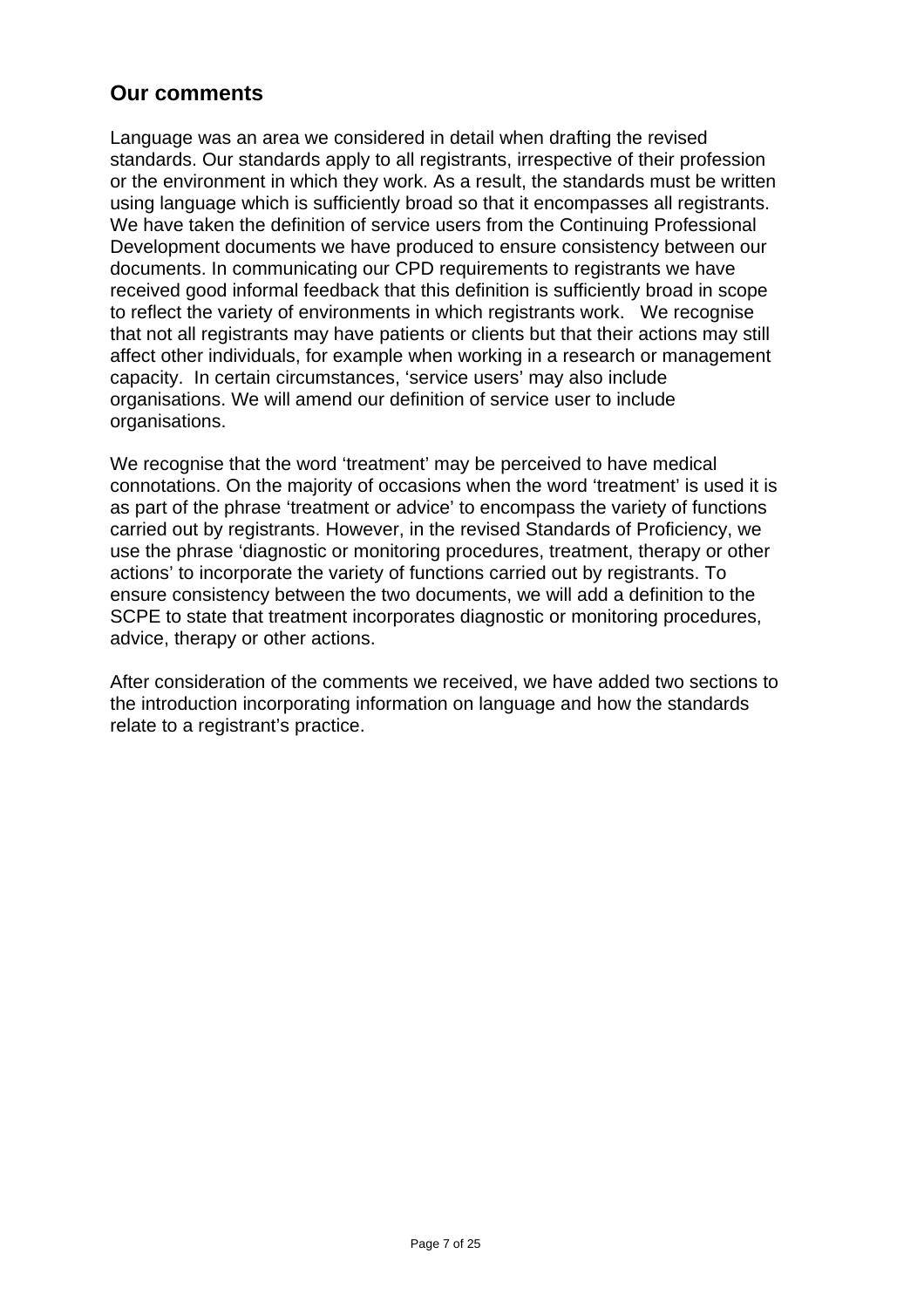# **The Standards**

In this section we consider comments relating to the individual standards.

# **Introduction**

The majority of respondents stated that the revised introduction to the standards clearly explained the role and purpose of the standards. The Institute of Biomedical Scientists said: 'The introduction is clear and concise and indicative of how the standards are to be used.'

Several respondents were pleased that the introduction to the standards had been revised so that there was less focus on the role of the standards in fitness to practise cases. The Picker Institute said: 'We support the shift in emphasis from the role of standards in fitness to practice towards their role in providing guidance for registrants, and agree that it is important still to mention their application to fitness to practice cases.' However, one respondent asked for more clarity on how it is established 'whether registrants meet the standards'.

A small number of respondents asked whether the principles which influenced the standards as laid out in the document should be incorporated within the revised standards when they are published. The Society of Radiographers said: '…the principles listed on page 2 could usefully be titled as such and be part of the document.'

Several respondents commented on the section in the introduction entitled 'informed and reasonable'. This section was welcomed by both the Standards Department at the General Dental Council and the Board of Community Mental Health Councils of Wales who stated that they believed the section would be useful to registrants. However, the Picker Institute said: '…the "informed and reasonable" section begins with the suggestion that it will help resolve dilemmas posed when something a registrant has been asked to do, or a policy they are expected to adhere to, contradicts the guidance, yet it fails to do so. It would be more useful if it concluded with a stronger statement about how such contradictions should be resolved.'

# **Our comments**

We are pleased that the changes we made to the introduction have been welcomed by the majority of respondents. We believe it is important that the introduction highlights the role and purpose of the standards, whilst providing some clear information about how registrants can use and meet the standards.

We have considered the comments that we received asking us to incorporate the principles on page 2 of the consultation document within the introduction to the standards. We will instead add a foreword to include these principles.

We are pleased that most respondents welcomed the section entitled 'informed and reasonable'. The standards are designed to create a framework of clear principles which function as guidance to registrants. We added the section entitled 'informed and reasonable' because the information in this section often forms the basis of the information we give to registrants who contact us because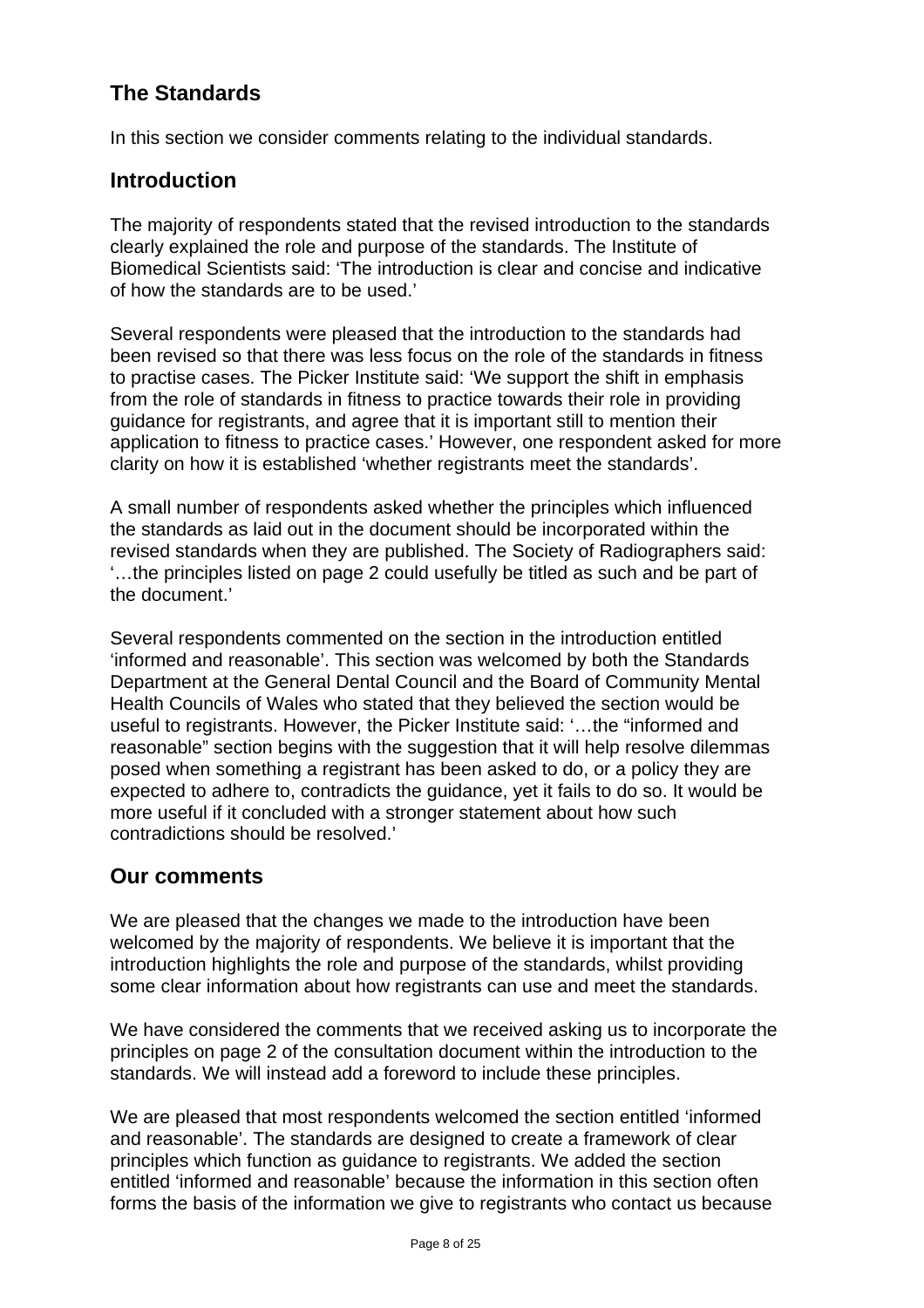they have concerns about something they have been asked to do. We do not believe it would be possible or useful for us to provide detailed information explaining what health professionals should do in every situation that they may face. This section is designed to provide broad guidance which can assist individuals to make decisions. However, we believe those decisions are best resolved by the individual professional, taking into account the individual circumstances. Having considered the comments we have received, we have decided to make no further amendments to this section.

# **Standard one**

**1. You must act in the best interests of service users** 

Several respondents suggested that standard one should incorporate information on the importance of engaging with service users and involving them in their care. The Picker Institute said: '…ideally we would like to see a separate standard on working in partnership with service users.' The Chartered Society of Physiotherapy said that it might be helpful to convey 'a stronger spirit of working in partnership with service users and the complexities of this'.

A small number of respondents suggested that the standard should include guidance to registrants on respecting service users and treating them with dignity. The Picker Institute said: 'This would reflect a core principle of the NHS, which features in the professional standards of other health professional groups, and about which questions are routinely asked in patient experience surveys.'

Several respondents asked whether the standard should incorporate information on conflicts of interest and abuse of professional positions. The British Psychological Society said: '…this Standard would benefit from information about the fact that the best interests of those affected by the work of a registrant may conflict, and that the registrant will have to balance those interests and come to a justifiable decision about an ethical course of action.'

A small number of respondents asked whether, in situations where a service user is at risk, it is sufficient that registrants should discuss the matter with a senior colleague. Both Action against Medical Accidents and The Association of Clinical Embryologists suggested that, when a service user may be at risk, registrants should be advised to report directly to another body including the police, HPC or their professional body.

A number of respondents asked whether the guidance on this standard stating '…you are responsible for… any tasks you ask someone else to carry out' needed to be changed in light of the proposed amendment to Standard 8. One respondent said: 'This paragraph states that a registrant is responsible for any tasks he/she asks someone else to do. This should be reworded so that there is no conflict with the proposed amendment on page 14, standard 8.'

The Chartered Society of Physiotherapists suggested two changes to the language used in this standard. They suggested that the words "the people you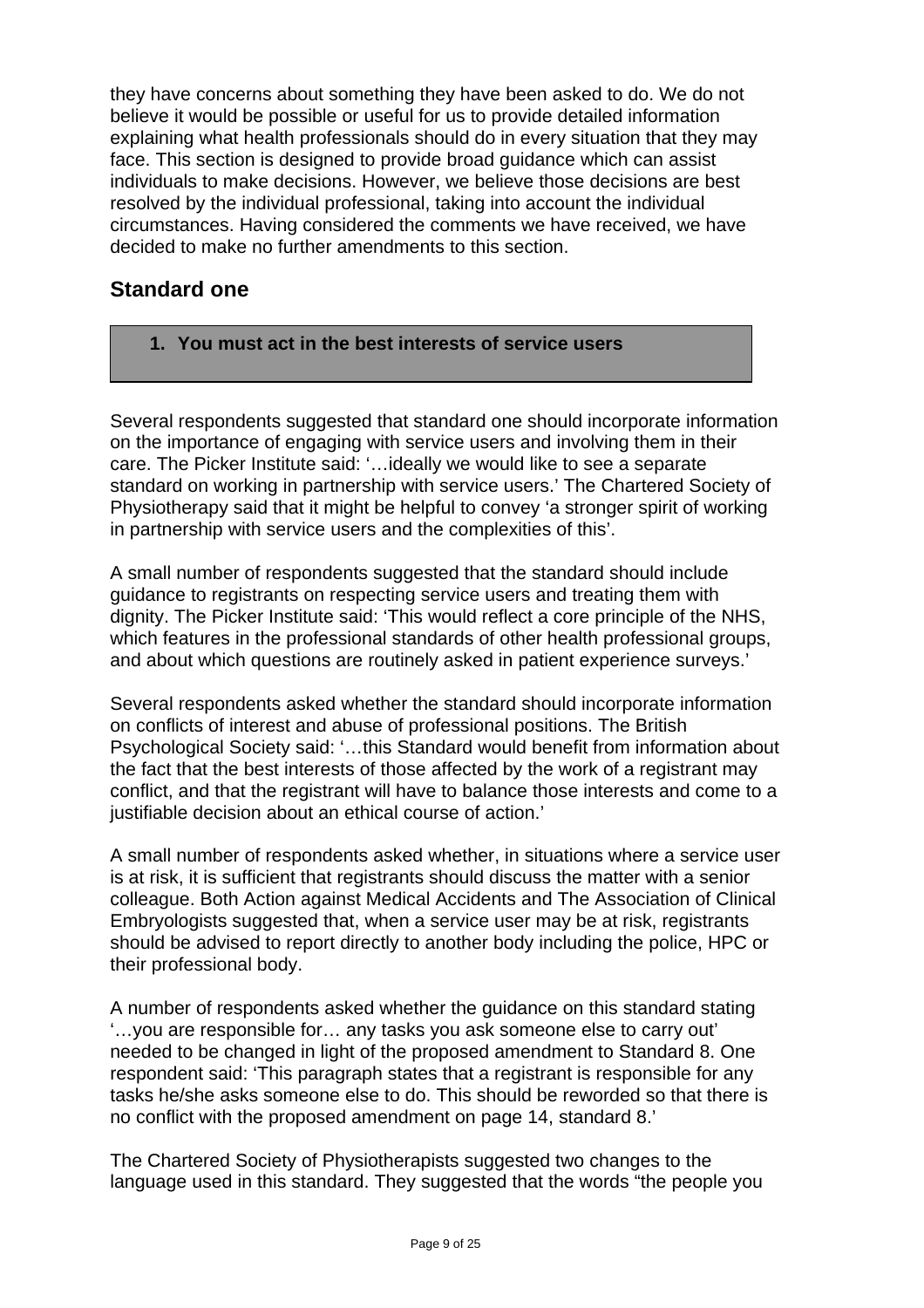care for" should be replaced with "the service users" and also the words "when providing care" should be replaced with "when providing a service"'.

# **Our comments**

We recognise the importance of engaging with service users and involving them in their care. We will amend this standard to say that registrants must 'work in partnership with their service users and involve them in their care as appropriate'. We will also amend the standard to say that registrants must 'treat service users with respect and dignity'.

We have carefully considered the comments we received about incorporating information into this standard on dealing with conflicts of interest. We understand that this is an area of concern for some registrants. We believe that the principle of conflicts of interest is implicit within a number of standards, including standard one and standard fourteen. Standard one states that registrants must promote and protect the best interests of their service users. Standard fourteen states that potential financial rewards should not play a part in any advice or recommendations of services that registrants provide to service users. In addition, it would be difficult to produce guidance on conflict of interest situations which remains relevant to all registrants. We have carefully considered the comments we received and have decided to make no additions to this section of the standard.

We have added additional information to this standard about the responsibilities of registrants to take appropriate action if they believe a child or vulnerable adult is at risk. We recognise that this is an area in which registrants may seek more guidance. We will publish additional information for registrants on our website regarding the protection of children and vulnerable adults. We will amend the standard to reflect that registrants may also wish to discuss a situation that puts a service user at risk with other relevant groups.

We will amend the section which states that registrants are 'responsible... for any tasks you ask someone else to carry out' so that it is consistent with the changes that have been made to standard eight.

# **Standard two**

## **2. You must respect the confidentiality of service users**

We received a small number of comments relating to various sections of this standard. Several respondents asked whether the standard should contain guidance on the sharing of information with others providing care and the need to inform service users of how that information will be shared. The Centre for the Advancement of Interprofessional Education said: '…in the current team working environment you may like to consider guidance here on the sharing of information within a team for effective service user care.'

A number of respondents asked whether the standard should include a brief statement on public disclosure interests (in particular, disclosure to prevent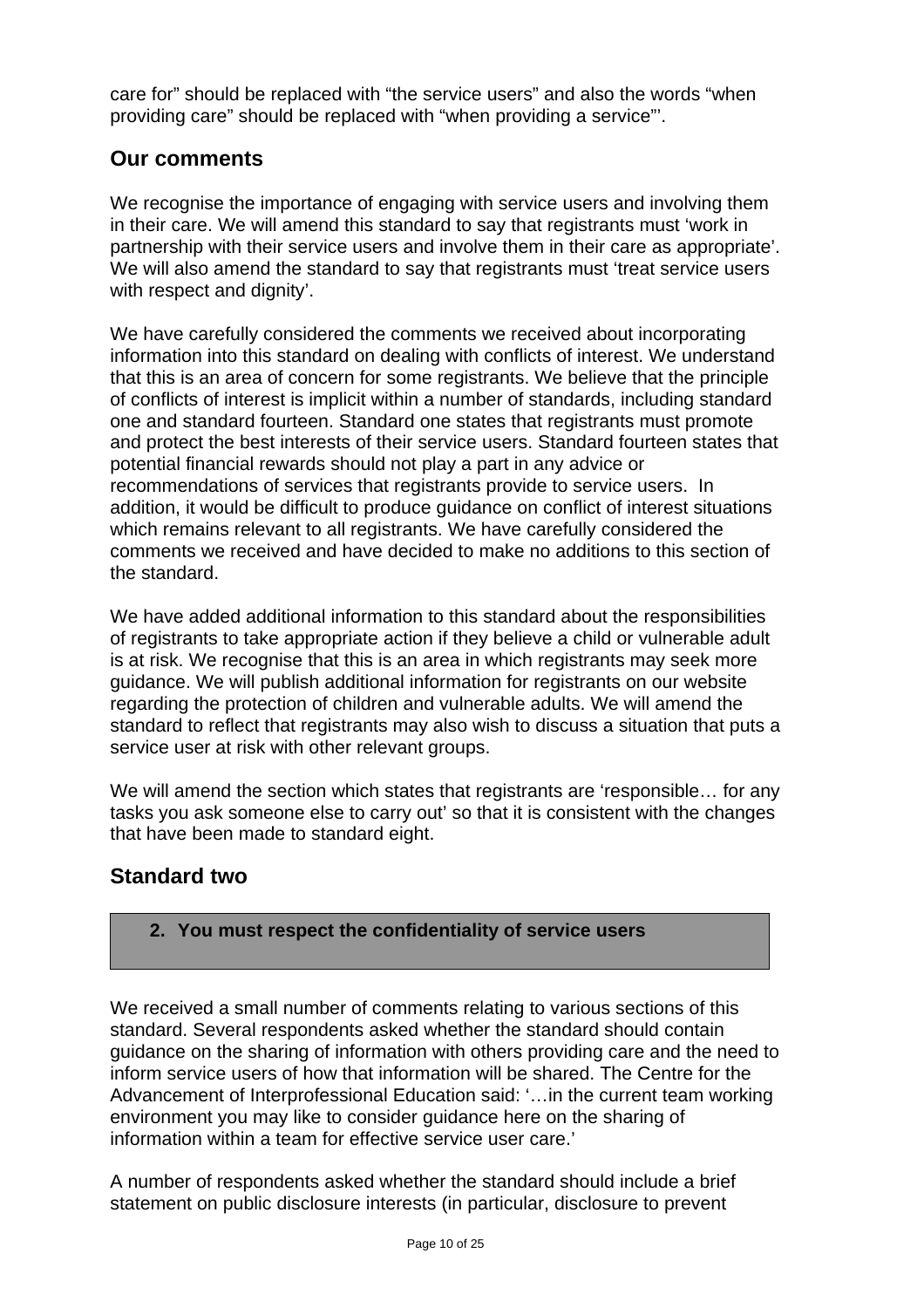significant harm to a child or young person or vulnerable adult). NHS Tayside said: 'Although the issue of sharing information in the interests of public protection etc is dealt with and expanded upon in the 'confidentiality' document, it would be useful to highlight this within the standards. The practitioner could then cross reference for more detail. Inclusion of some guidance on the position in relation to protection of children or vulnerable adults would be helpful.'

Both The Association of Clinical Embryologists and the British Dietetic Association suggested that the final sentence of the standard should be rewritten. They said that, at present, the sentence suggests that confidential information stored on computers is particularly vulnerable. They suggested that the sentence should focus on the importance of taking care not to reveal confidential information, irrespective of where it is stored.

The Chartered Society of Physiotherapists suggested that 'continue to care for that person' should be replaced with 'provide a service' to ensure consistency with the language used throughout the document.

# **Our comments**

We have not included guidance on sharing information within a team because we recognise that not all registrants work as part of a team. The standards are designed to provide general guidance with sufficient information whilst avoiding being prescriptive. The importance of communicating effectively with other individuals involved in the care of the service user is covered under standard seven.

We have added information to standard one in relation to the responsibilities of registrants to take appropriate action if they believe that a child or vulnerable adult is at risk. More information on public interest disclosures can be found in our Confidentiality: Guidance for Registrants document. We will therefore not incorporate information on the protection of children and vulnerable adults or public interest disclosures to standard two.

We have removed the final sentence as we believed that this sentence duplicated information elsewhere within the standard.

# **Standard three**

#### **3. You must keep high standards of personal conduct**

We received a number of comments relating to the function of this standard and its perceived impact on registrants. The Speech and Language Therapy Occupational Advisory Committee said: '…as written [this standard] is potentially in breach of the right to privacy provided by the Human Rights Act.' The Picker Institute said: 'The title of Standard 3 "You must keep high standards of personal conduct" suggests that the guidance is concerned with wider aspects of personal conduct (e.g. financial probity, substance use/ intoxication), whereas the text only refers to breaches of the law. Does HPC's remit include protecting public confidence in the profession, or upholding the moral rectitude of registrants,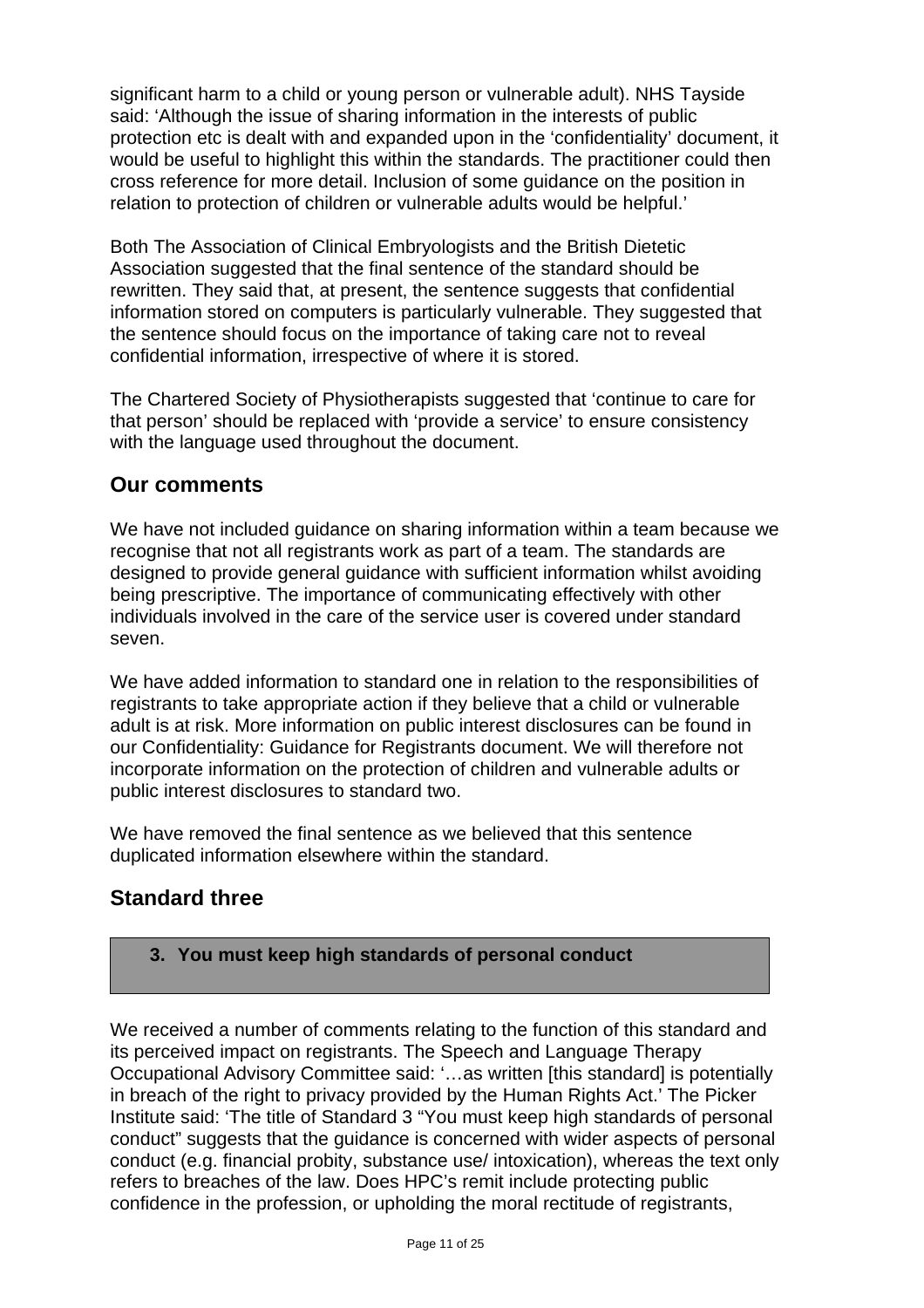beyond situations in which the public needs direct protection from a registrant's behaviour in their personal life?' However, The Chartered Society of Physiotherapists said: 'The sentences in this Standard – "You must keep high standards" and "You must not do anything that may affect someone's treatment by, or confidence in, you" - do not adequately convey the message that personal conduct of a serious nature and/or serious criminal offences such as set out in the list are all relevant and must be disclosed to protect service users.'

We received a small number of comments suggesting that we should remove the sentence stating that we have arrangements in place to be told about convictions and cautions involving registrants. Respondents suggested this removal because the standard states that registrants have a duty to inform HPC of any convictions or cautions they receive. Respondents also suggested that we should move the section about convictions to standard four as that would separate issues of conduct from convictions.

Several respondents questioned whether drink driving offences should be removed from the list of convictions or cautions. They expressed concern that drink driving offences where someone was hurt or killed would not normally result in removal from the Register.

Several respondents asked that 'supplying drugs' in the list of types of behaviour which might result in removal from the Register should be amended to 'supplying illegal substances' to prevent any confusion for those registrants who prescribe drugs within their scope of practice.

## **Our comments**

We have added to this standard to clarify that poor conduct outside the course of a registrant's professional life may still affect public confidence in them, the services they provide and their profession. The majority of the complaints that we dealt with in 2006-7 were either convictions or misconduct cases. Misconduct can include poor conduct which, though outside a registrant's professional life, could nevertheless affect the public's confidence in the services they provide. It is important therefore, that the standard reflects the fact that some of the allegations we receive relate to misconduct outside a registrant's professional life. In addition, information on convictions is also considered when individuals apply to join the Register. You can find more information on the allegations we received during 2006-7, including convictions in the Fitness to Practise Annual Report for 2006-7. You can download this from: http://www.hpcuk.org/publications/reports/index.asp?id=136

We decided to remove the section about drink driving offences from the list of actions that might lead to registrants being struck off the Register. Drink driving offences do not always result in removal from the Register or the rejection of an application to join the Register. We consider each case on an individual basis taking into account the particular circumstances behind the allegation, for example whether the individual was on call when the incident occurred. When someone has been hurt or killed as a result of drink driving, it is likely that the individual responsible would have received a conviction for the offence. They would therefore fall into the category of criminal offences for which an individual has received a prison sentence. The fitness to practise panels would consider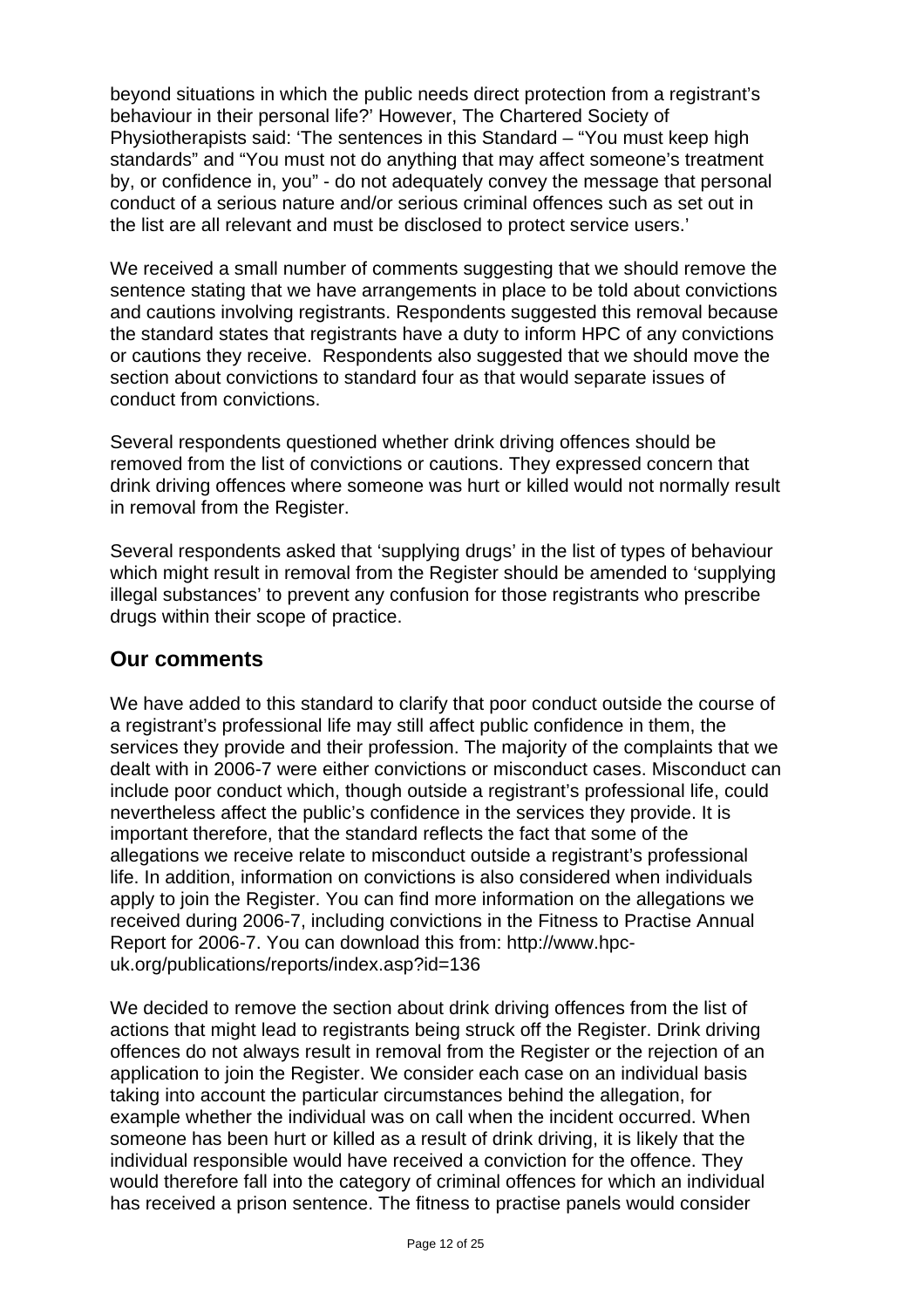these cases to be serious matters. In addition, the list of offences or cautions is not designed to encompass all the offences which may result in removal from the register but instead offers guidance on the convictions or cautions we most frequently receive. We have carefully considered the comments we have received in relation to this amendment and have decided that the amendment should remain. We will however, move the section on convictions to standard four.

We will replace 'supplying drugs' with 'supplying drugs illegally' on the list of behaviours which may result in removal from the Register or the rejection of an application to join the Register. This will help to provide clarity to those registrants who prescribe drugs within their practice.

# **Standard four**

#### **4. You must provide any important information about your conduct and competence**

In the existing standards, we say that registrants should tell us about any significant changes to their health. Following much discussion, our consultation document suggested we should remove this requirement. We asked respondents for their views on our decision to remove the requirement that registrants must inform us of significant changes to their health.

We received a large number of comments from respondents about our decision to remove the requirement. A number of respondents, including The Speech and Language Therapy Occupational Advisory Committee, agreed with this change. The British Psychological Society said: 'We agree that those registrants who respect an instruction to inform the regulator about a change in their health are unlikely to be those who have continued to practise where action needs to be taken, and so agree that the amendment to this standard is appropriate.' Guild HE said: '... there is a DDA [Disability Discrimination Act] aspect also to be considered, which this change may assist.'

The majority of respondents did not agree with the decision to remove this requirement. The Association of Clinical Embryologists (ACE) said: 'ACE feels it might be useful to keep this standard. The maintenance of this standard emphasises that any attempt to practise knowingly with a health condition that impairs practice is unacceptable.' The Royal Pharmaceutical Society of Great Britain said: 'While the Society recognises that an appropriate balance must be sought with regard to the information that registrants are required to provide about changes to their health, we believe that it is important that regulators are informed of circumstances that may call a registrant's fitness to practise into question.' One respondent questioned why we removed this requirement from the standards when registrants were still required to declare any changes to their health at renewal or when registering. The Institute of Chiropodists and Podiatrists suggested that the guidance should include information on the possibility of a registrant developing a mental illness without either the registrant or their GP realising.

Several respondents questioned whether registrants should be required to inform HPC when they have been suspended by their employer. One respondent said: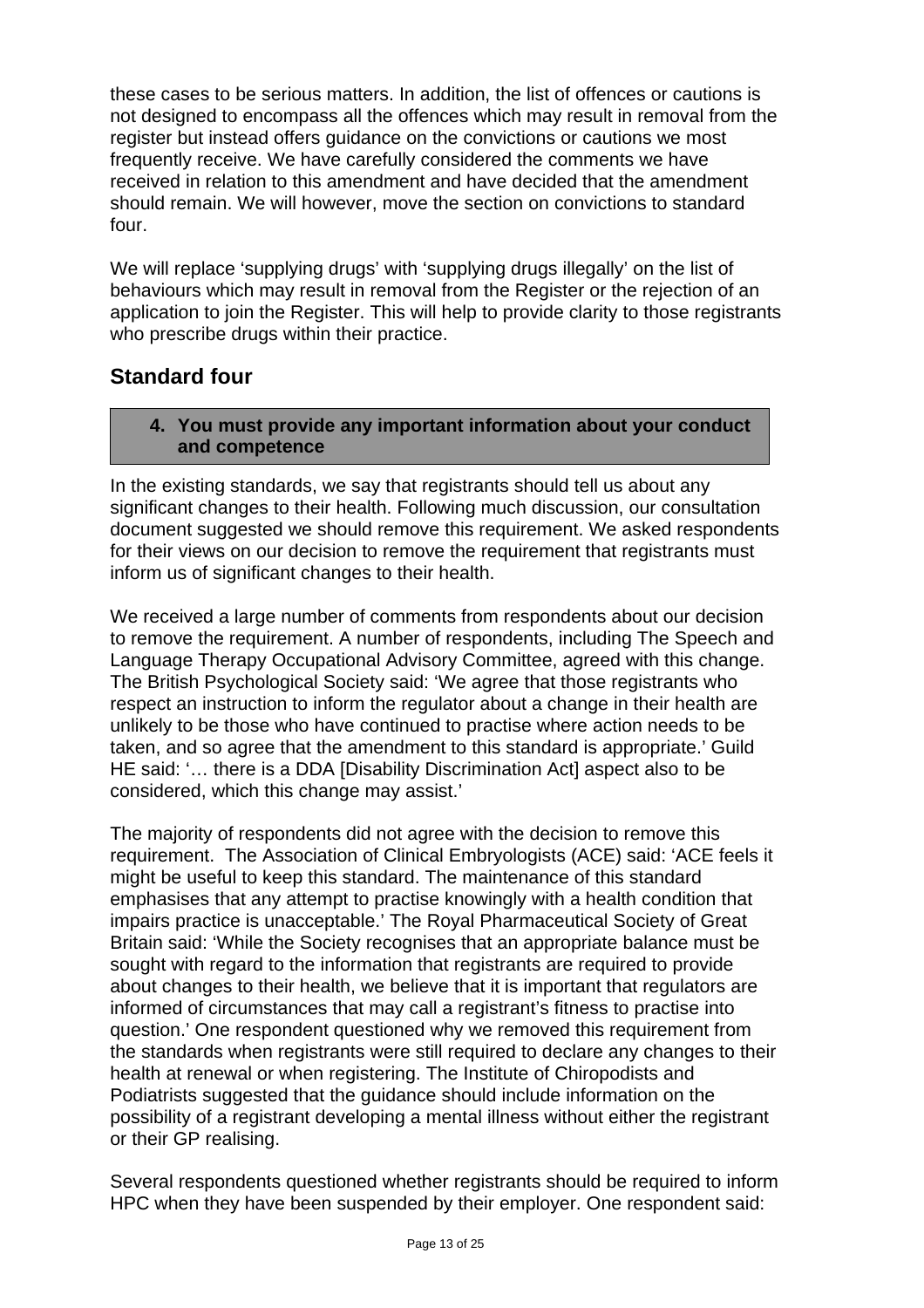'…It is entirely possible that there are a moderate number of professionals around the country who are inappropriately suspended; in which case it seems also to be inappropriate to have to notify the HPC... I was told that suspension was a neutral act.' The Institute of Medical Illustrators suggested that registrants and employers should also disclose information relating to individuals who might leave their employment prior to the completion of any disciplinary investigation or action by the employer.

# **Our comments**

We removed the requirement that registrants should inform us of any significant changes to their health after considerable discussion in our pre-consultation meetings. We believe that removing the health requirement is a pragmatic step which balances protection of the public against the rights of disabled people. We produce some guidance on managing health related fitness to practise issues in our 'Managing Fitness to Practise' brochure. This document outlines some of the steps that registrants can take to manage and maintain their fitness to practise as part of the process of professional self-regulation. After careful consideration of the comments we have received, we have decided that the requirement that registrants should tell us about any significant changes to their health should be removed from the standard.

The Disability Rights Commission (DRC) published a report in 2007 entitled 'Maintaining Standards: Promoting Equality'. The report was concerned with professional regulation within nursing, teaching and social work and disabled people's access to professions. The report recommended the revocation of the legislation, regulations and statutory guidance laying down requirements for good health or fitness of professionals. The DRC cited two reasons for this: the negative impact of such legislation on disabled people; and their belief that the legislation offers no real protection to the public.

The DRC report commended HPC for demonstrating good practice within the constraints of generalised health standards. More information on the DRC report 'Maintaining Standards: Promoting Equality' can be found at: http://www.maintainingstandards.org. We believe that removing the requirement that registrants should inform us of any significant changes to their health is consistent with the DRC report.

Registrants often inform us when they have been suspended or placed under a practice restriction by an employer or similar organisation. These registrants are acting professionally and showing insight into their fitness to practise by informing us of a change in their status. When registrants provide this information to the HPC it is not automatically treated as if it was an allegation concerning the registrant's fitness to practise. When registrants inform us that they have been suspended, we normally wait for the outcome of the disciplinary procedures before we decide whether we need to take any action to protect members of the public. In a very small number of cases where we receive information which causes immediate concern about protection of members of the public, we may ask a panel to consider making an interim suspension order or conditions of practise order whilst we continue to investigate the case. We have carefully considered the comments we received in relation to this part of the standard but we have decided to make no amendments.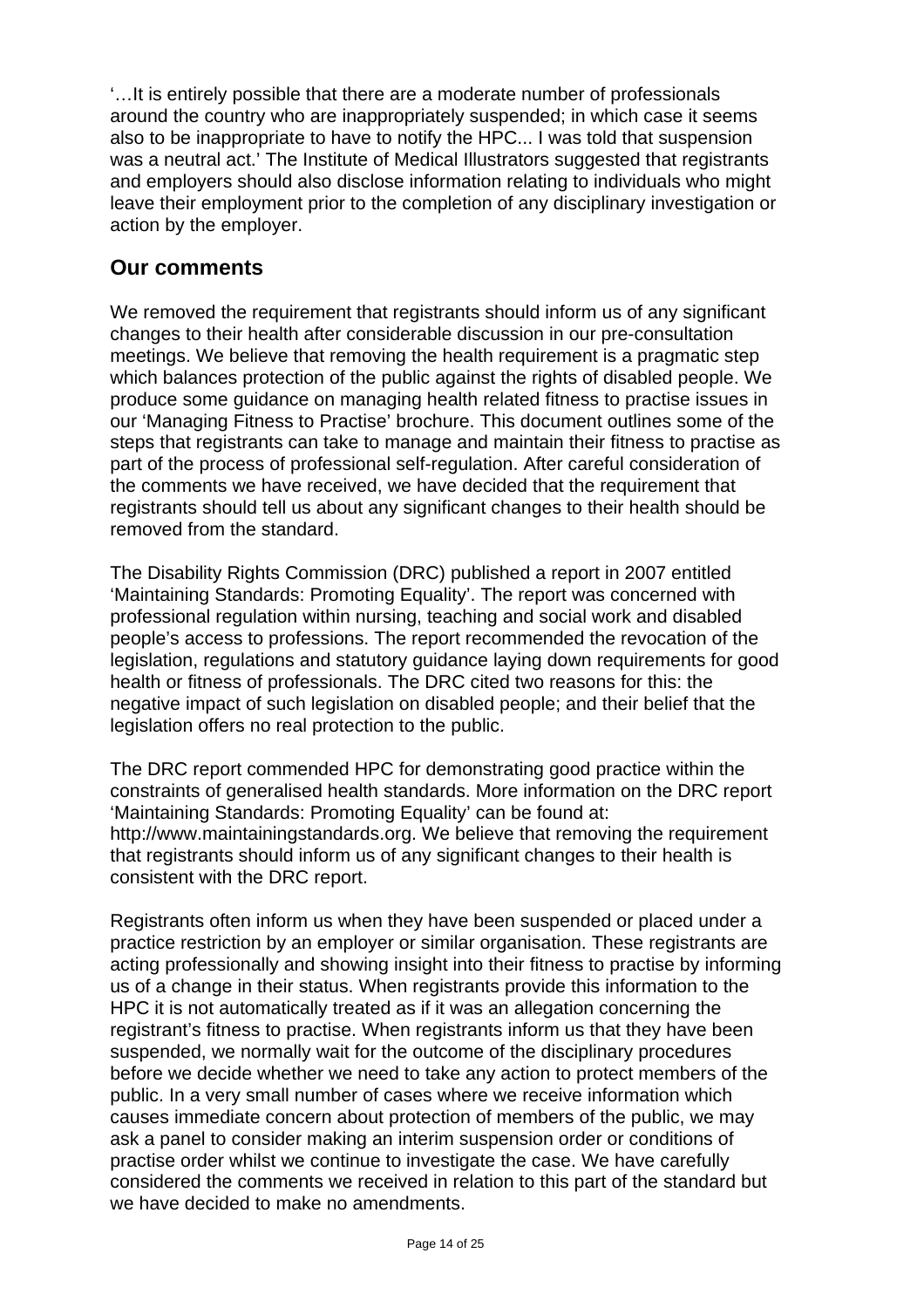# **Standard five**

#### **5. You must keep your professional knowledge and skills up to date**

We received a small number of comments relating to this standard. Buckingham Chilterns University College said: 'Standard 5 on keeping professional knowledge and skills up to date is very explicit and helpful, especially in clarifying the position of professionals in management and education roles.'

Both the Hospital Physicists' Association and the British Association for Counselling and Psychotherapy suggested that the words 'high quality' should be removed from the first sentence of this standard. They said that the guidance stated that registrants had to meet the standards of proficiency within their scope of practice. As the standards of proficiency are threshold standards, both organisations argued that they could not be considered 'high quality'.

## **Our comments**

We have considered the comments we received regarding the statement that a registrant's 'knowledge, skills and performance are of a high quality'. We will revise this statement in light of the comments that we received to state that a registrant's 'knowledge, skills and performance are of a good quality'.

Having considered the small number of other comments we received in relation to this standard, we have decided to make no further changes.

# **Standard six**

**6. You must act within the limits of your knowledge, skills and experience and, if necessary, refer the matter to another practitioner** 

Several respondents asked for clarity on issues relating to scope of practice. The Hospital Physicists' Association questioned how the standard related to carrying out research and developing new products. They said: 'You cannot be trained or experienced in something that is newly developed'. NHS Tayside commented similarly that the standard needed to balance working within a scope of practice and working within a learning environment. They said: 'To remain entirely within the field in which you have appropriate education, training and experience limits learning.'

A number of respondents asked for clarity on issues relating to referral. The Royal College of General Practitioners said: 'Section 6 states that patients are entitled to referrals. This should be changed to state that patients are entitled to "appropriate" referral. Referrals must be made in the context of the wider health service and all requests for referrals can not feasibly be granted.' One respondent said: '…since referral could be to an unregulated "practitioner", the paragraph should include a statement that the referrer should receive no financial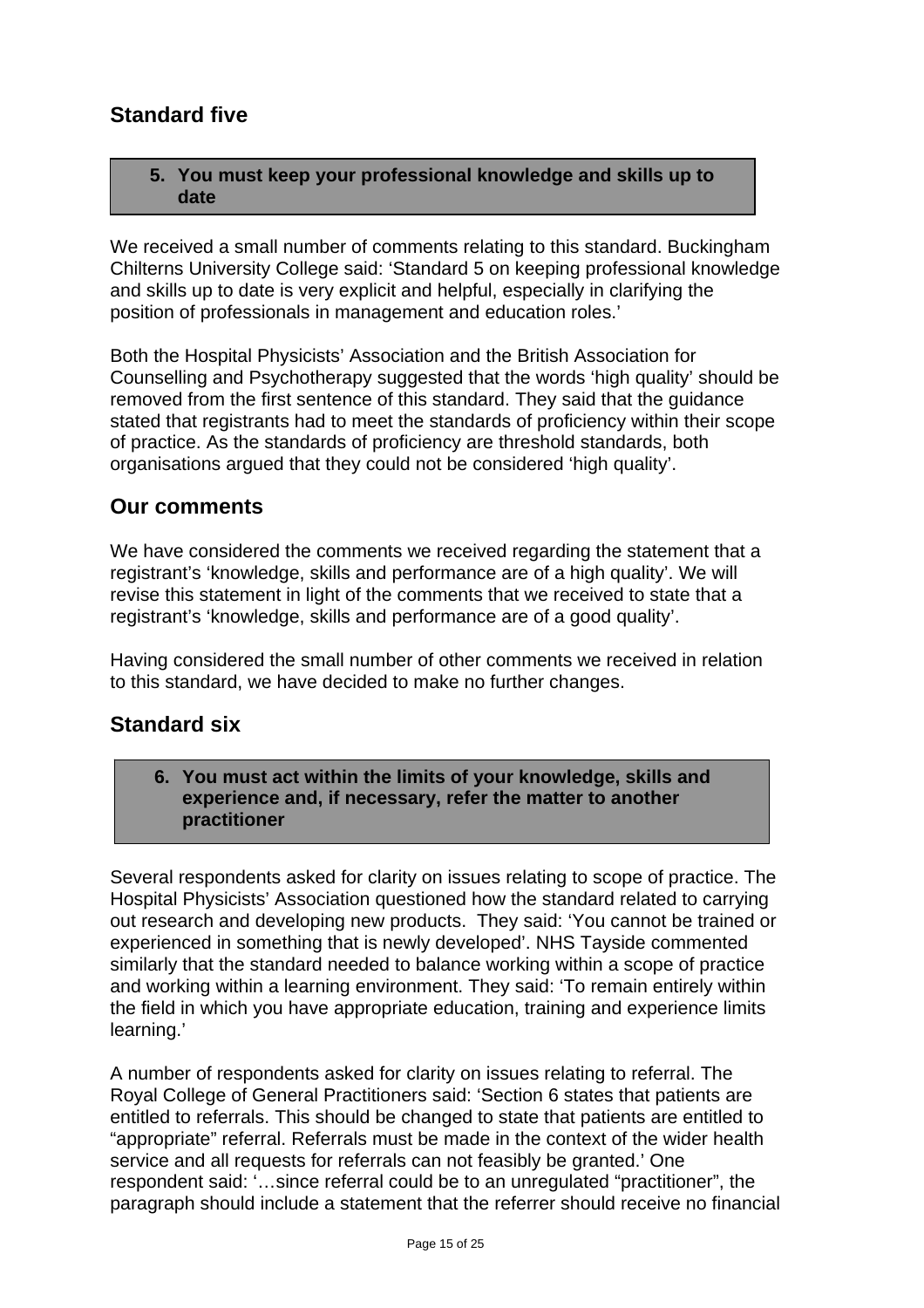or other benefit from the referral and referral should only be for the service user's benefit.' The British Society of Hearing Aid Audiologists said: 'Under the HAC [Hearing Aid Council] Code of Practice, Dispensers who are not registered medical practitioners must advise a client to seek medical advice where the client reports or the Dispenser finds, any of a defined list of referable conditions. There is otherwise no right of a client to be referred for a second opinion.'

# **Our comments**

We recognise that a registrant's scope of practice does not remain static over their working life. Our main concern is that registrants work safely within their scope of practice by ensuring that they have the education, training and experience necessary. It is not the intention of this standard to limit a registrant's scope of practice by preventing their ability to work in an emerging area of their profession or their ability to learn. We will review this standard to ensure that there is clarity on this issue.

We understand the comments we received about ensuring that referrals are appropriate. Whilst we recognise the potential difficulties in handling the need to act in the best interests of service users with finite resources and the requirements of employers, it is not the role of these standards to negotiate such problems or to provide guidance.

We have considered the comments that we received about adding guidance that a registrant should not benefit from the decision to refer a service user. We believe that this is incorporated within standard one and have decided not to make this addition. We will, however, amend this standard to ensure that it reflects the fact that, in some circumstances, service users may not have a right of referral for a second opinion.

# **Standard seven**

**7. You must maintain proper and effective communications with service users and other professionals** 

We received a small number of comments about this standard. The Picker Institute asked whether the standard could incorporate guidance on the importance of involving service users '…as much as possible in the process of care and treatment, and in decisions affecting that care and treatment.'

Several respondents asked whether the standard should make further reference to the importance of maintaining proper and effective communications with other health practitioners. The Chartered Society of Physiotherapists said: '…it seems essential that this standard is expanded to acknowledge the broader range of individuals with whom registrants have to maintain "proper and effective communications."' The British Dietetic Association asked whether the word professionals should be replaced with the word practitioners.

# **Our comments**

We acknowledge the importance of engaging service users within the process of care and treatment. We have amended standard one to incorporate the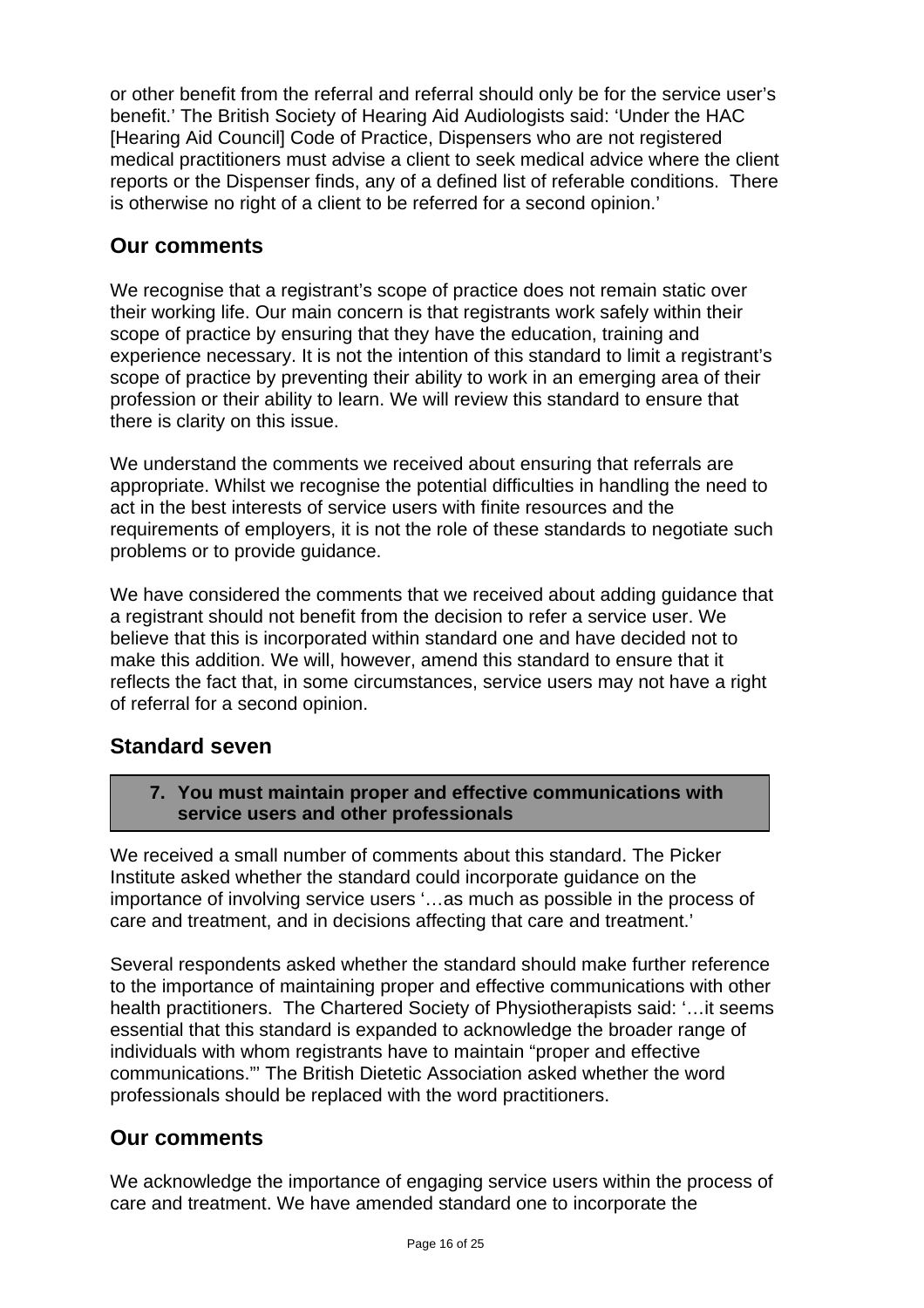importance of service user engagement and therefore, will not amend this standard. To ensure consistency with standard six we will replace the word 'professionals' in this standard with the word 'practitioners'. This recognises the fact that registrants must maintain proper and effective communications with individuals who are not considered service users but may also not be statutorily regulated, for example assistant practitioners.

# **Standard eight**

**8. You must effectively supervise tasks you have asked others to carry out** 

In the existing standards, we say that registrants stay responsible for the outcomes of tasks which they have asked others to carry out for them. In our consultation, we proposed that registrants should be responsible for the appropriateness of the decision to delegate a task rather than the outcome. The majority of respondents agreed with the proposed change to the standard. The Hospital Physicists' Association said that the proposed change was a '…great improvement and identifies the true responsibility of a registrant in this situation.' The British Psychological Society said: 'The amendment to this standard seems sensible. The enhanced responsibility retained by a registrant where he or she delegates a task to a student or very junior colleague is covered by the requirement to give adequate and appropriate supervision.' However, some respondents did not agree to the change to the standard. The Board of Community Mental Health Councils in Wales said: '…registrants who delegate tasks should remain directly accountable for the outcome'.

The majority of respondents who agreed with the proposed change also suggested that the lines of responsibility should be different for different groups. Respondents, including the Association of Clinical Scientists, Chartered Society of Physiotherapists and the University of Teeside, suggested that if registrants delegated to other health professionals then the responsibility for the outcome should move to the health professional that had been delegated to. However, if a registrant was delegating to an individual who was not a professional (for example a student) then responsibility for the outcome of the decision remained with the registrant. The Royal College of Speech and Language Therapists recommended that registrants should be advised to risk assess each delegation in terms of the level of competence of the person taking on a task and to set out explicit agreement of the limitation of the tasks and the level of supervision.

Several respondents asked for clarification whether the registrant who delegates a task is still responsible for the overall management of the service user. Gwent Healthcare Wales (Physiotherapy Directorate)said: '…it is recommended that there is something within the standard that states this is a dual responsibility, as the more senior health professional will often retain responsibility for the overall outcome. Maybe the standard should outline that overall continuing responsibility should be agreed as part of the delegation process.'

The Society of Radiographers said: '…within the box is a very clear statement on delegation – *someone delegating a task would be responsible for the appropriateness of the decision to delegate rather than the outcome.* We would like to see this statement within the text of the standard.'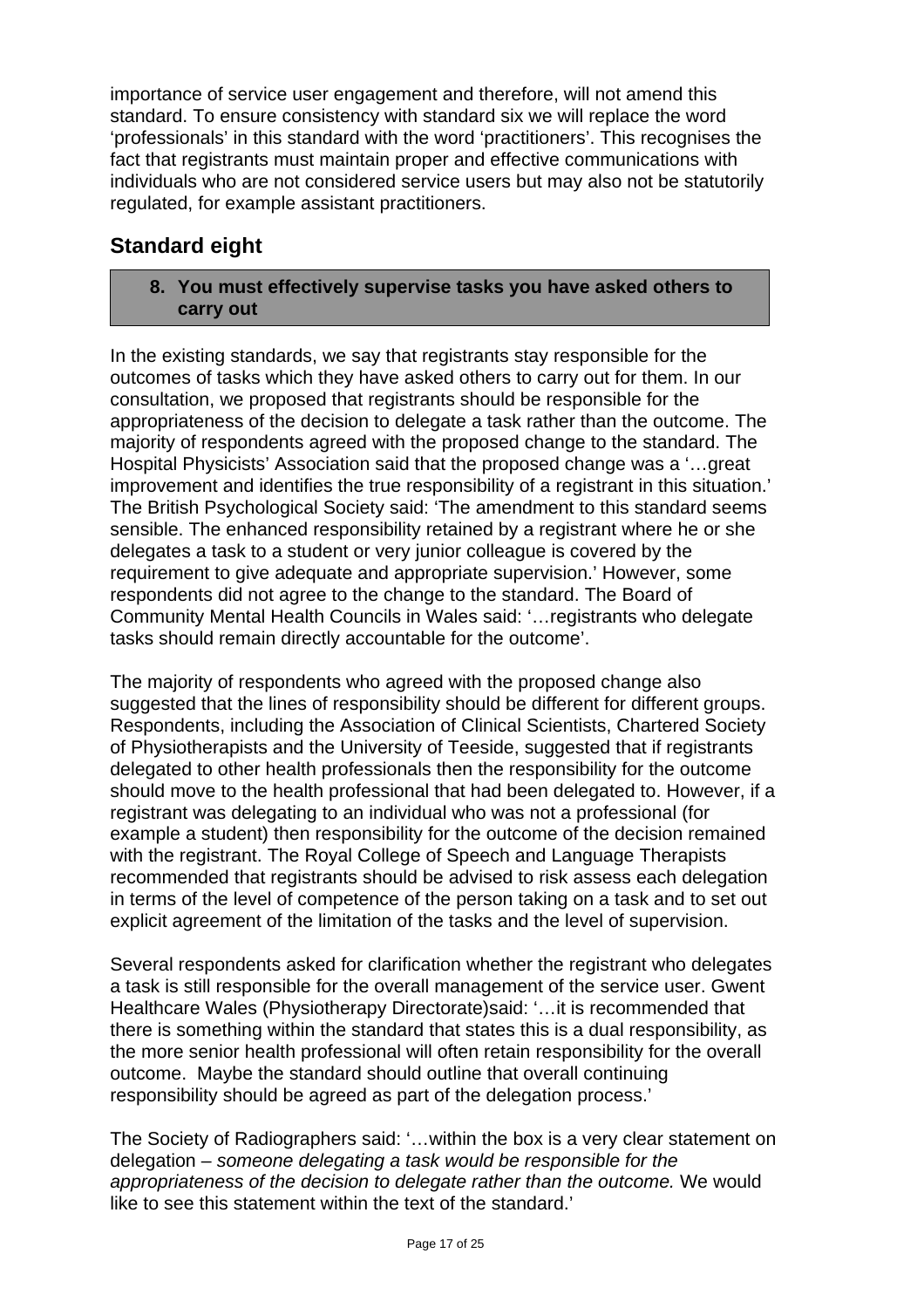# **Our comments**

We have carefully considered the comments we received in response to the proposed amendment to this standard. We recognise that supervision and delegation can be areas of concern for registrants. We will therefore, retain the proposed amendment so that registrants are responsible for the appropriateness of the decision to delegate rather than the outcome. We have also thoroughly considered the comments we received asking that lines of responsibility should be different for different groups. We believe that drafting guidance outlining differing lines of responsibility for different groups would render the guidance too prescriptive. Given the variety of environments in which registrants work, it would be very difficult to draft guidance outlining differing lines of responsibility for each individual within that environment. The guidance is designed to be written flexibly to enable a registrant to make an appropriate decision about how and when to delegate. In addition, the language would then allow a panel to make an appropriate decision bearing in mind the individual circumstances of the case. If we received an allegation about a task that was delegated to another individual the panel would also consider the outcome, as part of considering whether the decision to delegate was appropriate. Having considered the comments we received, we have decide to make no further amendments to this section of the standard.

The phrase 'you will remain responsible for the appropriateness of the decision to delegate' is contained within the amended standard. We will not therefore, add the additional phrasing requested.

# **Standard nine**

#### **9. You must get informed consent to give treatment (except in an emergency)**

We received a number of comments relating to this standard. The Standards Department at the General Dental Council suggested that, at present, the standard could be read to suggest that there was no need to obtain consent in an emergency situation. Several respondents asked whether the standard should include information on issues of consent outside emergency situations where the service user involved is unable to provide consent. Gwent Community Health Council said: 'There should be a clear indication of what should happen when a person is unable to give consent'.

Action against Medical Accidents, NHS Education for Scotland and the Royal Pharmaceutical Society of Great Britain all questioned whether registrants should try to 'persuade' individuals who refuse treatment. They requested that the guidance should be altered to reflect the importance of respecting an individual's right to refuse treatment.

Several respondents asked whether issues relating to consent extend beyond solely the provision of treatment. The Picker Institute said: 'The emphasis on consent should be more attuned to the patient engagement and enablement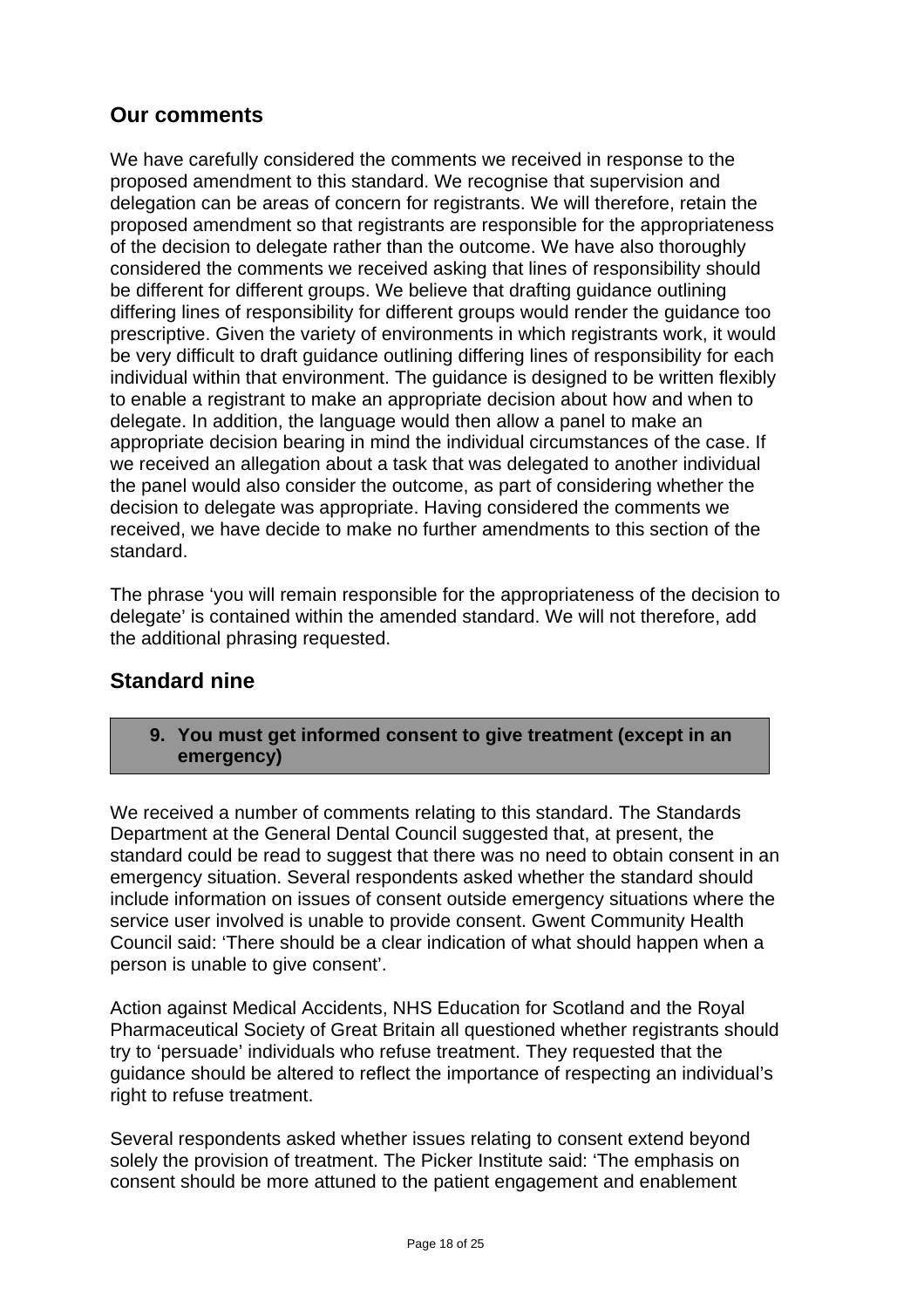agenda of today. This standard should emphasise the importance of the service user's right to be fully involved in decisions about their care'.

# **Our comments**

We acknowledge that there are a number of issues around obtaining informed consent. Our standards are designed to be based on overarching principles and written in broad terms to accommodate changes in best practice and legislation. This may be an issue that we would consider producing detailed guidance on in the future. However, in doing so we would not want to duplicate existing guidance available elsewhere.

We will amend our standard in relation to the issues around refusal of treatment. We believe that registrants must attempt to obtain informed consent in these circumstances by ensuring that the service user is made fully aware of the risks of refusing treatment. However, we recognise the importance of respecting a consenting individual's right to refuse treatment and will amend the standard to reflect this.

We believe that issues around patient engagement and enablement are covered in standard one. We will not therefore, make any additional changes to this standard.

# **Standard ten**

#### **10. You must keep accurate records**

In our consultation document, we have amended this standard to remove the requirement that registrants should sign any entries by students in a service user's notes. This change was welcomed by several respondents, including the University of East Anglia Nursing and Midwifery department who said the change was the 'sensible way forward'. However, several other respondents stated that they did not agree with the amendment to the standard. Bedfordshire Primary Care Trust Speech and Language Therapy Service said: 'We still feel that the best way to ensure that records completed by students meet the required standards is for professionals to countersign them'. NHS Education for Scotland said: 'If standards are not going to state that registrants should sign any students entries in the notes, perhaps it should be stated that this decision should be taken at a local level by education provider and practice placement provider'.

Several respondents asked whether the standard should be updated to reflect that records are increasingly likely to be computerised rather than in paper format. The Royal College of General Practitioners said: 'Some of the statements made here also assume that paper records will be held, some of these should be adapted to better fit those that keep electronic records as will increasingly be the case'.

British Dietetic Association said 'This is too vague (as mentioned in comment above re language of service users) '....you must keep records for everyone you treat or who asks you for your advice or services' - this is so broad and needs to be narrowed down to patient/client/carer records. Need to re-phrase as electronic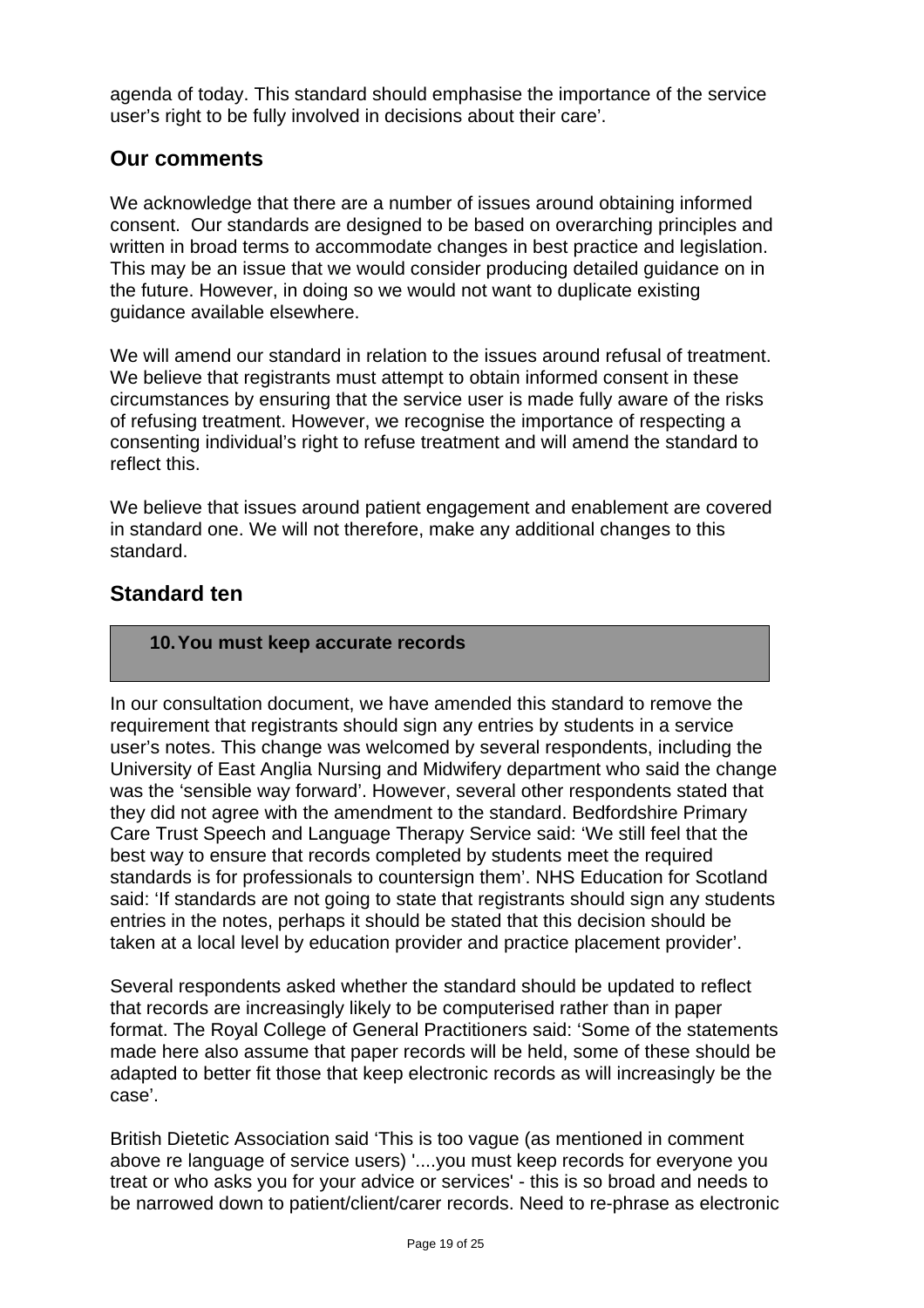records cannot be written/signed. It may be better to keep this section broader and refer to "follow guidance issued by the employer, professional body or guidance published by the appropriate authority in the country in which you practise"'.

An individual registrant said: 'In general, all the comments relate to direct interaction with a patient/service user. For example section 10 'You must keep accurate records'. Should this (and other sections) not also apply to indirect contact e.g. laboratory based practitioners who may not be in direct contact with patients but do carry out testing on patient samples? The need to keep records of testing/test procedures/reagent batch numbers etc is certainly covered by CPA [Clinical Pathology Accreditation] requirements but should perhaps at least be mentioned in the guidance'.

# **Our comments**

We have carefully considered the comments we received in relation to our decision to change the requirement that a registrant must sign the entries in the notes made by students under their supervision. We believe that deciding whether or not notes made by students should be signed is a decision made best at a local level by the practice placement provider. We have decided to keep the amendment to this standard and remove the requirement that a registrant should sign entries made by students in the notes.

We recognise that some of the records kept by registrants may be computerised rather than paper based. The standards are written in broad terms so that they can accommodate changes in best practice, technology, legislation and wider society. We have amended this standard to say that 'if you are using paper based records they must be legible and you should write, sign and date all entries'.

The standard on maintaining records applies to all those who registrants treat, or offer advice or services to. We believe therefore, that this standard incorporates those who may have indirect contact with patients but who are still required to keep accurate records as part of the service they provide.

# **Standard eleven**

## **11. You must deal fairly and safely with the risks of infection**

We received a small number of comments from respondents relating to this standard. Two respondents asked whether the standard could include examples of types of infection that might stop a registrant from practising. The Royal College of GPs said that '…the sentence which refers to preventing service users from infecting each other is unclear and examples of how this could happen and be prevented would be helpful to illustrate'.

Gwent Community Health Council suggested that the second paragraph of this standard should be bullet pointed so that the information contained within it is clearer. The British Dietetic Association said: '… the wording should be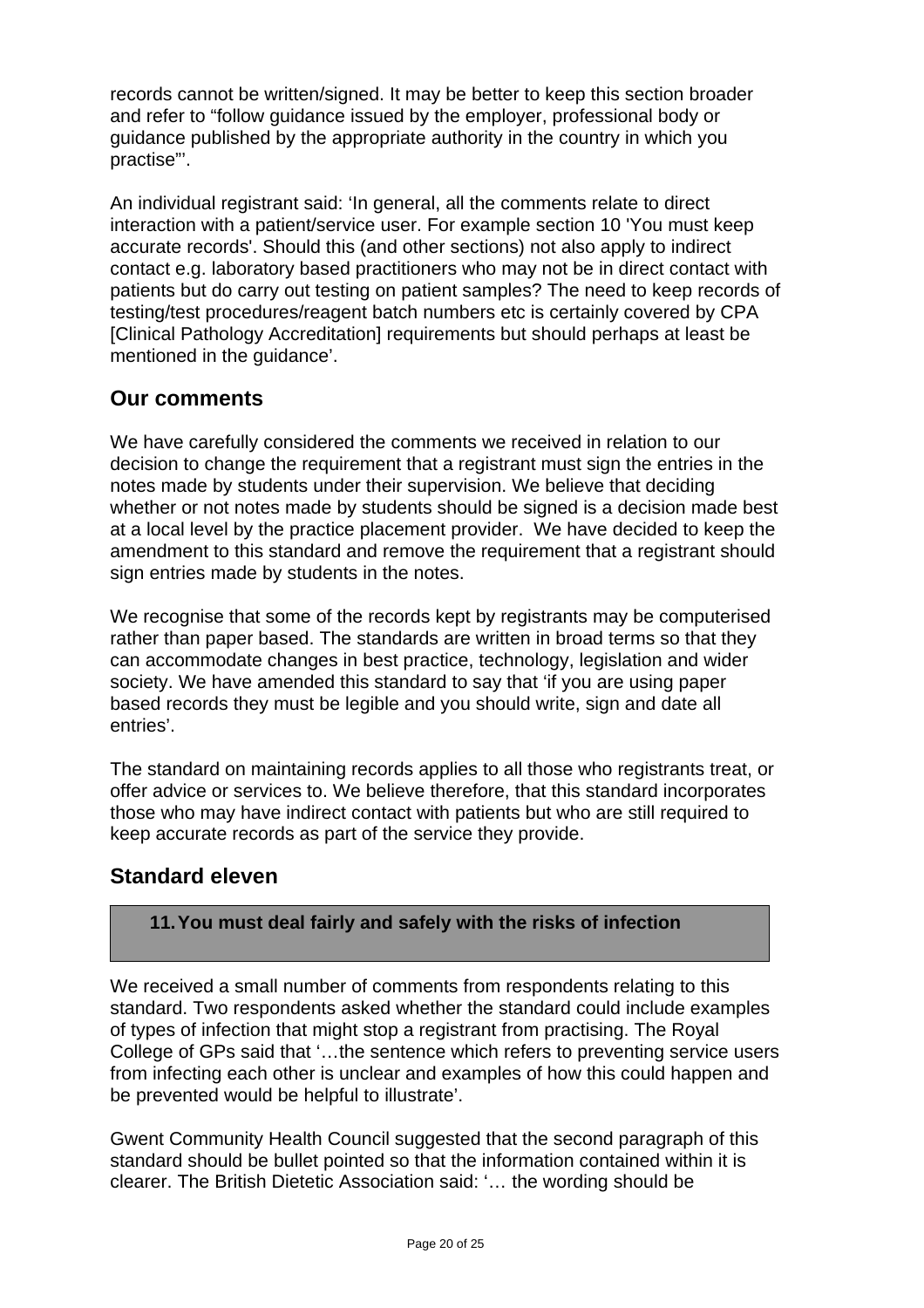strengthened to read "you **must** [original emphasis retained] seek advice from a consultant in occupational health or another'.

# **Our comments**

Having considered the small number of comments we received about this standard, we have decided to make no changes to this standard.

# **Standard twelve**

#### **12. You must limit your work or stop practising if your performance or judgement is affected by your health**

We received a small number of comments relating to this standard and our suggestion that we might remove the part of the standard which described the action we might take as part of our fitness to practise process. Both The Hospital Physicists' Association and the Speech and Language Therapy Occupational Advisory Committee said that they supported the change to this standard. The Chartered Society of Physiotherapists asked whether a situation might arise in which a registrant whose performance or judgement is affected by their health does not seek the advice of a consultant or might not act on the advice.

# **Our comments**

Having considered the small number of comments we received about this standard, we have decided to make no further changes.

# **Standard thirteen**

## **13. You must behave with integrity and honesty**

Several respondents, including The Speech and Language Therapy Occupational Advisory Committee and British Psychological Society said that they considered this Standard to be too vague and too broadly worded. Respondents were particularly concerned about the requirement that registrants should act with integrity and honesty at all times. This standard would, therefore, have an impact upon a registrant's personal life.

A small number of respondents asked for further clarity on the purpose and language of the standard. The Picker Institute questioned whether the purpose of the standard was '…to protect service users from poor performance, to maintain the reputation of/confidence in the professions, and/or to uphold the moral rectitude of registrants'. The Chartered Society of Physiotherapy said: 'This standard does not adequately explain the meaning of integrity and honesty. It could be removed and details of integrity and honesty merged into standard 3.'

# **Our comments**

We have carefully considered the comments we received in relation to this standard. When we reviewed the standards, we removed the original standard 13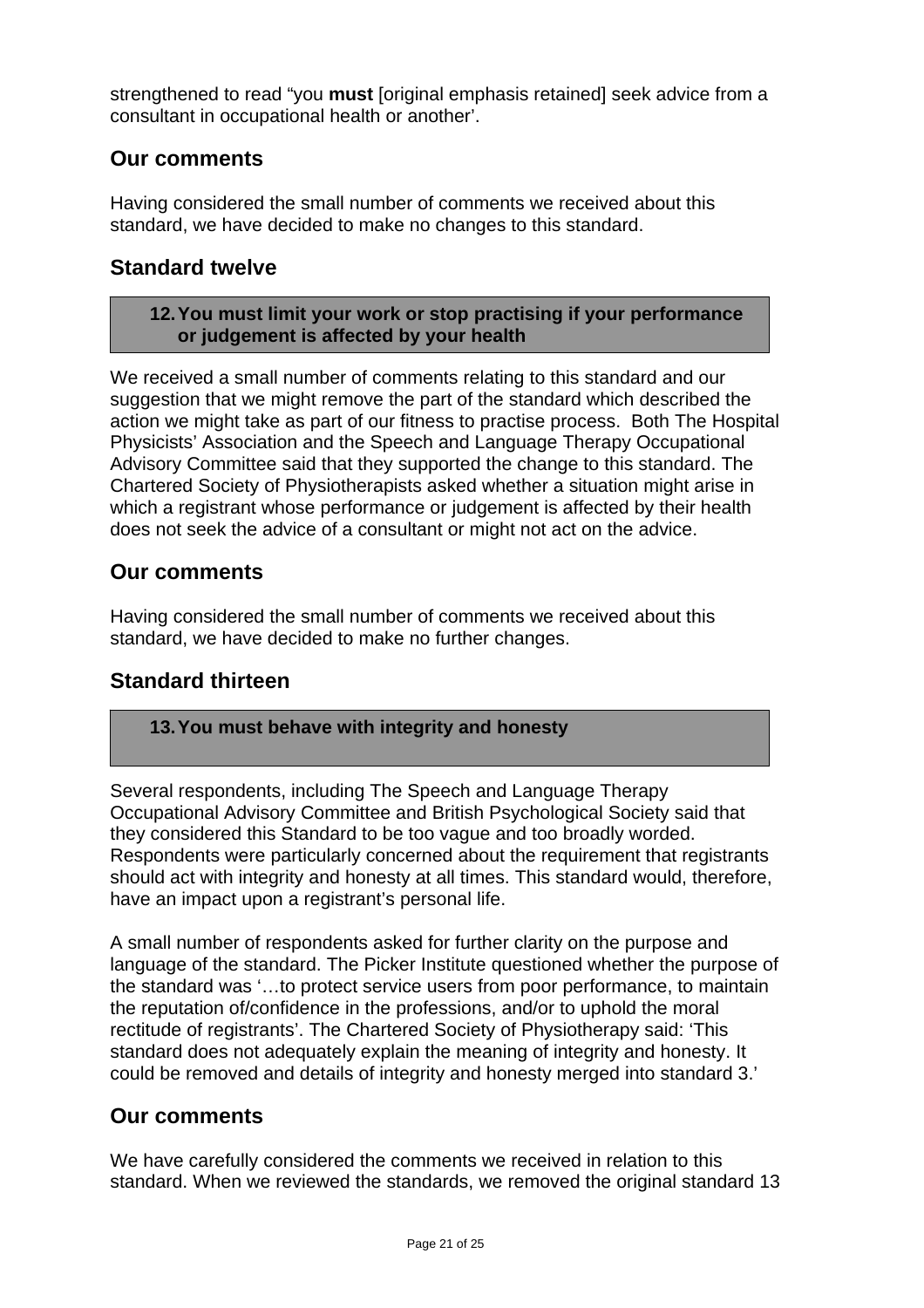and rewrote standard 14 to recognise that health professionals need to act with integrity and honesty both inside and outside of their professional lives.

A number of the allegations that we receive relate to occasions when registrants may not have behaved with integrity and honesty. In particular, this might relate to a conviction for serious theft or fraud. As health professionals, our registrants must act in a way which justifies the trust placed in them by both service users and wider society. Having considered the comments we received during the consultation as well as information looked at during the review itself, we will make no amendments to this standard.

# **Standard fourteen**

#### **14. You must make sure that any advertising is accurate**

We received a small number of comments relating to this standard. The British Dietetic Association suggested that the standard should include the requirement that registrants must declare and provide information on conflicts of interest. The Chartered Society of Physiotherapy suggested that the standard should be extended to cover all aspects of a registrant's practice '…that have a financial/commercial dimension and that relate to how they use resources.'

## **Our comments**

Having considered the small number of comments we received in relation to this standard, we will make no changes.

# **Standard fifteen**

#### **15. You must make sure that your behaviour does not damage public confidence in you or your profession**

We received a number of comments response to the language and phrasing used within the standard. The Hospital Physicists' Association said: 'This standard uses the phrase "likely to damage public confidence" which is open to interpretation and challenge and we feel that the standard should remove the subjective "is likely to". The standard should state that a registrant should not be involved in behaviour that damages the public confidence in the profession.' One clinical photographer suggested that the phrasing in the original standard should be retained as a registrant's behaviour could damage both the public's confidence in the individual and the profession and also damage the profession's future reputation.

Several respondents asked for additional clarity of the purpose of the standard. The Speech and Language Therapy Occupational Advisory Committee said: '…this is an open ended "catch all" phrase that could mean almost anything. The HPC definition is "You must not get involved in any behaviour or activity which is likely to damage public confidence in you or your profession". What on earth does this mean?' The Society of Radiographers suggested that illustrative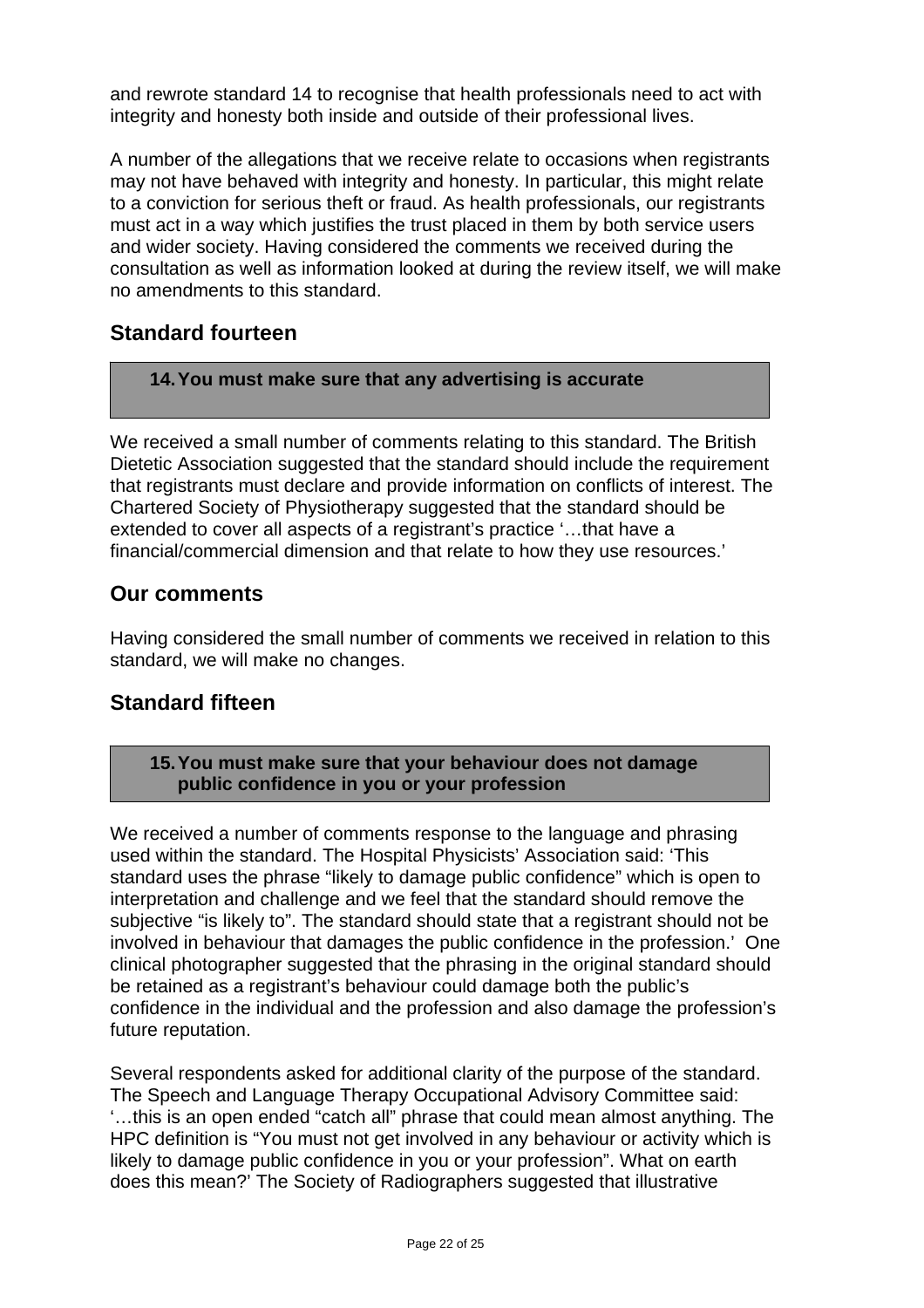examples should be given to help to define or describe the sorts of behaviour envisaged.

A number of respondents suggested that standard 15 could be amalgamated with standard 13 as there was some overlap between the intentions of the two standards.

## **Our comments**

We have considered the comments we received in relation to this standard. We removed the section about damaging the reputation of a registrant's profession and replaced it with the phrase 'damage public confidence' for a number of reasons. Our primary function is to ensure the protection of the public rather than to protect the reputation of the profession. We believe that the new language more accurately reflects our primary function and our role as a regulator of healthcare professionals. In addition, we believed that the amendment was more consistent with the language used in our fitness to practise proceedings.

The purpose of the standards is to function as positive over-arching principles providing guidance to registrants based on our expectations of their behaviour. Any examples that could be incorporated within this standard would be examples of behaviour which damaged public confidence in either the registrant or their profession. We have therefore decided not to incorporate examples within this standard.

We recognise that there is a potential overlap between standard 13 and 15. After careful consideration of the comments we have received, we have decided to amalgamate the two standards. We will make no further amendments to this standard.

# **Additional standards**

As part of our consultation document, we asked whether respondents thought that any additional standards were necessary. We received a number of suggestions of additional standards. The University of East Anglia suggested that we should add 'more in the standards about dealing with unprofessional behaviour such as bullying and harassment'.

Action against Medical Accidents said: '…it should also be a requirement not to let the fact that a service user has made a complaint or claim against the registrant affect the treatment which is required by a service user. In exceptional circumstances where it is not considered in the best interests of the service user to be treated by the registrant, the registrant has a duty to take reasonable steps to ensure the service user receives the treatment from another suitably qualified registrant'.

The British Psychological Society said: 'The Society's Code of Ethics and Conduct has a Standard which applies to termination of services and continuity of care. While this is partly covered by Standards 1 and 6, we find that it is a useful reminder to members of the need to consider whether a client is obtaining benefit from services, and gives guidance about the way in which termination of services should be handled'.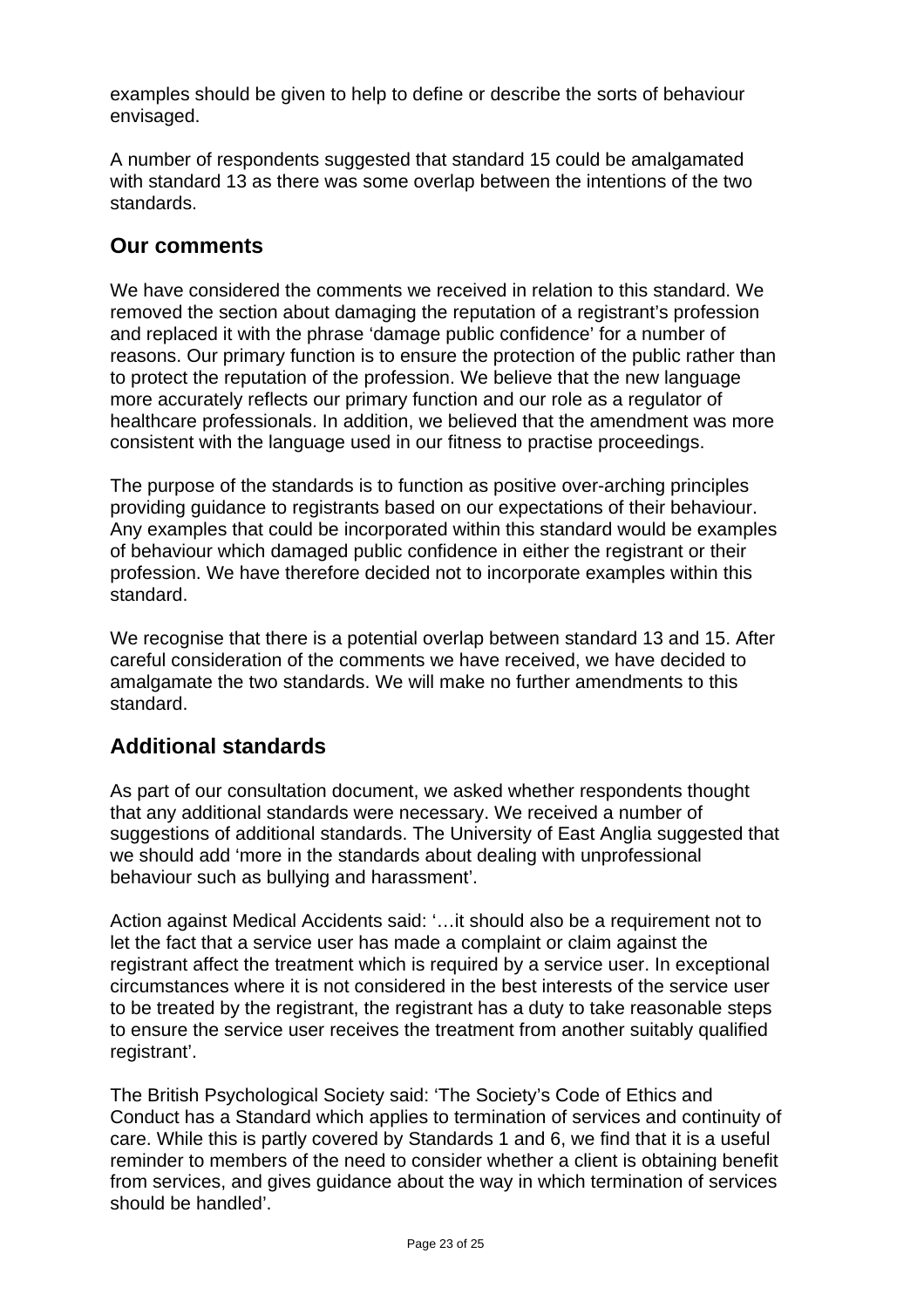The Standards Department GDC said: 'With regard to any additions to the standards in the consultation document, we note that there is no reference to the action that registrants should take if providing a particular service conflicts with their religious or moral beliefs'.

## **Our comments**

We have carefully considered the suggested additions to the standards. We believe that many of the suggested additions are covered by the current standards, in particular standard one and standard six. For example, standard one states that a registrant must 'promote and protect the best interests of their service users'. This incorporates the requirement not to let the fact that a service user has complained about the registrant affect the provision of services. It also covers the requirement that registrants must ensure continuity of care. We will not, therefore, make any additions to the standards.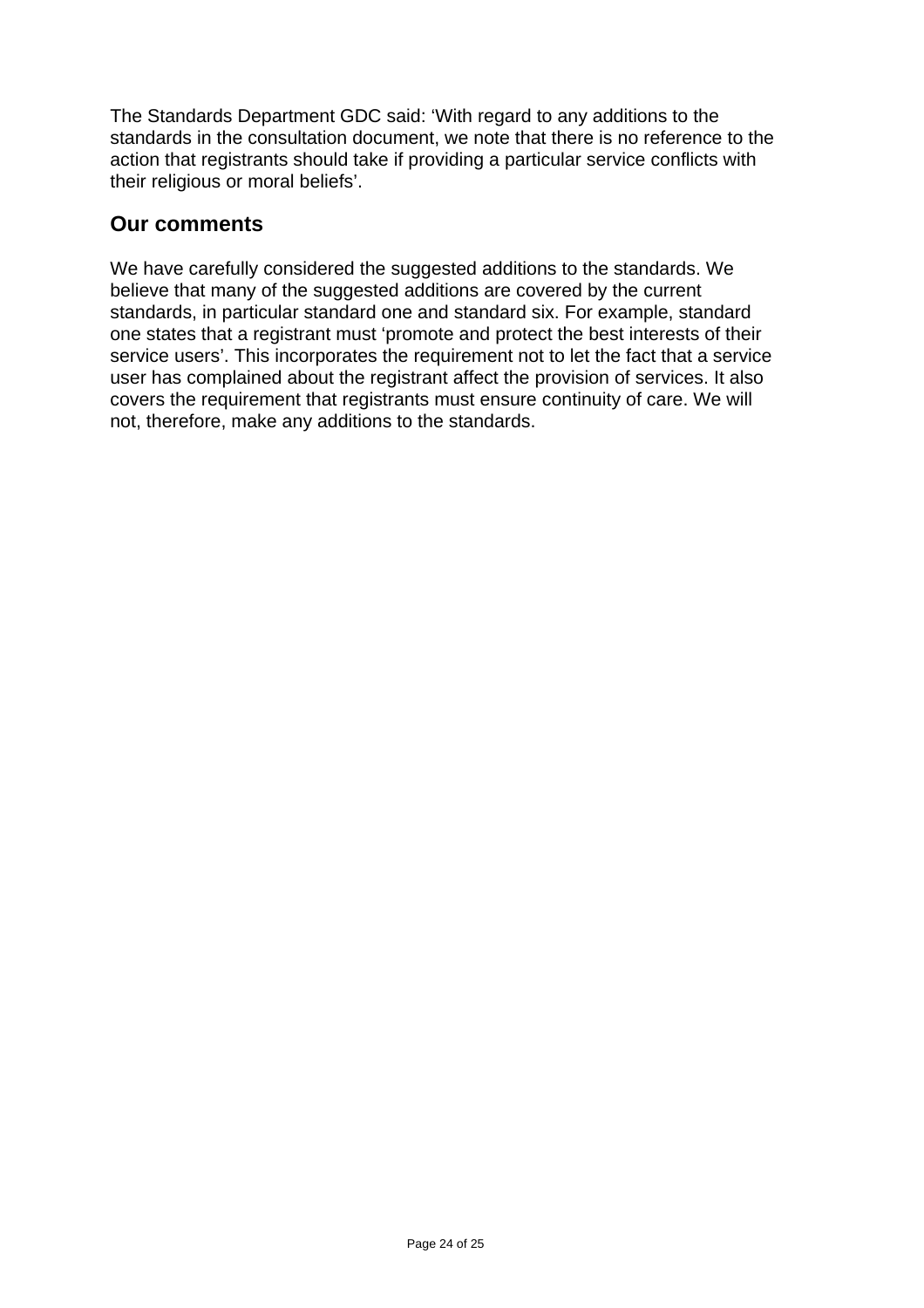# **List of respondents**

Below is a list of those who responded to the consultation. Where a response has been given on behalf of an organisation, we have given the name of the organisation in the text. Where the response comes from an individual, we have not.

We received ten responses from individuals and thirty eight responses from organisations.

Action against Medical Accidents Association of Clinical Embryologists Association of Clinical Scientists Bedfordshire Primary Care Trust (Speech and Language Therapy Service) Birmingham Eastern and North Primary Care Trust (HPC Registrants) Board of Community Mental Health Councils of Wales British and Irish Orthoptic Society British Association for Counselling and Psychotherapy British Dietetic Association British Psychological Society British Society of Hearing Aid Audiologists Buckingham Chilterns University College Centre for the Advancement of Interprofessional Education Chartered Society of Physiotherapy General Dental Council (Standards Department) Guild HE Gwent Community Health Council Gwent Healthcare Wales (Physiotherapy Directorate) Heart of England Foundation Trust (HPC Registrants) Hospital Physicists' Association Institute of Biomedical Scientists Institute of Chiropodists and Podiatrists Institute of Medical Illustrators NHS Education for Scotland NHS Tayside Pharmaceutical Society of Northern Ireland Picker Institute Registration Council for Clinical Physiologists Royal College of Speech and Language Therapists Royal College of General Practitioners Royal Pharmaceutical Society of Great Britain Society of Chiropodists and Podiatrists Society of Radiographers Society of Sports Therapists Speech and Language Therapists Occupational Advisory Group University of East Anglia (Nursing and Midwifery) University of Teeside (School of Health and Social Care)

Welsh Scientific Advisory Committee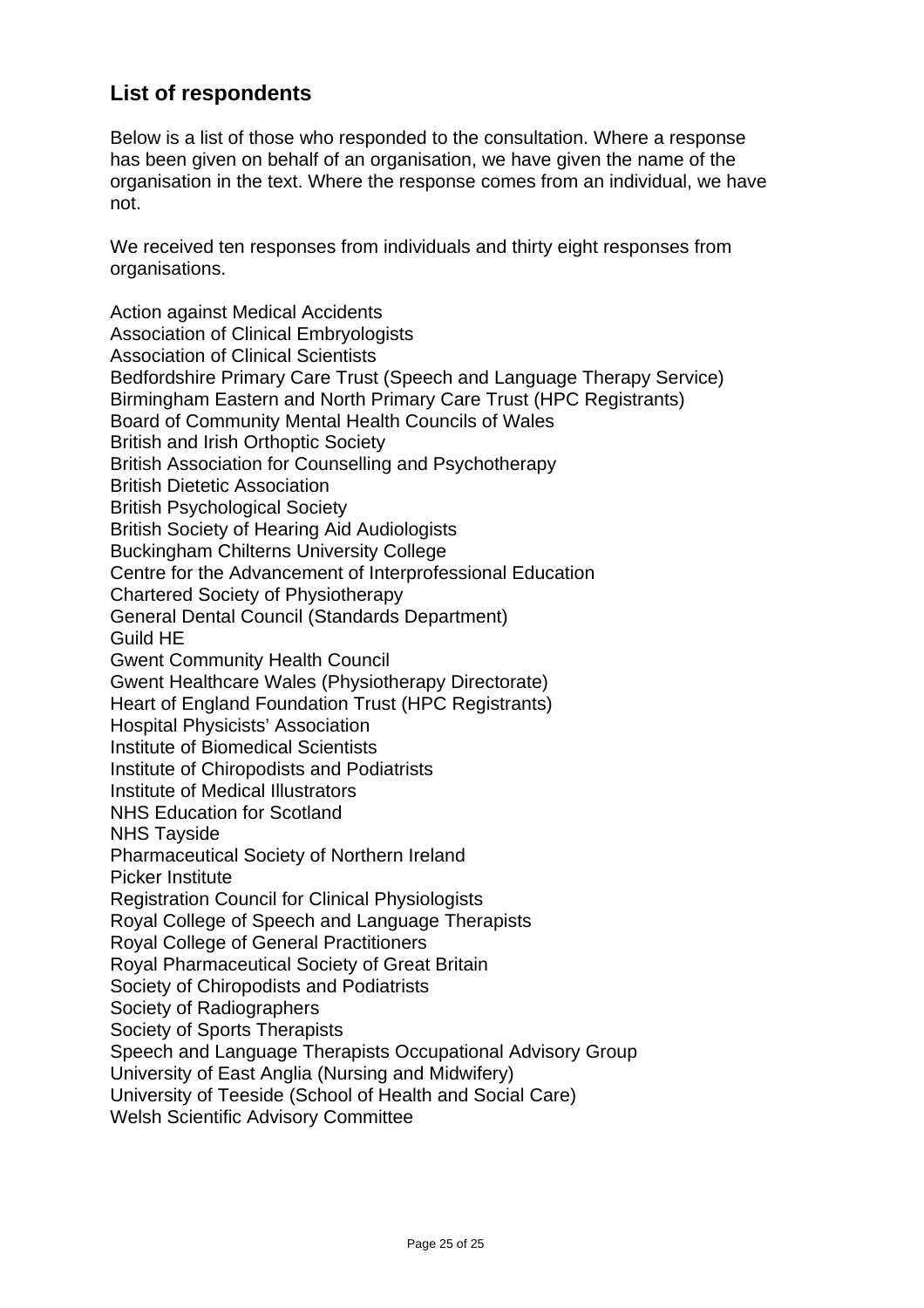# **Introduction**

**Your duties as a registrant**: the standards of conduct, performance and ethics you must keep to:

- 1. You must act in the best interests of service users.
- 2. You must respect the confidentiality of service users.
- 3. You must keep high standards of personal conduct.
- 4. You must provide any important information about conduct and competence.
- 5. You must keep your professional knowledge and skills up-to-date.
- 6. You must act within the limits of your knowledge, skills and experience and, if necessary, refer the matter to another practitioner.
- 7. You must maintain proper and effective communications with service users and other practitioners.
- 8. You must effectively supervise tasks that you have asked others to carry out.
- 9. You must get informed consent to give treatment (except in an emergency).
- 10. You must keep accurate records.
- 11. You must deal fairly and safely with the risks of infection.
- 12. You must limit your work or stop practising if your performance or judgement is affected by your health.
- 13. You must behave with integrity and honesty and make sure that your behaviour does not damage public confidence in you or your profession.
- 14. You must make sure that any you do advertising is accurate.

This document sets out the standards of conduct, performance and ethics. The standards explain our expectations of the health professionals we register, in terms of their professional behaviour. The standards also apply to people who are applying to become registered.

If you are registered, you must make sure that you are familiar with the standards and that you keep to them. If you are applying to be registered, you will be asked to sign a declaration to confirm that you have read and will keep to the standards once you are registered.

We also publish **standards of proficiency** which are standards for the safe and effective practice of the professions we regulate. They are set at the threshold level we think is necessary to protect members of the public.

#### **A note about our expectations of you**

The standards of conduct, performance and ethics play an important role in making decisions about the character of applicants to our Register, and also in fitness to practise cases.

1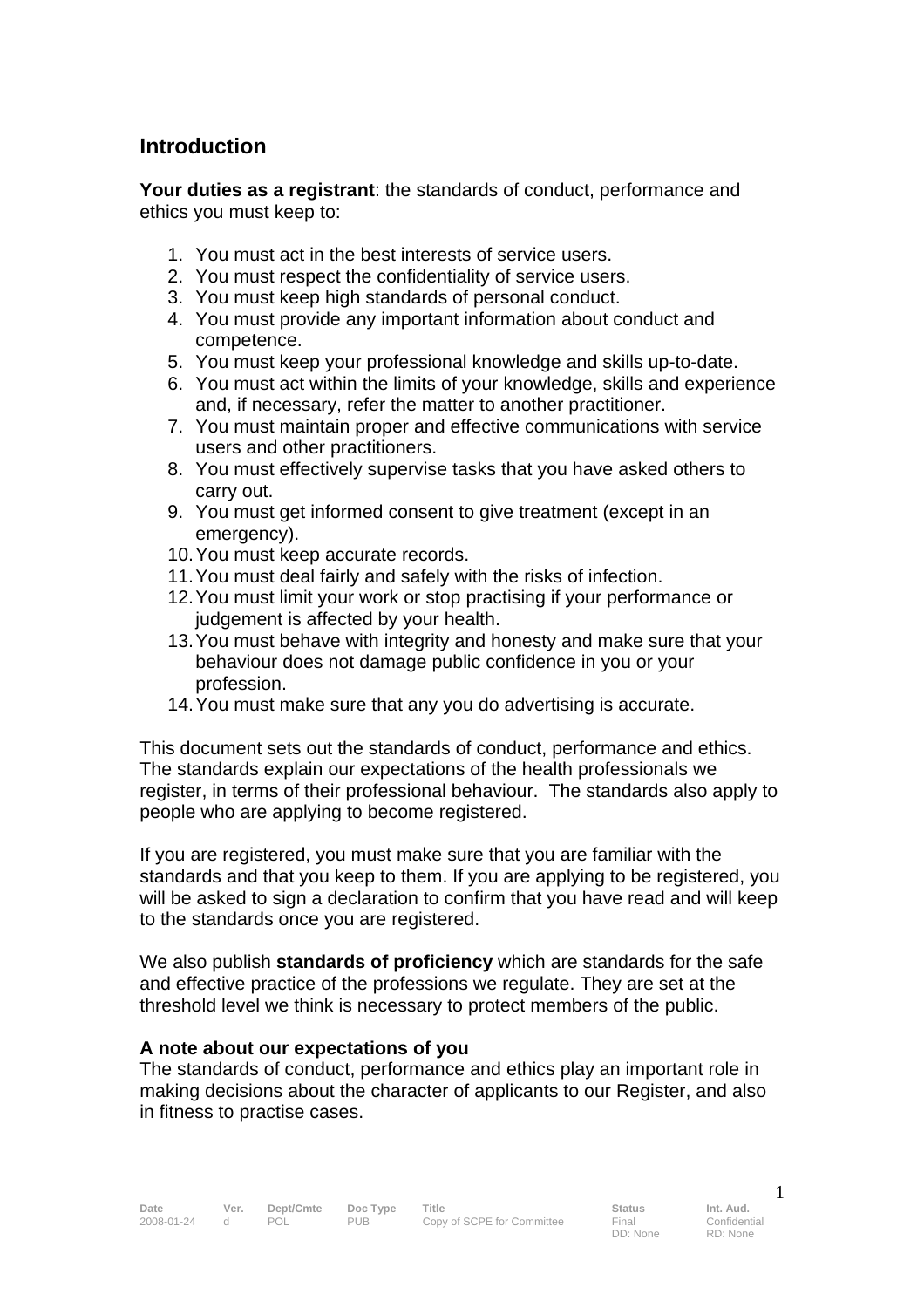It is important that you read and understand this document. If your practice is called into question, we will consider these standards (and our standards of proficiency) in deciding whether we need to take any action. Please see the back of this document for more information about how we use the standards when we consider complaints.

#### **The standards and your practice**

The standards are written in broad terms and designed to be applicable to all registrants as far as possible. However, we recognise that some of the standards may not be applicable to all the professions that we register or to the practice of some registrants. The standards that might not directly apply to all registrants include standard eleven which states that 'You must deal fairly and safely with the risks of infection'.

If we receive an allegation against a registrant, the fitness to practise panel considers the case on its individual merits. This includes considering the individual circumstances of the case, for example the profession in which a registrant works and their scope of practice.

#### **Meeting the standards**

It is important that our registrants meet our standards and are able to practise safely and effectively. We also want to make sure that registrants maintain high standards of personal conduct and do not do anything which might affect the confidence of others in them or in their profession. However, we do not dictate how you should meet our standards.

Each standard can normally be met in more than one way. The way in which you meet our standards might change over time because of improvements in technology or changes in your practice.

As an autonomous and accountable professional you need to make informed, reasonable decisions about your practice to ensure that you meet the standards that are relevant to your practice. This might include seeking advice and support from education providers, employers, professional bodies, colleagues and others to ensure that the wellbeing of service users is safeguarded at all times.

In particular, we recognise the valuable role played by professional bodies in representing and promoting the interests of their members. This often includes providing guidance and advice about good practice, which can help you meet the standards in this document.

#### **Informed and reasonable**

We often receive queries from registrants who are concerned that something they have been asked to do, a policy, or the way in which they work might mean that they cannot meet our standards. They are often worried that this might have an impact on their registration.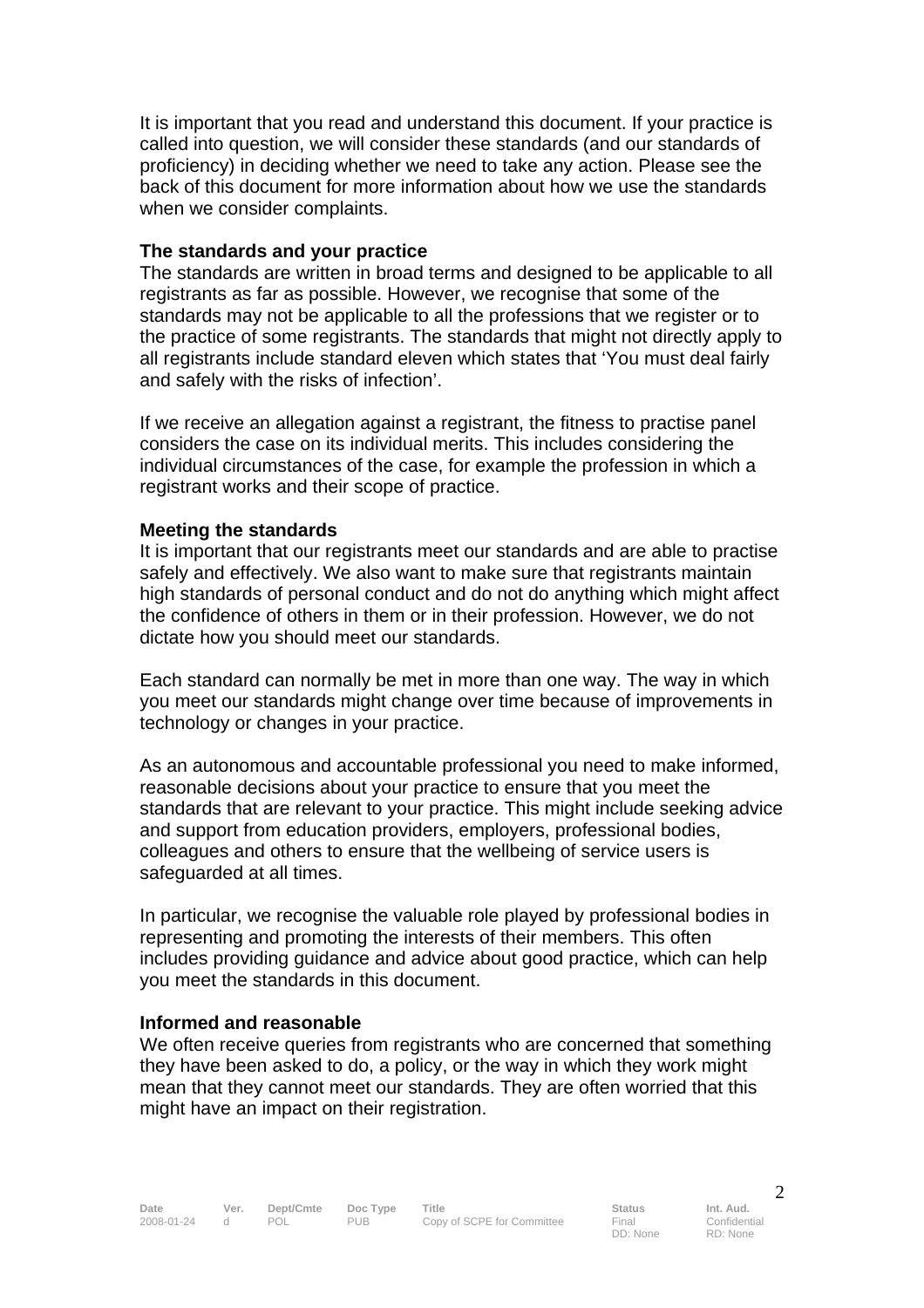If registrants make informed, reasonable, professional judgements about their practice, with the best interests of their service users as their prime concern, and can justify those decisions if asked to, then they are very unlikely not to meet our standards.

By 'informed' we mean that you have enough information to make a decision. This would include reading these standards and taking into account any other relevant guidelines, guidance or legislation. By 'reasonable' we mean that you need to make sensible, practical decisions about your practice, taking into account all relevant information and the best interests of those who use or who are affected by your services. You should also be able to justify your decisions if asked to.

#### **Language**

We recognise the use of language can be an emotive issue. Our registrants work in a range of different settings, which include clinical practice, education, research and roles in industry. We have tried to use terms which are as inclusive and as broad as possible.

Throughout the standards we have used the term 'service user' to refer to anyone who uses or is affected by the services of registrants. Who your service users are will depend on how and where you work. For example, if you work in clinical practice, your service users might be your patients or your staff if you manage a team. In some circumstances, your service users might be organisations rather than individuals. The term also includes other people who might be affected by your practice, such as carers and relatives.

We have used the word 'treatment' in its broadest sense to include a number of actions undertaken by registrants. These actions could include diagnostic or monitoring procedures, therapy or advice.

#### **These standards may change in the future**

We have produced this new version of our standards after speaking to our stakeholders about how the standards were working, how they were perceived and how relevant they were to registrants' practice.

We will continue to listen to our stakeholders and will keep our standards under continual review. We may make changes to the standards in the future to take account of changes in practice or public and professional expectations.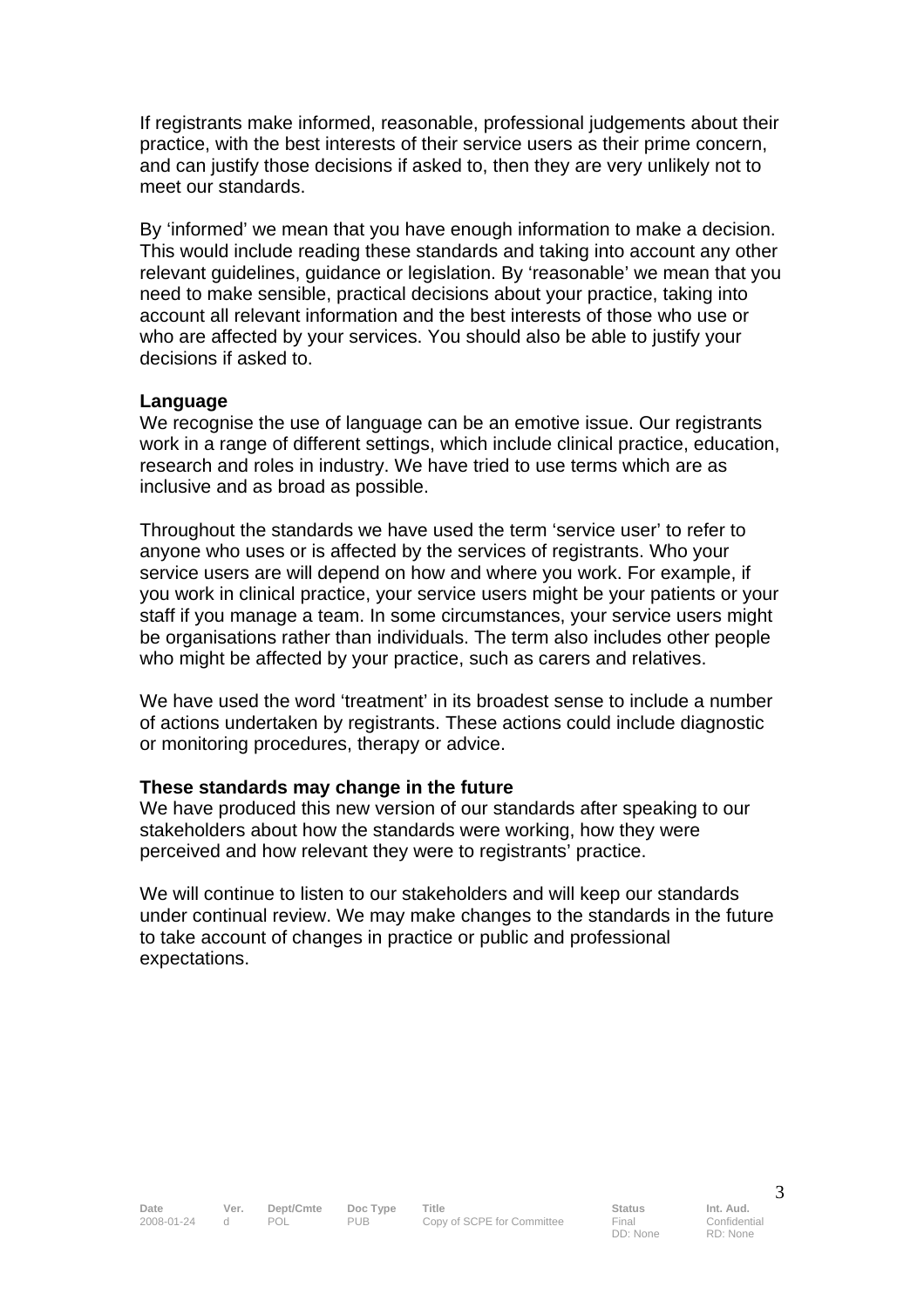#### **Contact us**

If you are not sure how to interpret the standards, you should write to our Director of Policy and Standards at the following address.

Policy and Standards Department Health Professions Council Park House 184 Kennington Park Road London SE11 4BU Email: **policy@hpc-uk.org**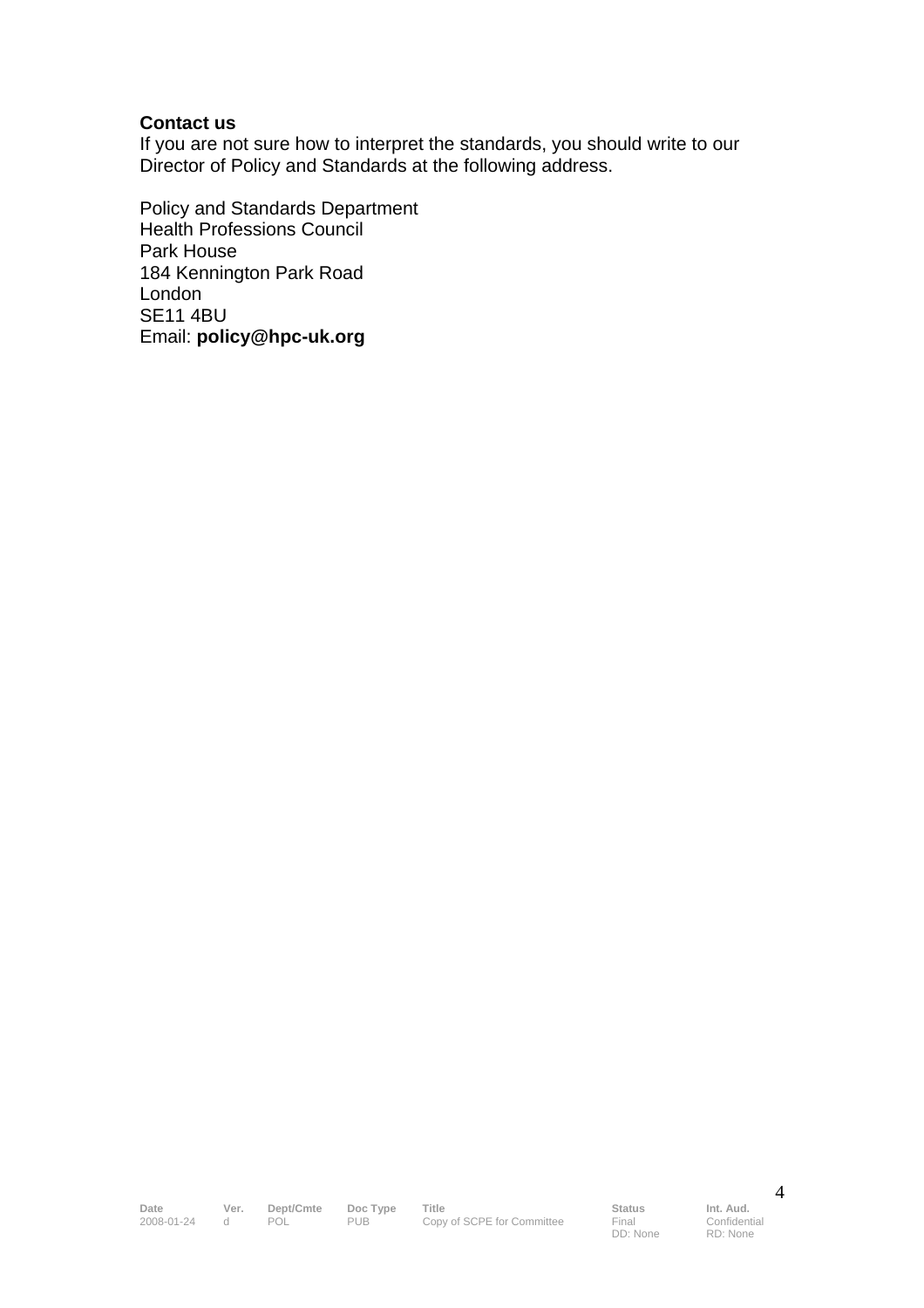#### **1. You must act in the best interests of service users**

You are personally responsible for making sure that you promote and protect the best interests of your service users. You must respect and take account of these factors when providing care or a service, and must not exploit or abuse the relationship with a service user. You must not allow your views about service users' gender, age, colour, race, disability, sexual orientation, social or economic status, lifestyle, culture, religion or beliefs to affect the way you treat them or the professional advice you give. You must treat service users with respect and dignity. If you are providing care, you must work in partnership with your service users and involve them in their care as appropriate.

You must not do anything, or allow anything to be done, that you have good reason to believe will put the health or safety of a service user in danger. This includes both your own actions and those of others. You should take appropriate action to protect the rights of children and vulnerable adults if you believe they are at risk, including following national and local policies.

You are responsible for your professional conduct, any care or advice you provide, and any failure to act. You are responsible for the appropriateness of a decision to delegate a task. You must be able to justify your decisions if asked to.

You must protect service users if you believe that any situation puts them in danger. This includes the conduct, performance or health of a colleague. The safety of service users must come before any personal or professional loyalties at all times. As soon as you become aware of a situation that puts a service user in danger, you should discuss the matter with a senior colleague or another appropriate individual.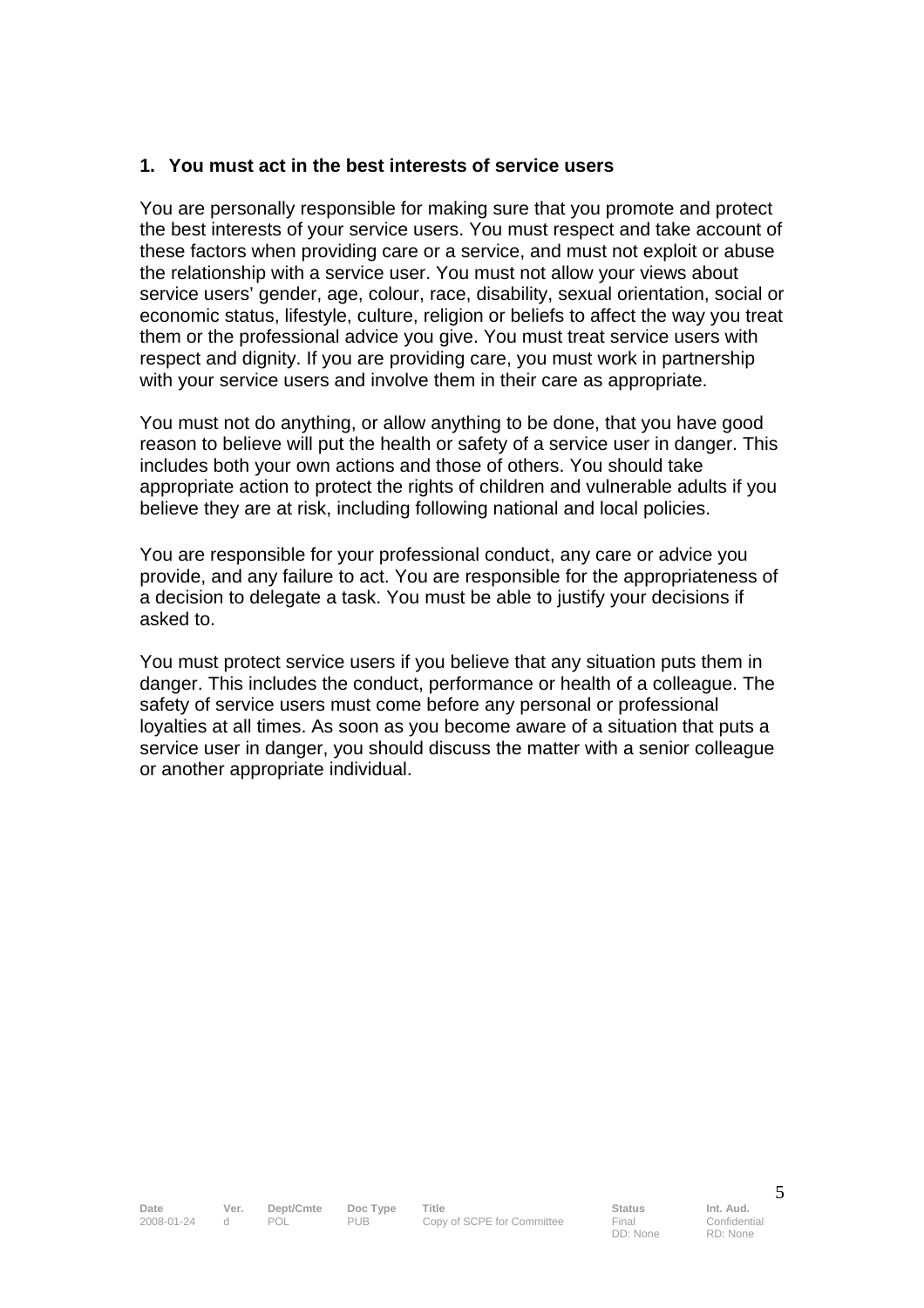#### **2. You must respect the confidentiality of service users**

You must treat information about service users as confidential and use it only for the purposes for which it is given. You must not knowingly release any personal or confidential information to anyone who is not entitled to it, and you should check that people who ask for information are entitled to it. You must only use information about a service user:

- to continue to care for that person; or
- for purposes where that person has given you specific permission to use the information.

You must also keep to the conditions of any relevant data-protection legislation and follow best practice for handling confidential information relating to individuals at all times. Good practice is likely to change over time, and you must stay up to date.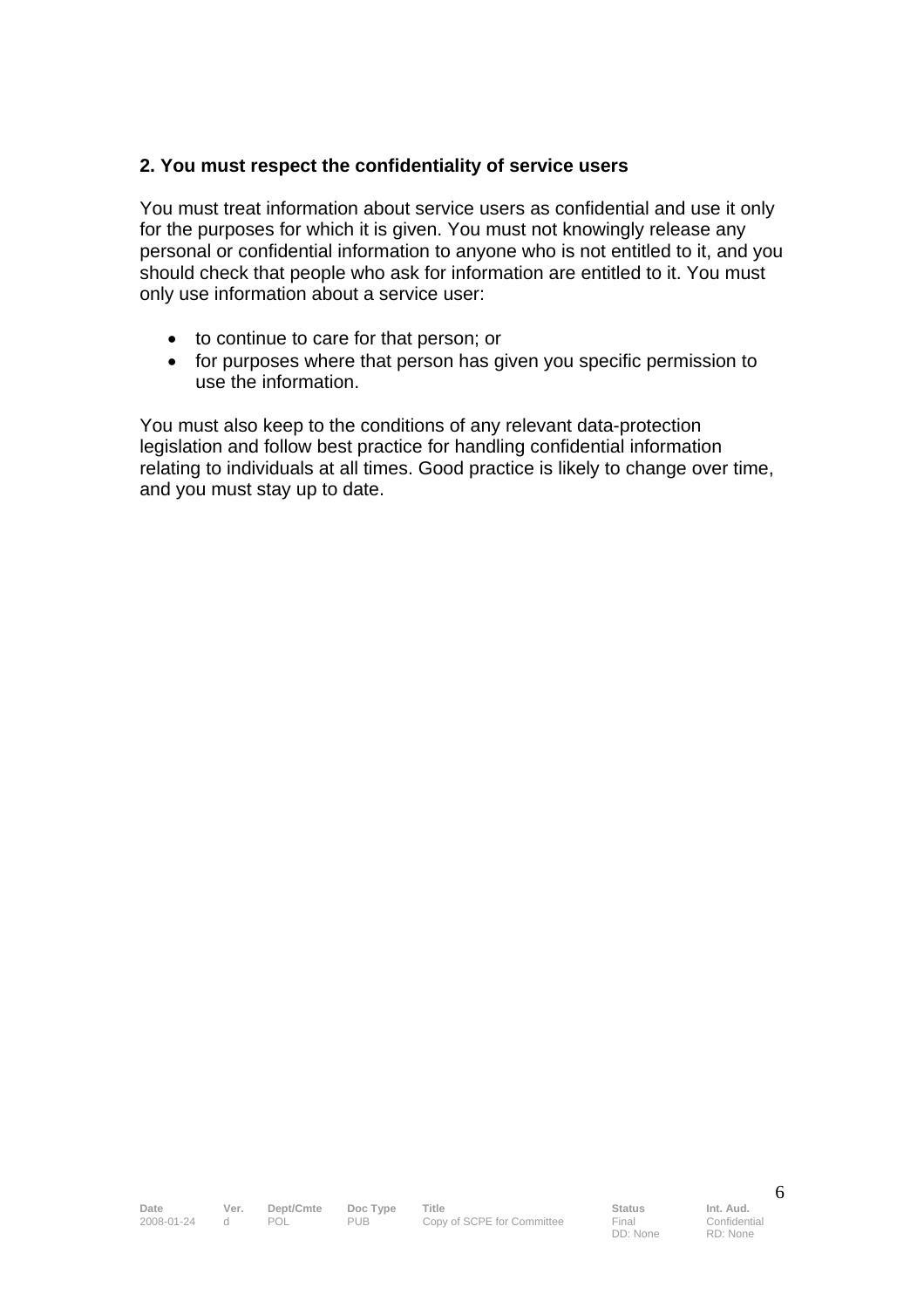## **3. You must keep high standards of personal conduct**

You must keep high standards of personal conduct, as well as professional conduct. You should be aware that poor conduct outside of your professional life may still affect someone's confidence in you and your profession.

**Date Ver. Dept/Cmte Doc Type Title Status Status Int. Aud.**<br>2008-01-24 d POL PUB Copy of SCPE for Committee Final Confident 2008-01-24 copy of SCPE for Committee

DD: None

Confidential RD: None

7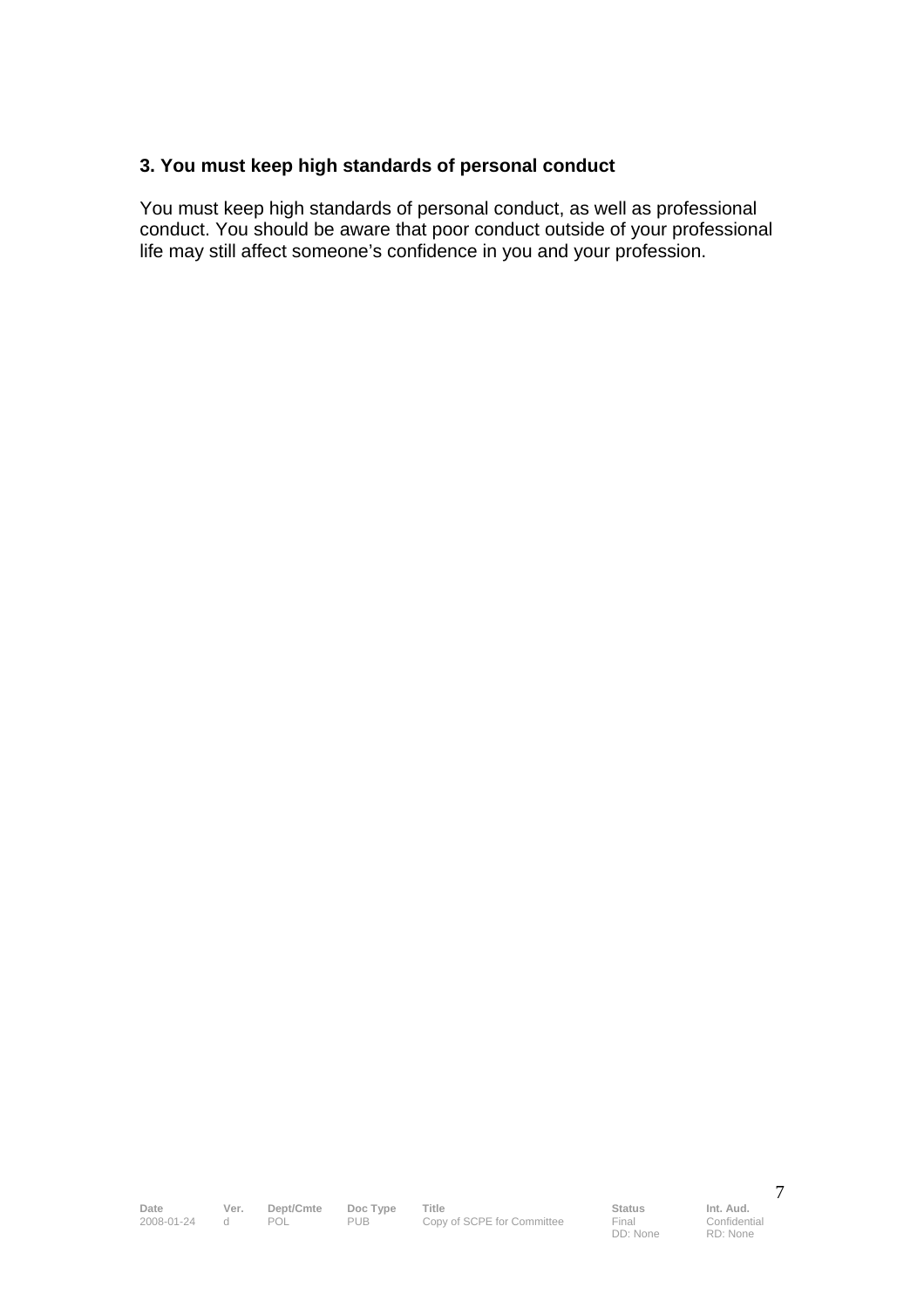#### **4. You must provide any important information about your conduct and competence**

You must tell us (and any other relevant regulators) if you have important information about your conduct or competence, or about other registrants and health professionals you work with. In particular, you must let us know straight away if you are:

- convicted of a criminal offence, receive a conditional discharge for an offence, or if you accept a police caution;
- disciplined by any organisation responsible for regulating or licensing a health or social care profession; or
- suspended or placed under a practice restriction by an employer or similar organisation because of concerns about your conduct or competence.

You should cooperate with any investigation or formal inquiry into your professional conduct, the conduct of any other healthcare provider or the treatment of a service user, where appropriate. If anyone asks, and they are entitled to it, you should give any relevant information in connection with your conduct or competence.

We can take action against you if you are convicted of a criminal offence or have accepted a police caution. We will always consider each case individually to decide whether we need to take any action to protect the public.

However, as guidance we will consider rejecting an application for registration, or striking you off the Register if you are already registered, if you are convicted of a criminal offence or accept a police caution that involves one of the following types of behaviour.

- Violence
- Abuse
- Sexual misconduct
- Supplying drugs illegally
- Child pornography
- Offences involving dishonesty
- Criminal offences for which you received a prison sentence

This is not a complete list. We will always look at any convictions or cautions we learn of, and we have arrangements in place to be told about convictions and cautions involving registrants.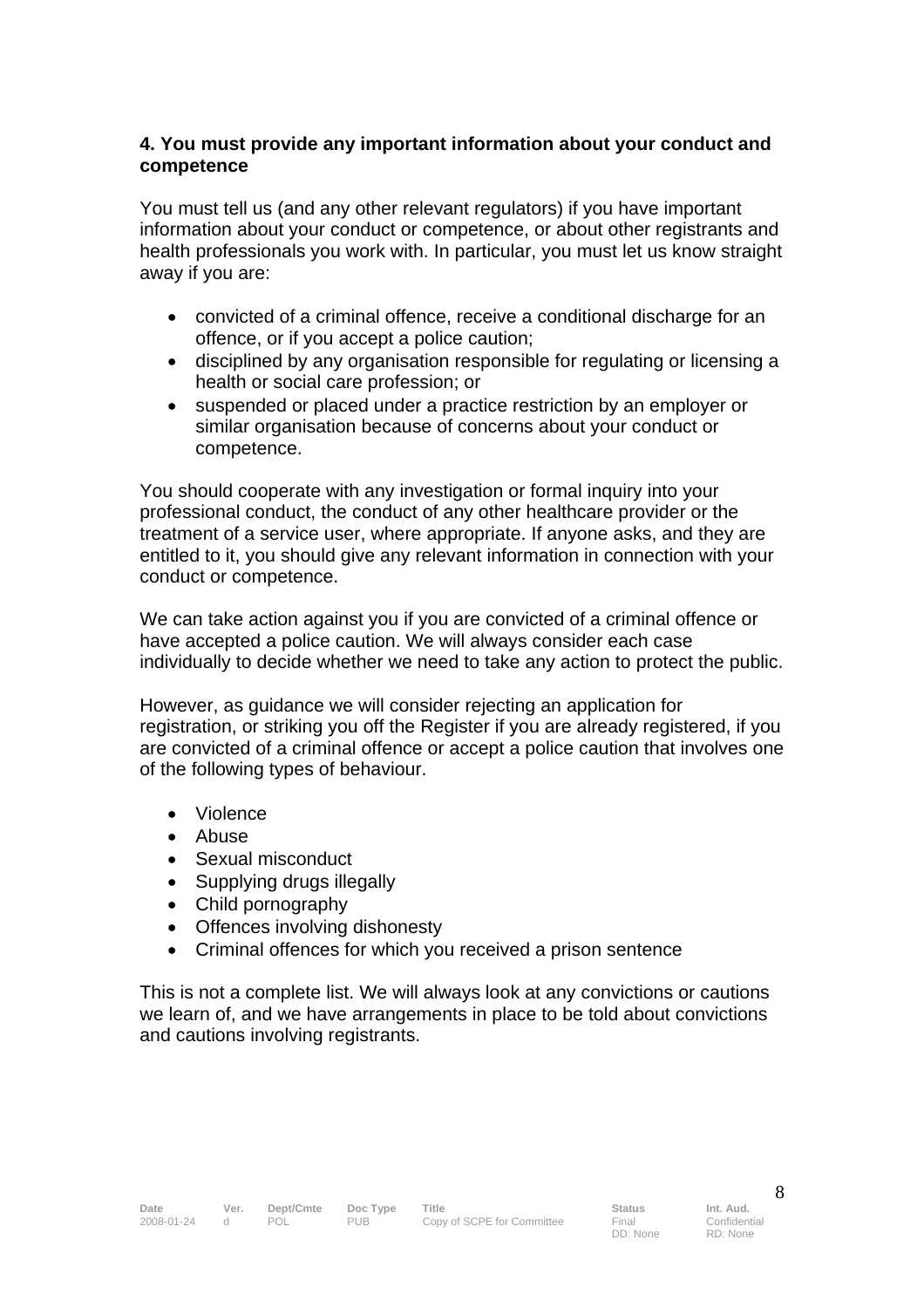#### **5. You must keep your professional knowledge and skills up to date**

You must make sure that your knowledge, skills and performance are of a good quality, up to date, and relevant to your field of practice.

You must be capable of meeting the standards of proficiency that apply to your scope of practice. We recognise that your scope of practice may change over time.

We acknowledge that our registrants work in a range of different settings, including education, research and clinical practice. You need to make sure that whatever your area of practice you are capable of practising safely and effectively.

Our standards for continuing professional development link your learning and development to continued registration. You also need to meet these standards.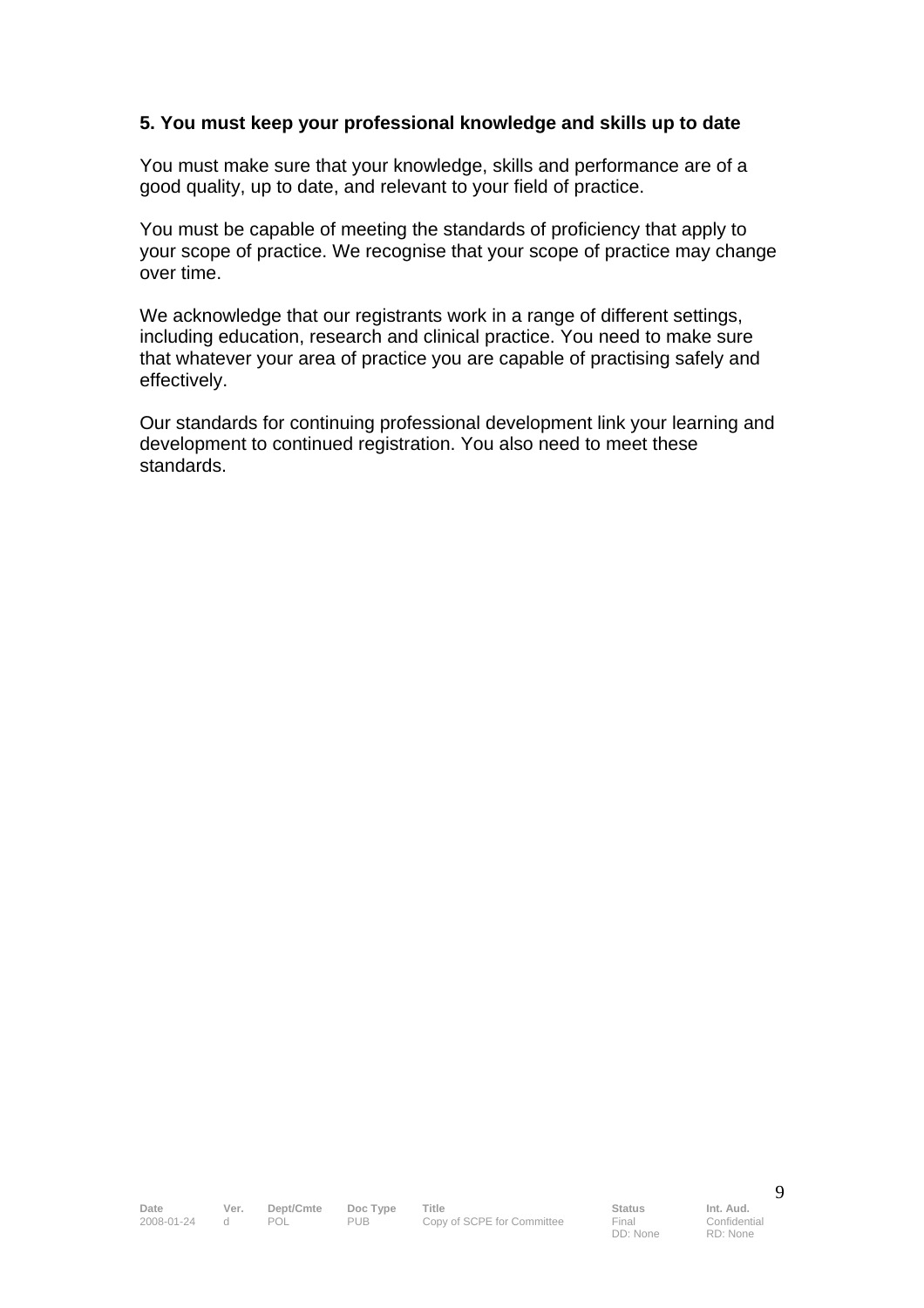#### **6. You must act within the limits of your knowledge, skills and experience and, if necessary, refer the matter to another practitioner**

You must keep within your scope of practice. This means that you should only practise in those fields in which you have appropriate education, training and experience. We recognise that your scope of practice may change over time.

When accepting a service user you have a duty of care. This includes the obligation to refer them for further treatment if it becomes clear that the task is beyond your own scope of practice. If you refer a service user to another practitioner you have a duty of care in making sure that the referral is appropriate and that the service user understands why the referral is being made.

In most circumstances, a person is entitled to a referral for a second opinion and you are obliged to accept the request and do so promptly.

If you accept a referral from another practitioner, you must make sure that you fully understand the request. You should only provide the treatment if you believe that this is appropriate. If this is not the case, you must discuss the referral with the practitioner who made the referral, and also the service user, before you begin any treatment or provide any advice.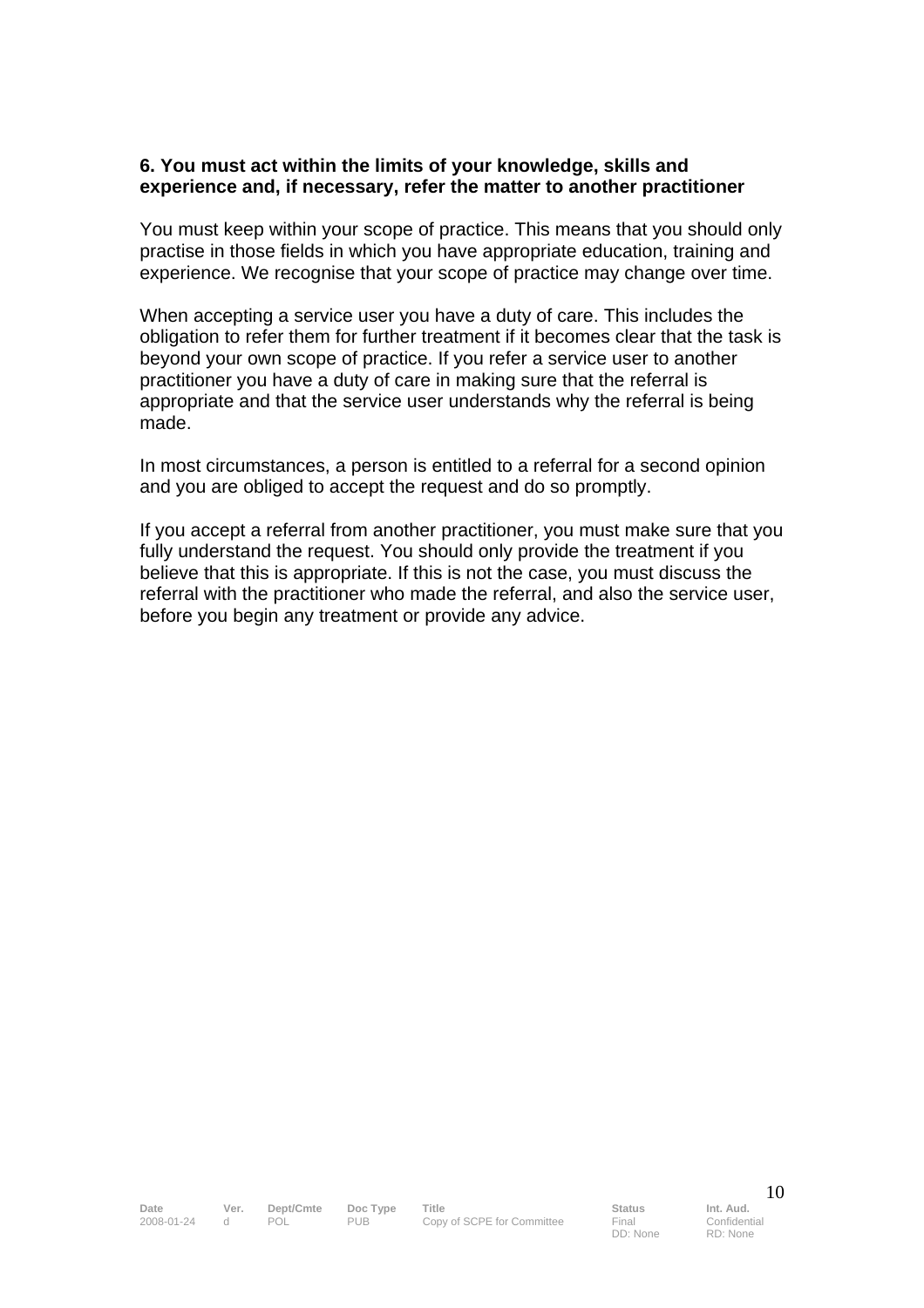#### **7. You must maintain proper and effective communications with service users and other practitioners**

You must take all reasonable steps to make sure that you can communicate properly and effectively with service users. You must communicate appropriately, co-operate, and share your knowledge and expertise with other practitioners, for the benefit of service users.

**Date Ver. Dept/Cmte Doc Type Title Status Status Int. Aud.**<br>2008-01-24 d POL PUB Copy of SCPE for Committee Final Confident 2008-01-24 Copy of SCPE for Committee

DD: None

Confidential RD: None

11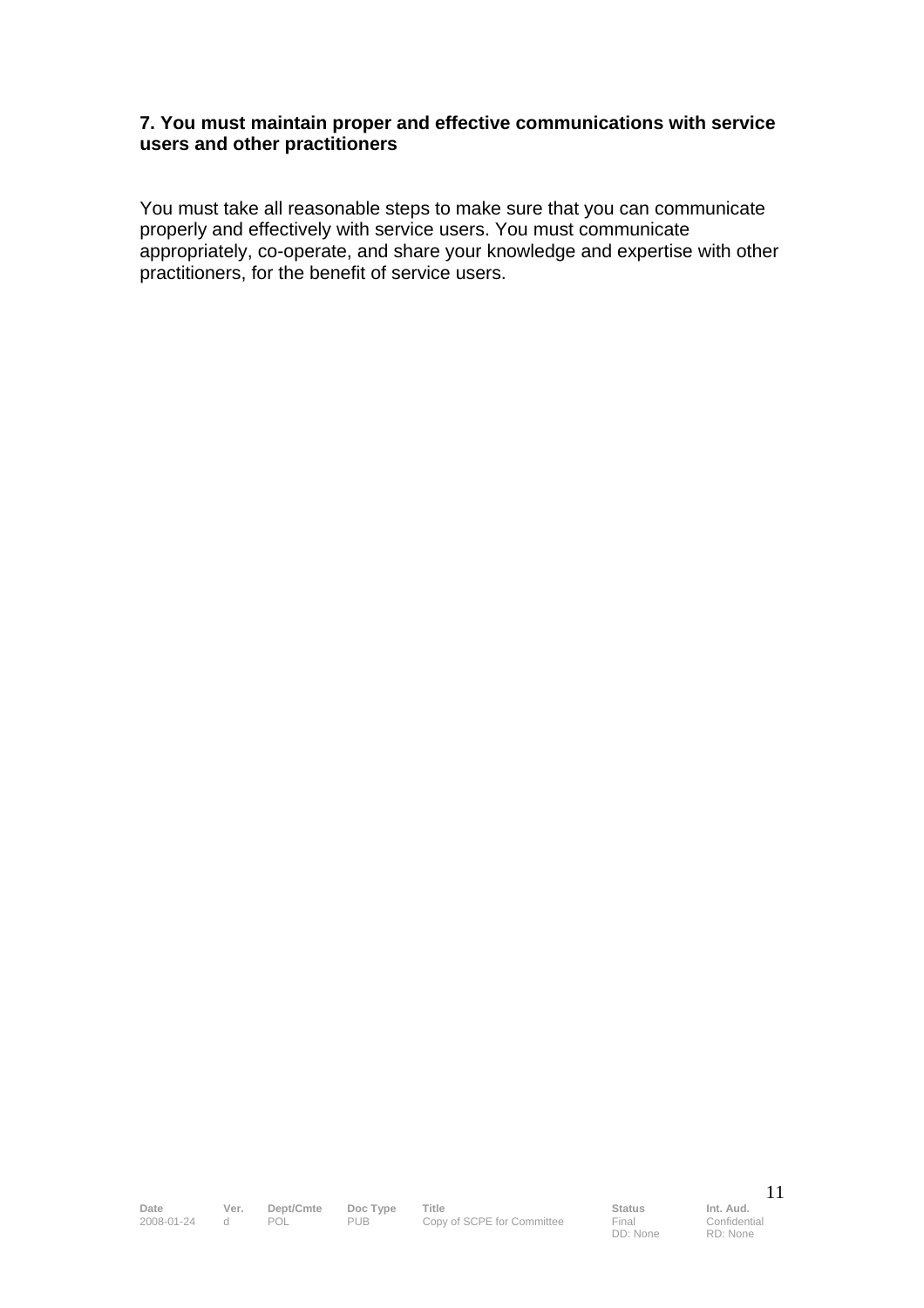#### **8. You must effectively supervise tasks you have asked others to carry out**

People who consult you or receive treatments or services from you are entitled to assume that a person with appropriate knowledge and skills will carry out their treatment or provide services. Whenever you give tasks to another person to carry out on your behalf you must be sure that they have the knowledge, skills and experience to carry out the tasks safely and effectively. You must not ask them to do work which is outside their scope of practice.

You must always continue to give adequate and appropriate supervision to whoever you ask to carry out a task. You will remain responsible for the appropriateness of the decision to delegate. If someone tells you that they are unwilling to carry out a task because they do not think they are capable of doing so safely and effectively, you must not force them to carry out the task anyway. If their refusal raises a disciplinary or training issue, you must deal with that separately, but you should not endanger the safety of the service user.

DD: None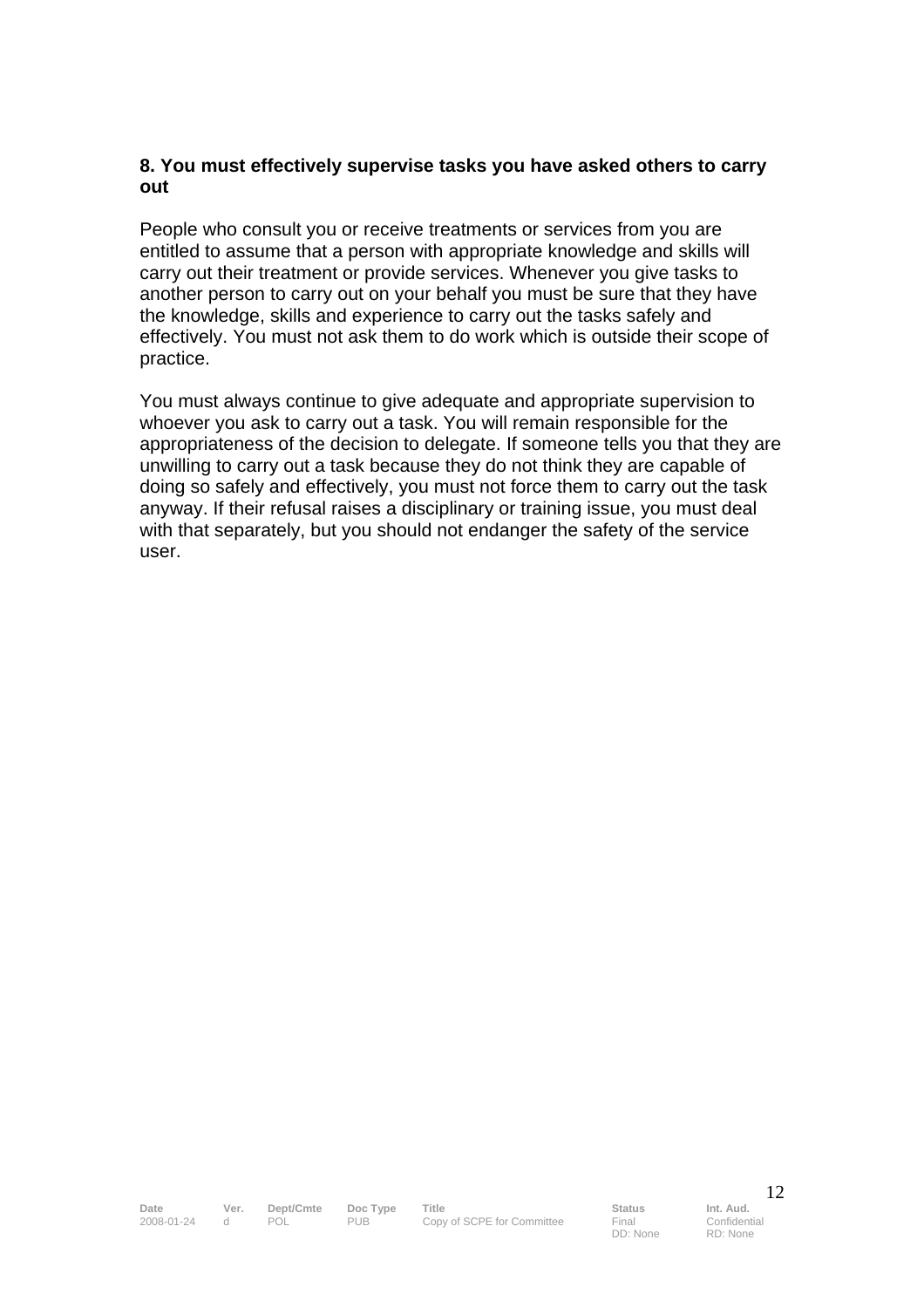#### **9. You must get informed consent to give treatment (except in an emergency)**

You must explain to the service user the treatment you are planning on carrying out, the risks involved and any other possible treatments. You must make sure that you get their informed consent to any treatment you do carry out. You must make a record of the person's treatment decisions and pass this on to all members of the health or social care team involved in their care. In emergencies, you may not be able to explain treatment, get consent or pass on information to other members of the health or social care team. However, you should still try to do all of these things as far as you can.

You must respect the right of a consenting individual to refuse treatment. You must ensure that they are fully aware of the risks of refusing treatment, particularly if you think that there is a significant or immediate risk to their life.

You must keep to your employers' procedures on consent and be aware of any guidance issued by the appropriate authority in the country in which you practise.

DD: None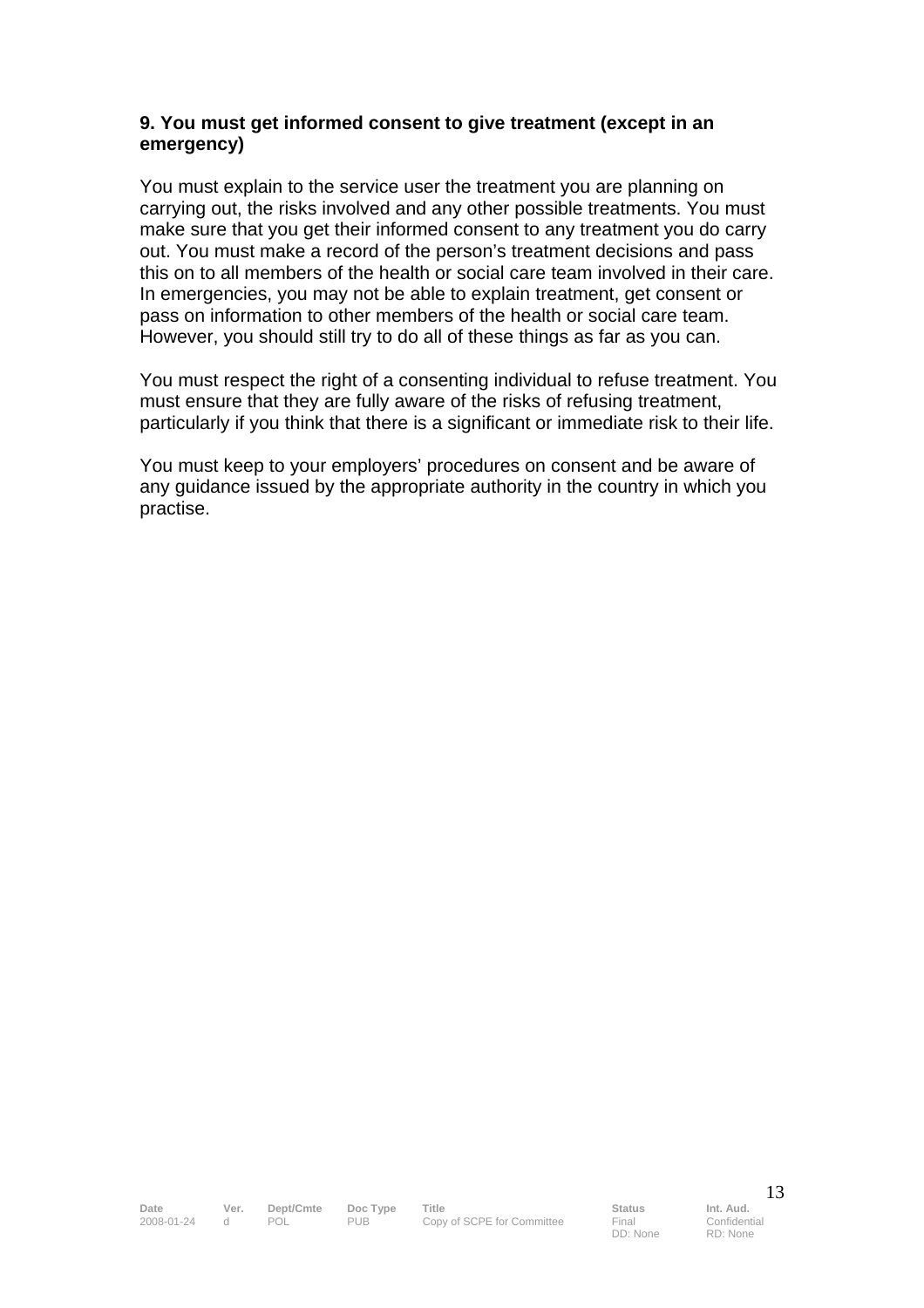#### **10. You must keep accurate records**

Making and keeping records is an essential part of care and you must keep records for everyone you treat or who asks for your advice or services. You must complete all records promptly. If you are using paper-based records, they must be legible, and you should write, sign and date all entries.

You have a duty to make sure, as far as possible, that records completed by students under your supervision are legible, accurate and appropriate.

Whenever you review records, you should update them and include a record of any arrangements you have made for the continuing care of the service user.

You must protect information in records against loss, damage, inappropriate access or tampering. If you update a record, you must not erase information that was previously there, or make that information difficult to read. Instead, you must mark it in some way (for example, by drawing a line through the old information).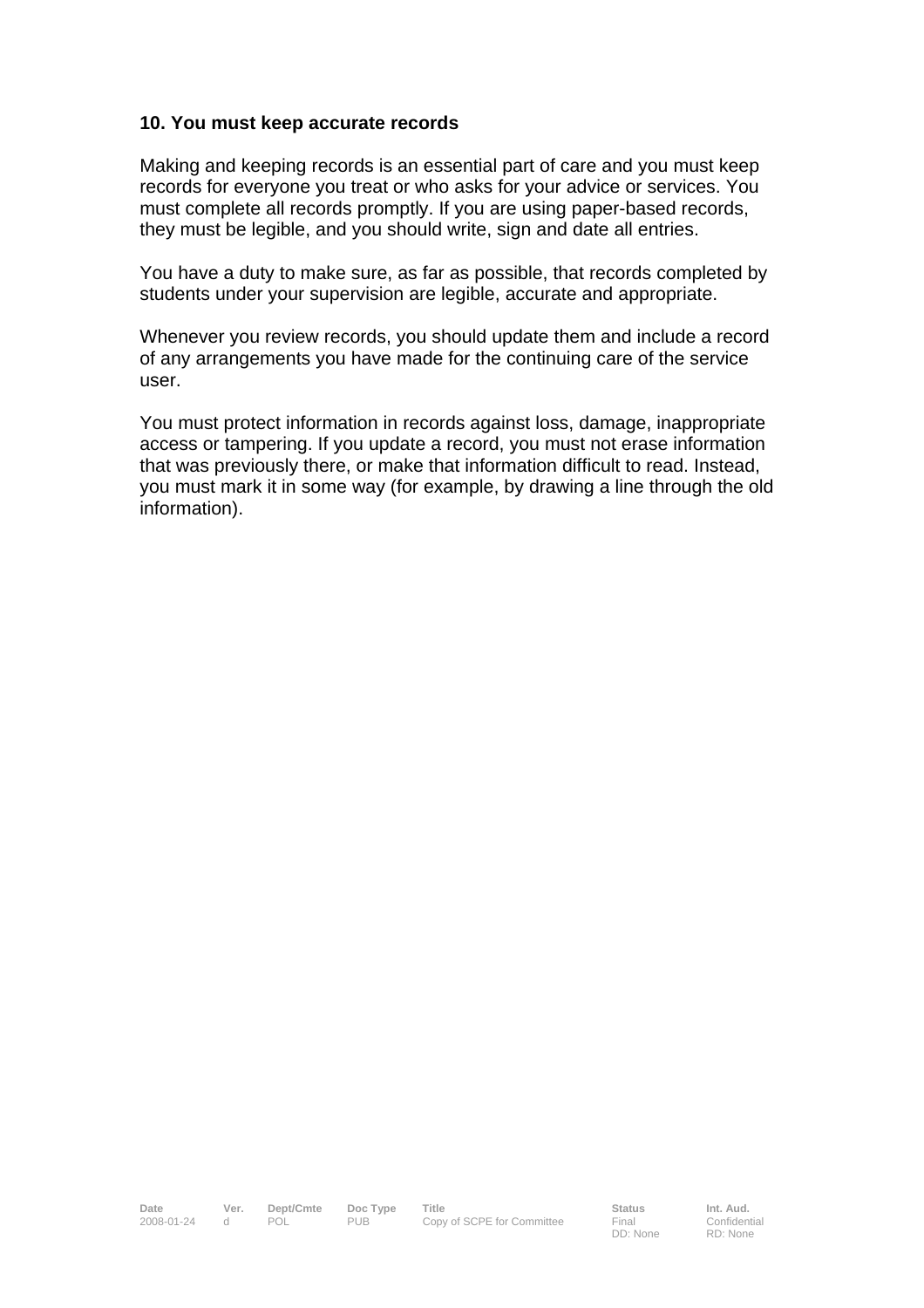#### **11. You must deal fairly and safely with the risks of infection**

You must not refuse to treat someone just because they have an infection. Also, you must keep to the rules of confidentiality when dealing with people who have infections. For some infections, such as sexually transmitted infections, these rules may be more restrictive than the rules of confidentiality for people in other circumstances. We discussed confidentiality in more detail earlier in this document.

You must take appropriate precautions to protect your service users and yourself from infection. In particular, you should protect your service users from infecting one another. You must take precautions against the risk that you will infect someone else. This is especially important if you suspect or know that you have an infection that could harm others. If you believe or know that you may have such an infection, you must get medical advice and act on it. This may include the need for you to stop practising altogether, or to change your practice in some way in the best interests of protecting your service users.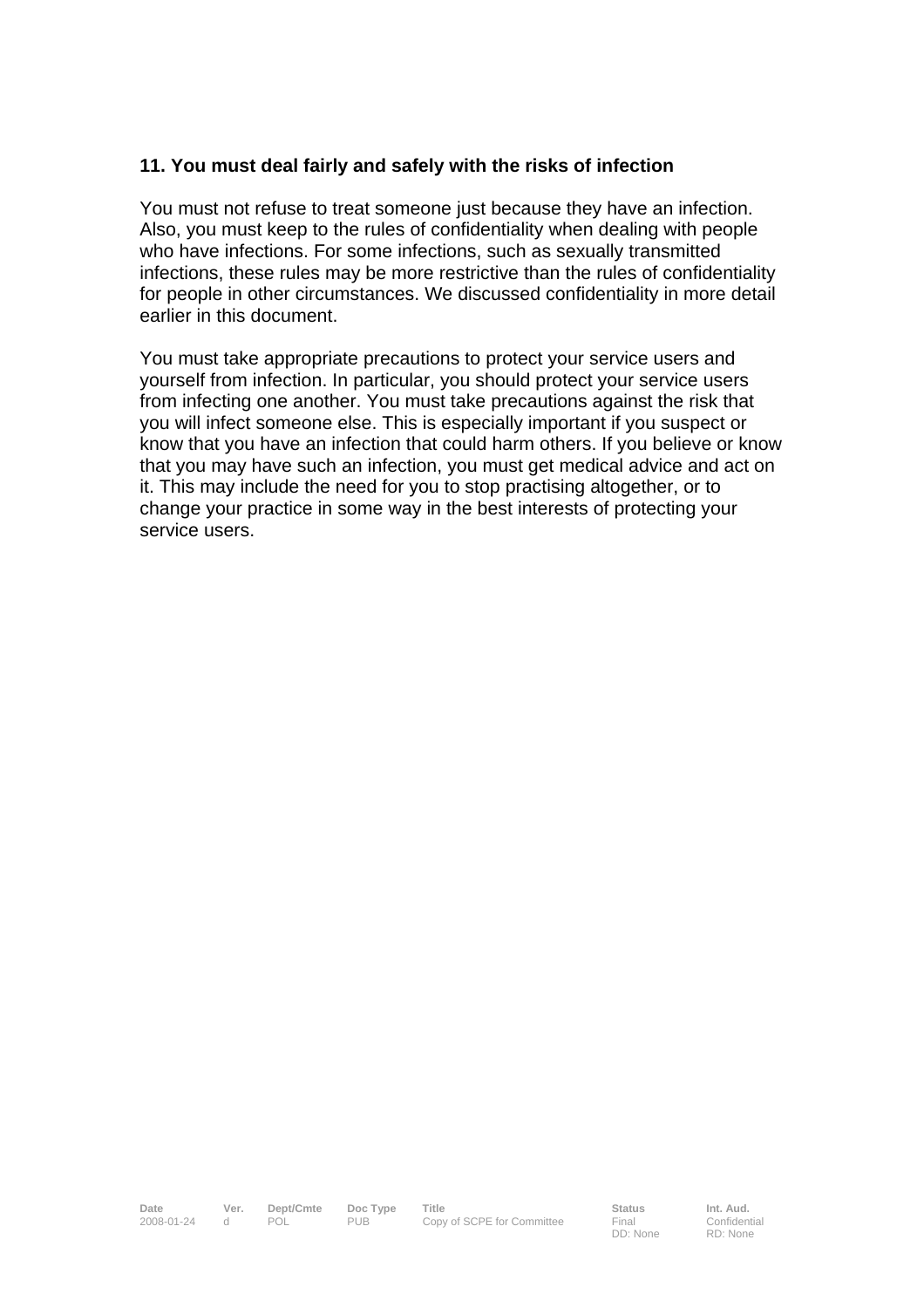#### **12. You must limit your work or stop practising if your performance or judgement is affected by your health**

You have a duty to take action if your physical or mental health could be harming your fitness to practise. You should seek advice from a consultant in occupational health or another suitably qualified medical practitioner and act on it. This advice should consider whether, and in what ways, you should change your practice, including stopping practising if this is necessary.

**Date Ver. Dept/Cmte Doc Type Title Status Status Int. Aud.**<br>2008-01-24 d POL PUB Copy of SCPE for Committee Final Confident 2008-01-2008<br>Copy of SCPE for Committee

DD: None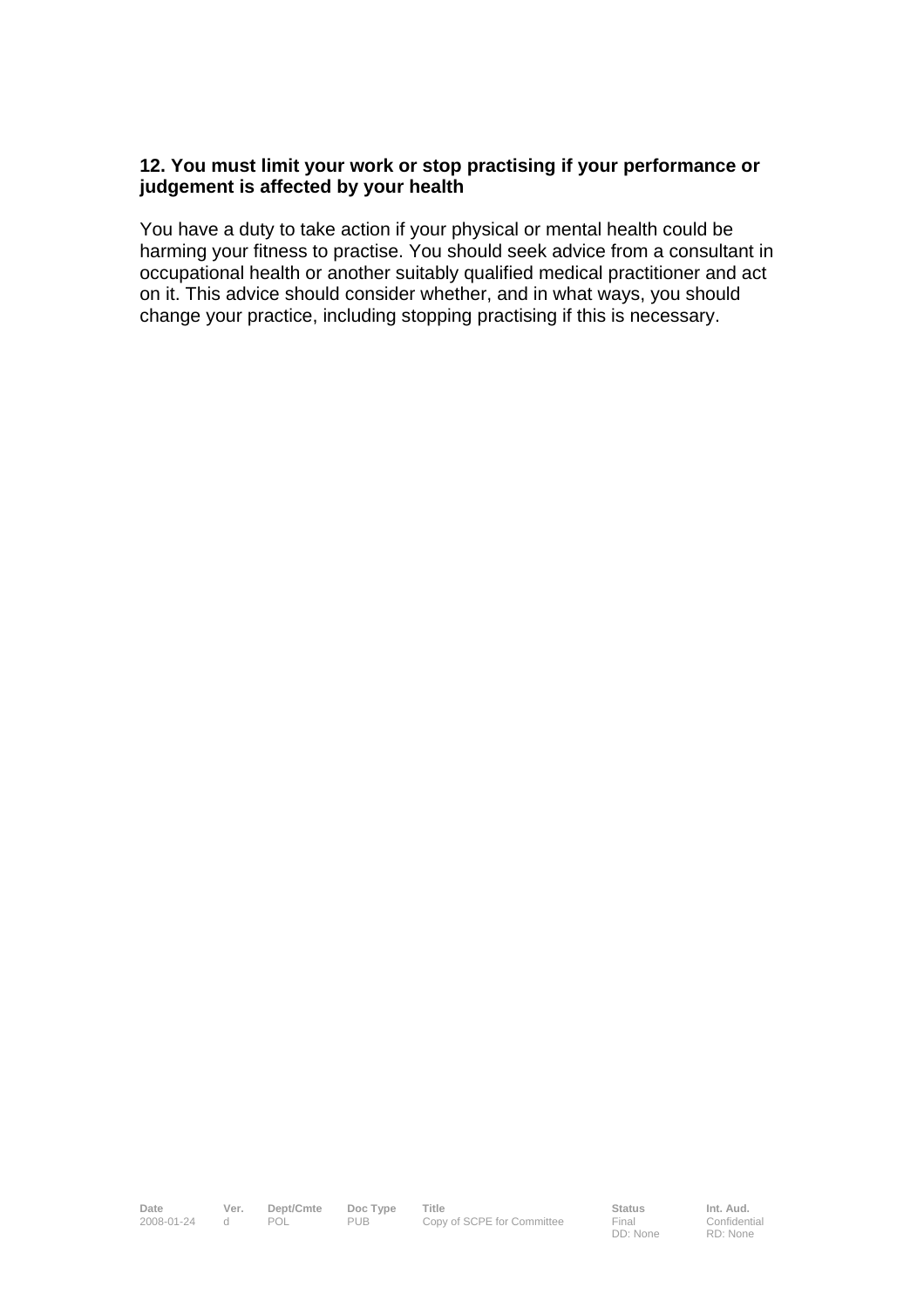#### **13. You must behave with integrity and honesty and make sure that your behaviour does not damage public confidence in you or your profession**

You must justify the trust that others place in you by acting with integrity and honesty at all times. You must not get involved in any behaviour or activity which is likely to damage public confidence in you or your profession.

**Date Ver. Dept/Cmte Doc Type Title Status Status Int. Aud.**<br>2008-01-24 d POL PUB Copy of SCPE for Committee Final Confident 2008-01-24 Copy of SCPE for Committee

DD: None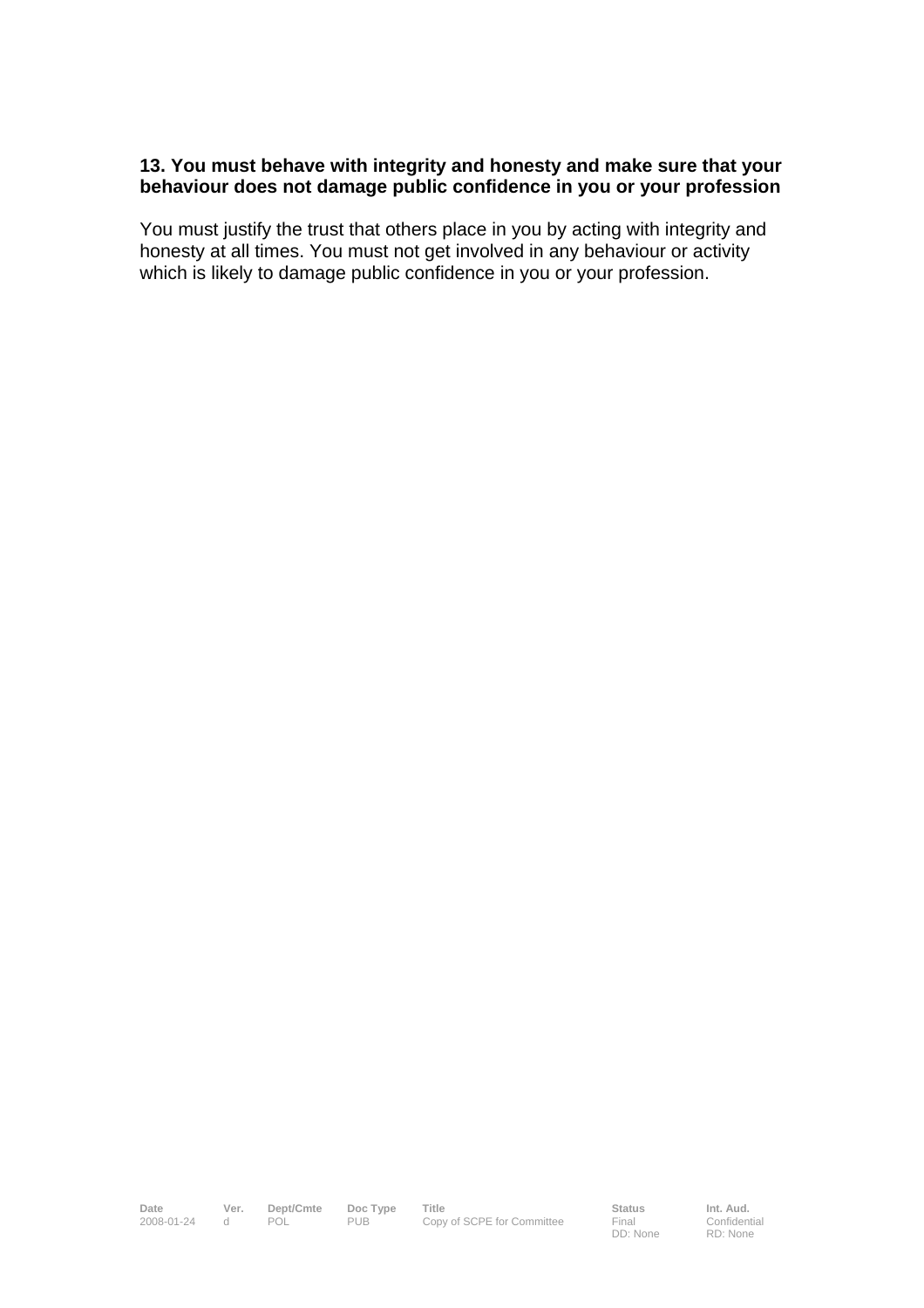#### **14. You must make sure that any advertising you do is accurate**

Any advertising you do in relation to your professional activities must be accurate. Advertisements must not be misleading, false, unfair or exaggerated. In particular, you should not claim your personal skills, equipment or facilities are better than anyone else's unless you can prove this is true.

If you are involved in advertising or promoting any product or service, you must make sure that you use your knowledge, skills and experience in an accurate and responsible way. You must not make or support unjustifiable statements relating to particular products. Any potential financial rewards to you should play no part at all in your advice or recommendations of products and services that you give to service users.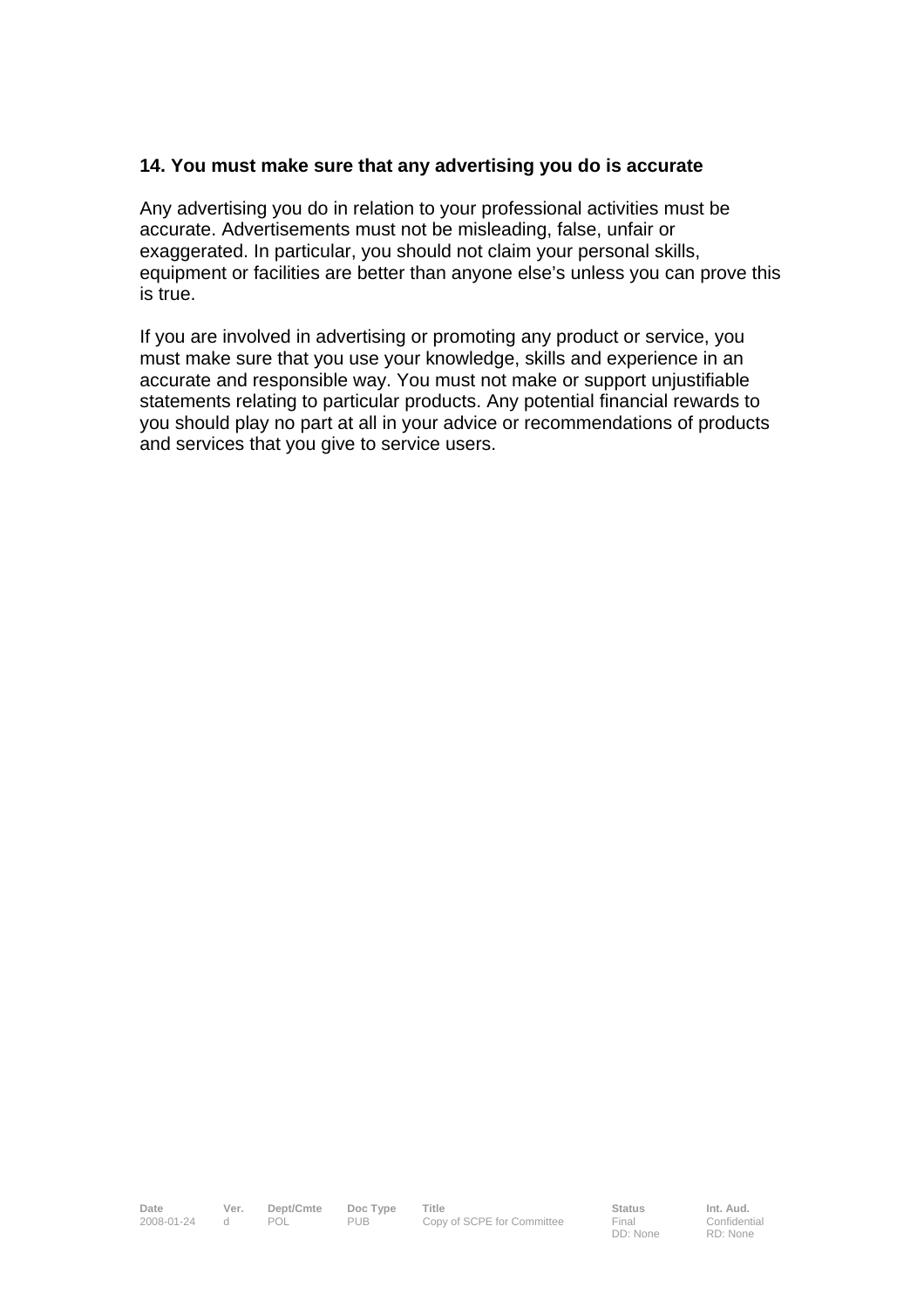#### **Fitness to practise**

When we say someone is 'fit to practise' we mean that they have the skills, knowledge, character and health to practise their profession safely and effectively.

We consider complaints about registrants from members of the public, employers, professionals, the police and others and take action to protect the public. This can include cautioning a registrant, placing conditions on their registration, suspending them from practice or, in the most serious cases, removing them from the Register.

When we consider a complaint about a registrant, we take into account whether the standards have been met in deciding whether we need to take any action to protect the public. We will also take account of any guidance or codes of practice produced by professional bodies.

You can find more information about the fitness to practise process in our brochures 'Making a complaint about a health professional' and 'What happens if a complaint is made about me?'. These brochures are available to download from our website or you can contact us to request a copy.